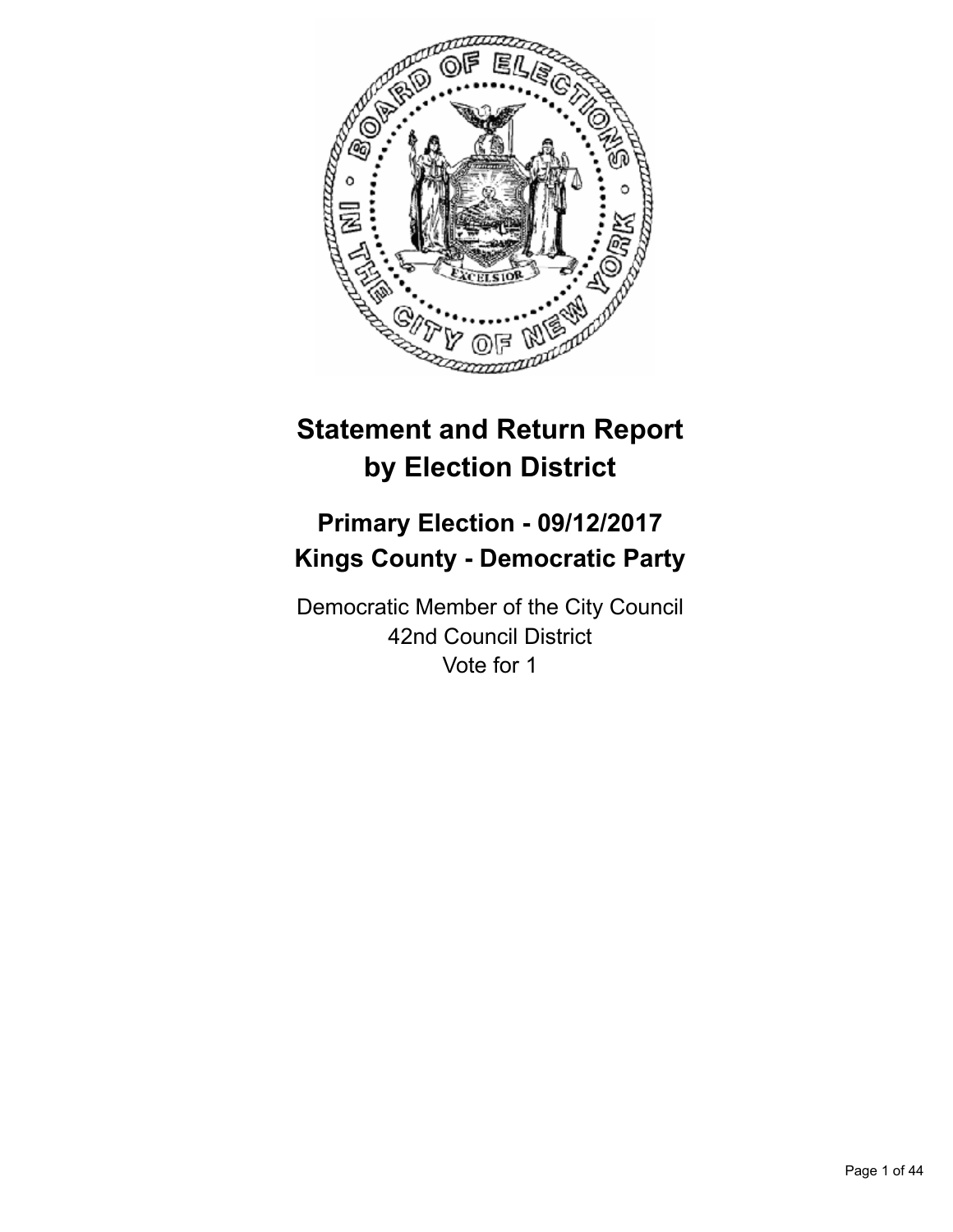

| PUBLIC COUNTER                                           | 24 |
|----------------------------------------------------------|----|
| MANUALLY COUNTED EMERGENCY                               | 0  |
| <b>ABSENTEE / MILITARY</b>                               | 0  |
| <b>AFFIDAVIT</b>                                         | 0  |
| <b>Total Ballots</b>                                     | 24 |
| Less - Inapplicable Federal/Special Presidential Ballots | 0  |
| <b>Total Applicable Ballots</b>                          | 24 |
| <b>INEZ D. BARRON</b>                                    | 22 |
| MAWULI K. HORMEKU                                        |    |
| <b>Total Votes</b>                                       | 23 |
| Unrecorded                                               |    |

## **005/54**

| PUBLIC COUNTER                                           | 5        |
|----------------------------------------------------------|----------|
| MANUALLY COUNTED EMERGENCY                               | 0        |
| ABSENTEE / MILITARY                                      | 0        |
| AFFIDAVIT                                                | 0        |
| <b>Total Ballots</b>                                     | 5        |
| Less - Inapplicable Federal/Special Presidential Ballots | $\Omega$ |
| <b>Total Applicable Ballots</b>                          | 5        |
| <b>INEZ D. BARRON</b>                                    | 5        |
| MAWULI K. HORMEKU                                        | $\Omega$ |
| <b>Total Votes</b>                                       | 5        |
|                                                          |          |

| PUBLIC COUNTER                                           |   |
|----------------------------------------------------------|---|
| MANUALLY COUNTED EMERGENCY                               | 0 |
| ABSENTEE / MILITARY                                      | 0 |
| AFFIDAVIT                                                | 0 |
| <b>Total Ballots</b>                                     |   |
| Less - Inapplicable Federal/Special Presidential Ballots | 0 |
| <b>Total Applicable Ballots</b>                          |   |
| <b>INEZ D. BARRON</b>                                    |   |
| MAWULI K. HORMEKU                                        | 0 |
| <b>Total Votes</b>                                       |   |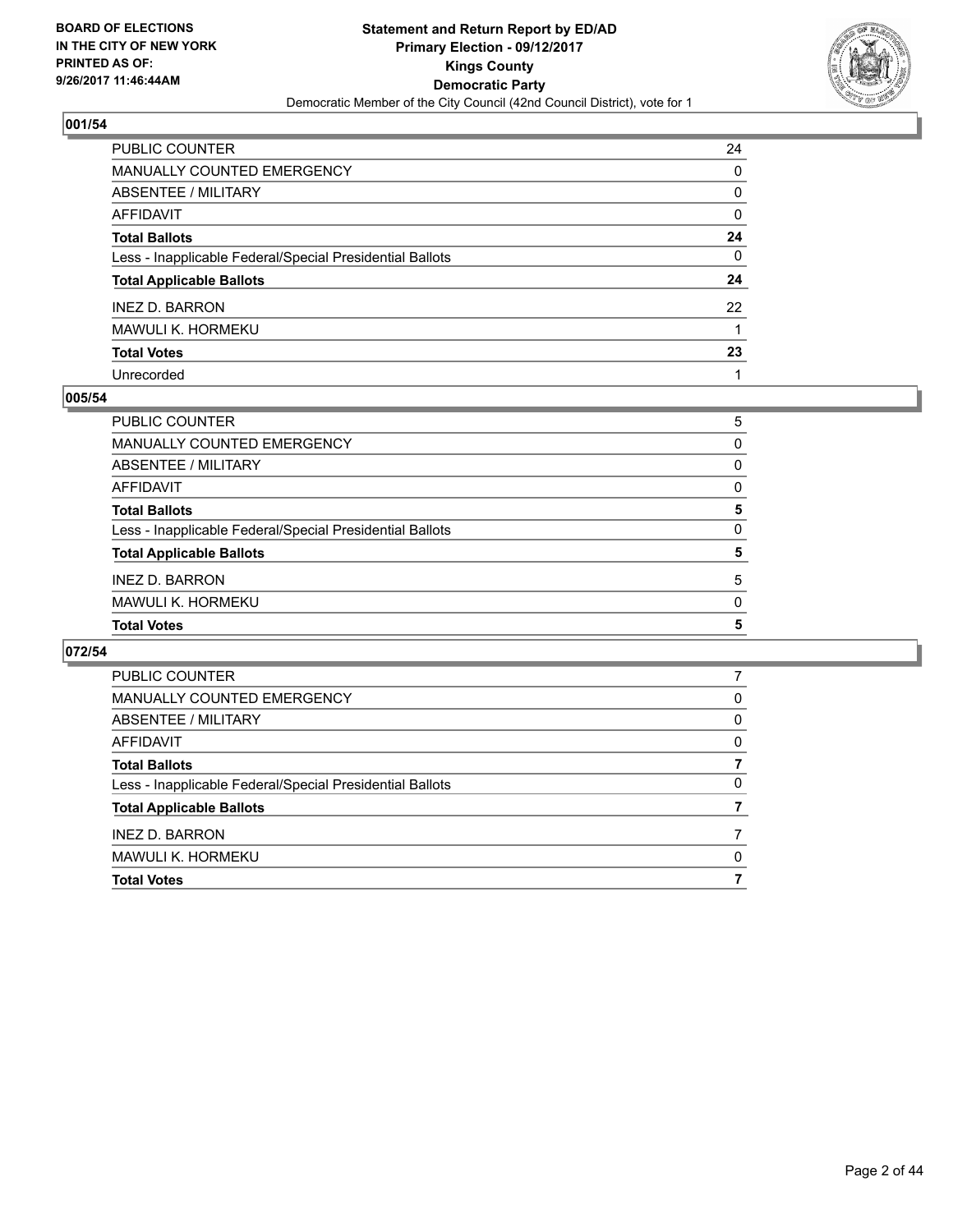

| <b>PUBLIC COUNTER</b>                                    | 24 |
|----------------------------------------------------------|----|
| <b>MANUALLY COUNTED EMERGENCY</b>                        | 0  |
| ABSENTEE / MILITARY                                      | 0  |
| AFFIDAVIT                                                | 0  |
| <b>Total Ballots</b>                                     | 24 |
| Less - Inapplicable Federal/Special Presidential Ballots | 0  |
| <b>Total Applicable Ballots</b>                          | 24 |
| <b>INEZ D. BARRON</b>                                    | 15 |
| MAWULI K. HORMEKU                                        | 4  |
| <b>Total Votes</b>                                       | 19 |
| Unrecorded                                               | 5  |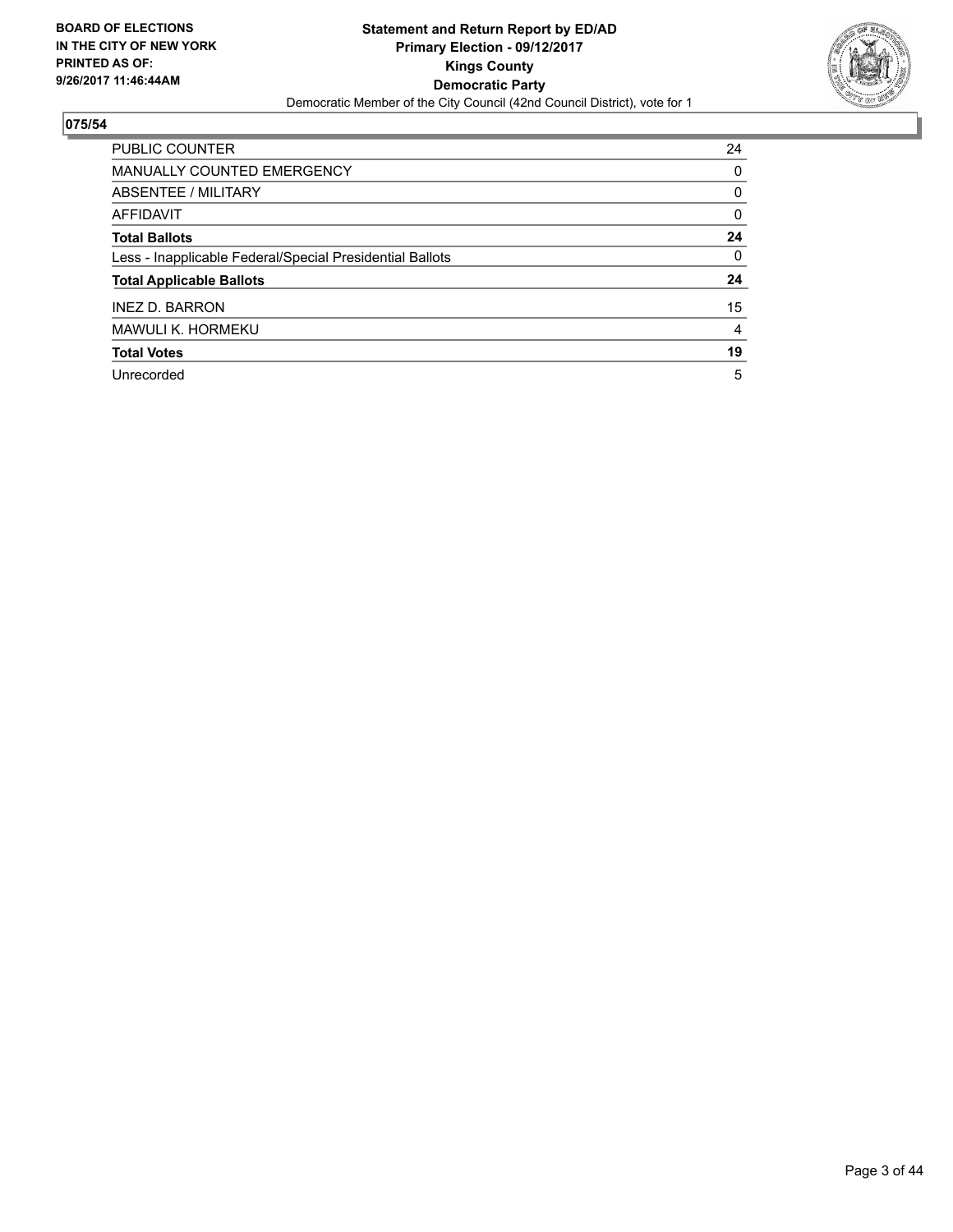

| PUBLIC COUNTER                                           | 4 |
|----------------------------------------------------------|---|
| MANUALLY COUNTED EMERGENCY                               | 0 |
| ABSENTEE / MILITARY                                      | 0 |
| AFFIDAVIT                                                | 0 |
| Total Ballots                                            | 4 |
| Less - Inapplicable Federal/Special Presidential Ballots | 0 |
| <b>Total Applicable Ballots</b>                          | 4 |
| <b>INEZ D. BARRON</b>                                    |   |
| MAWULI K. HORMEKU                                        | 0 |
| <b>Total Votes</b>                                       |   |
| Unrecorded                                               | 3 |

## **052/55**

| <b>PUBLIC COUNTER</b>                                    | 43 |
|----------------------------------------------------------|----|
| <b>MANUALLY COUNTED EMERGENCY</b>                        | 0  |
| ABSENTEE / MILITARY                                      | 0  |
| AFFIDAVIT                                                |    |
| <b>Total Ballots</b>                                     | 44 |
| Less - Inapplicable Federal/Special Presidential Ballots | 0  |
| <b>Total Applicable Ballots</b>                          | 44 |
| <b>INEZ D. BARRON</b>                                    | 25 |
| MAWULI K. HORMEKU                                        | 12 |
| <b>Total Votes</b>                                       | 37 |
| Unrecorded                                               | 7  |

| <b>PUBLIC COUNTER</b>                                    | 0 |
|----------------------------------------------------------|---|
| <b>MANUALLY COUNTED EMERGENCY</b>                        | 0 |
| ABSENTEE / MILITARY                                      | 0 |
| AFFIDAVIT                                                | 0 |
| <b>Total Ballots</b>                                     | 0 |
| Less - Inapplicable Federal/Special Presidential Ballots | 0 |
| <b>Total Applicable Ballots</b>                          | 0 |
| <b>INEZ D. BARRON</b>                                    | 0 |
| MAWULI K. HORMEKU                                        | 0 |
| <b>Total Votes</b>                                       | 0 |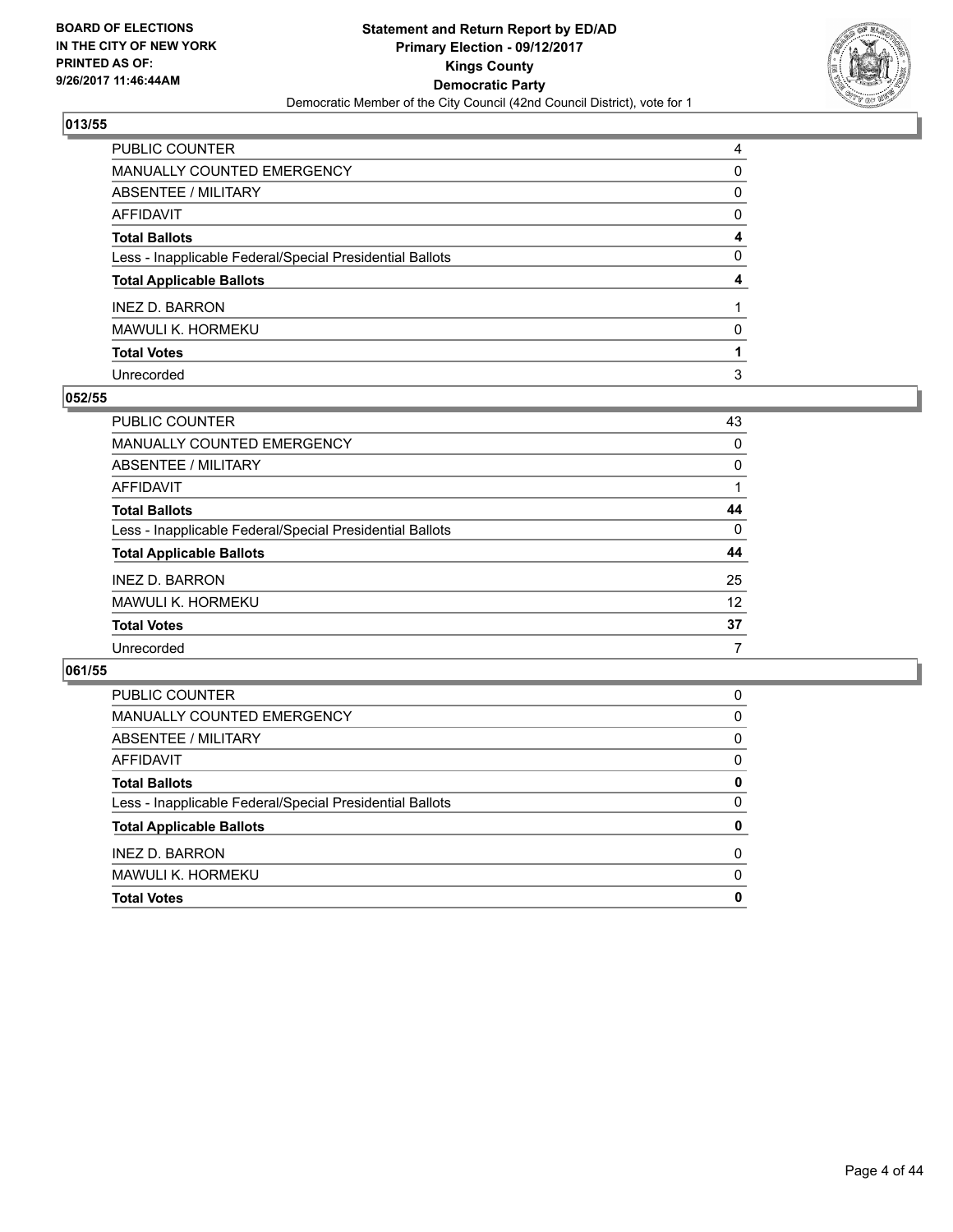

| PUBLIC COUNTER                                           | 107      |
|----------------------------------------------------------|----------|
| <b>MANUALLY COUNTED EMERGENCY</b>                        | $\Omega$ |
| <b>ABSENTEE / MILITARY</b>                               | 5        |
| <b>AFFIDAVIT</b>                                         |          |
| <b>Total Ballots</b>                                     | 113      |
| Less - Inapplicable Federal/Special Presidential Ballots | 0        |
| <b>Total Applicable Ballots</b>                          | 113      |
| <b>INEZ D. BARRON</b>                                    | 75       |
| MAWULI K. HORMEKU                                        | 16       |
| <b>Total Votes</b>                                       | 91       |
| Unrecorded                                               | 22       |

## **063/55**

| PUBLIC COUNTER                                           | 62 |
|----------------------------------------------------------|----|
| <b>MANUALLY COUNTED EMERGENCY</b>                        | 0  |
| ABSENTEE / MILITARY                                      |    |
| AFFIDAVIT                                                | 0  |
| <b>Total Ballots</b>                                     | 63 |
| Less - Inapplicable Federal/Special Presidential Ballots | 0  |
| <b>Total Applicable Ballots</b>                          | 63 |
| <b>INEZ D. BARRON</b>                                    | 20 |
| <b>MAWULI K. HORMEKU</b>                                 | 36 |
| <b>Total Votes</b>                                       | 56 |
| Unrecorded                                               |    |
|                                                          |    |

## **073/55 COMBINED into: 063/55**

| <b>PUBLIC COUNTER</b>                                    | 77             |
|----------------------------------------------------------|----------------|
| <b>MANUALLY COUNTED EMERGENCY</b>                        | 0              |
| ABSENTEE / MILITARY                                      | 0              |
| <b>AFFIDAVIT</b>                                         |                |
| <b>Total Ballots</b>                                     | 78             |
| Less - Inapplicable Federal/Special Presidential Ballots | 0              |
| <b>Total Applicable Ballots</b>                          | 78             |
| <b>INEZ D. BARRON</b>                                    | 37             |
| <b>MAWULI K. HORMEKU</b>                                 | 15             |
| ALICKA SAMUEL (WRITE-IN)                                 | $\overline{2}$ |
| <b>Total Votes</b>                                       | 54             |
| Unrecorded                                               | 24             |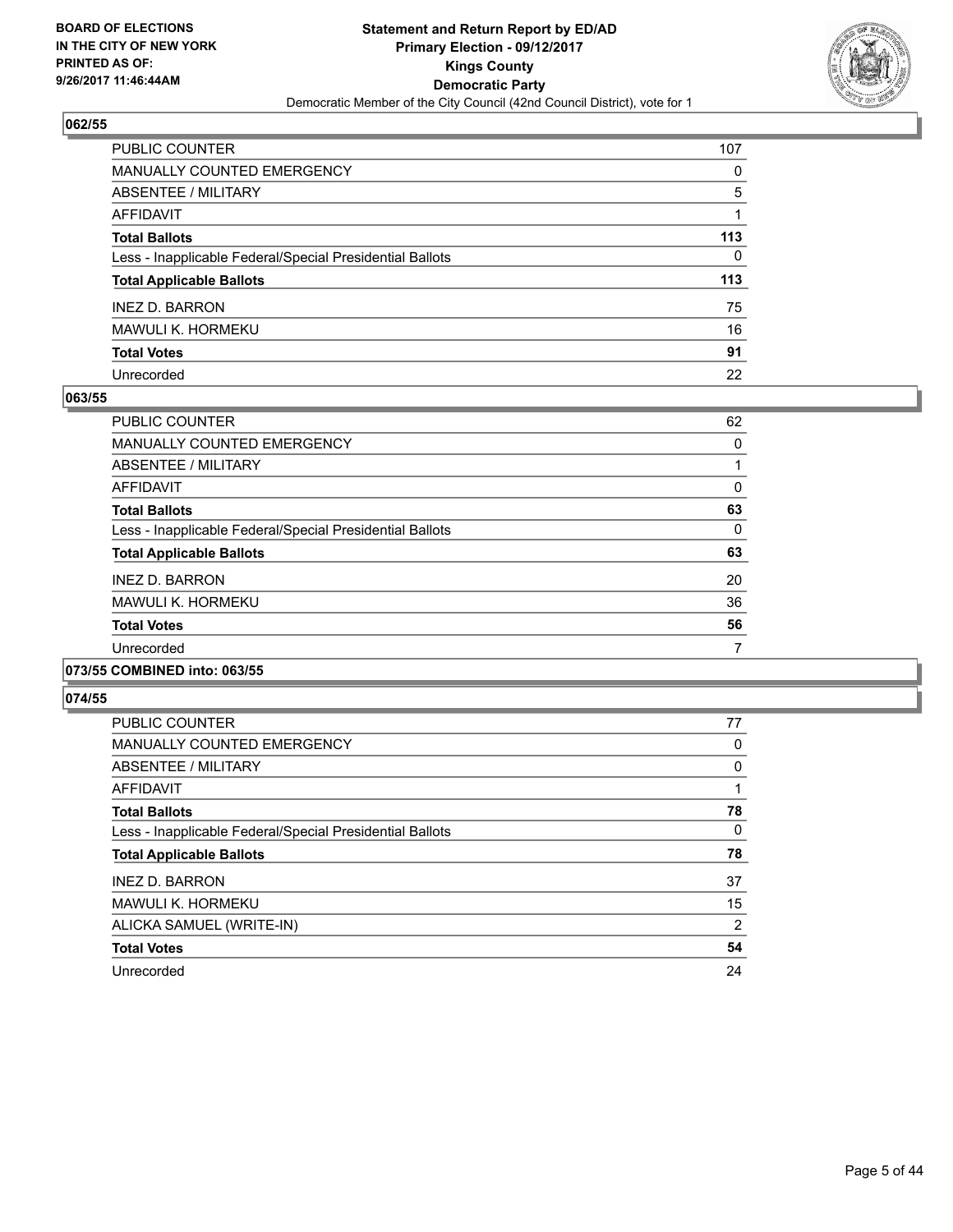

| <b>PUBLIC COUNTER</b>                                    | 92 |
|----------------------------------------------------------|----|
| <b>MANUALLY COUNTED EMERGENCY</b>                        | 0  |
| ABSENTEE / MILITARY                                      |    |
| AFFIDAVIT                                                | 0  |
| <b>Total Ballots</b>                                     | 93 |
| Less - Inapplicable Federal/Special Presidential Ballots | 0  |
| <b>Total Applicable Ballots</b>                          | 93 |
| <b>INEZ D. BARRON</b>                                    | 53 |
| <b>MAWULI K. HORMEKU</b>                                 | 17 |
| ALICKA SAMUEL (WRITE-IN)                                 | 5  |
| ROYSTON ANTOINE (WRITE-IN)                               | 2  |
| <b>Total Votes</b>                                       | 77 |
| Unrecorded                                               | 16 |

## **098/55**

| <b>PUBLIC COUNTER</b>                                    | 23 |
|----------------------------------------------------------|----|
| MANUALLY COUNTED EMERGENCY                               | 0  |
| ABSENTEE / MILITARY                                      | 0  |
| <b>AFFIDAVIT</b>                                         | 0  |
| <b>Total Ballots</b>                                     | 23 |
| Less - Inapplicable Federal/Special Presidential Ballots | 0  |
| <b>Total Applicable Ballots</b>                          | 23 |
| <b>INEZ D. BARRON</b>                                    | 19 |
| MAWULI K. HORMEKU                                        |    |
| <b>Total Votes</b>                                       | 20 |
| Unrecorded                                               | 3  |

| <b>PUBLIC COUNTER</b>                                    | 124 |
|----------------------------------------------------------|-----|
| <b>MANUALLY COUNTED EMERGENCY</b>                        | 0   |
| ABSENTEE / MILITARY                                      | 0   |
| AFFIDAVIT                                                | 3   |
| <b>Total Ballots</b>                                     | 127 |
| Less - Inapplicable Federal/Special Presidential Ballots | 0   |
| <b>Total Applicable Ballots</b>                          | 127 |
| <b>INEZ D. BARRON</b>                                    | 88  |
| MAWULI K. HORMEKU                                        | 12  |
| <b>Total Votes</b>                                       | 100 |
| Unrecorded                                               | 27  |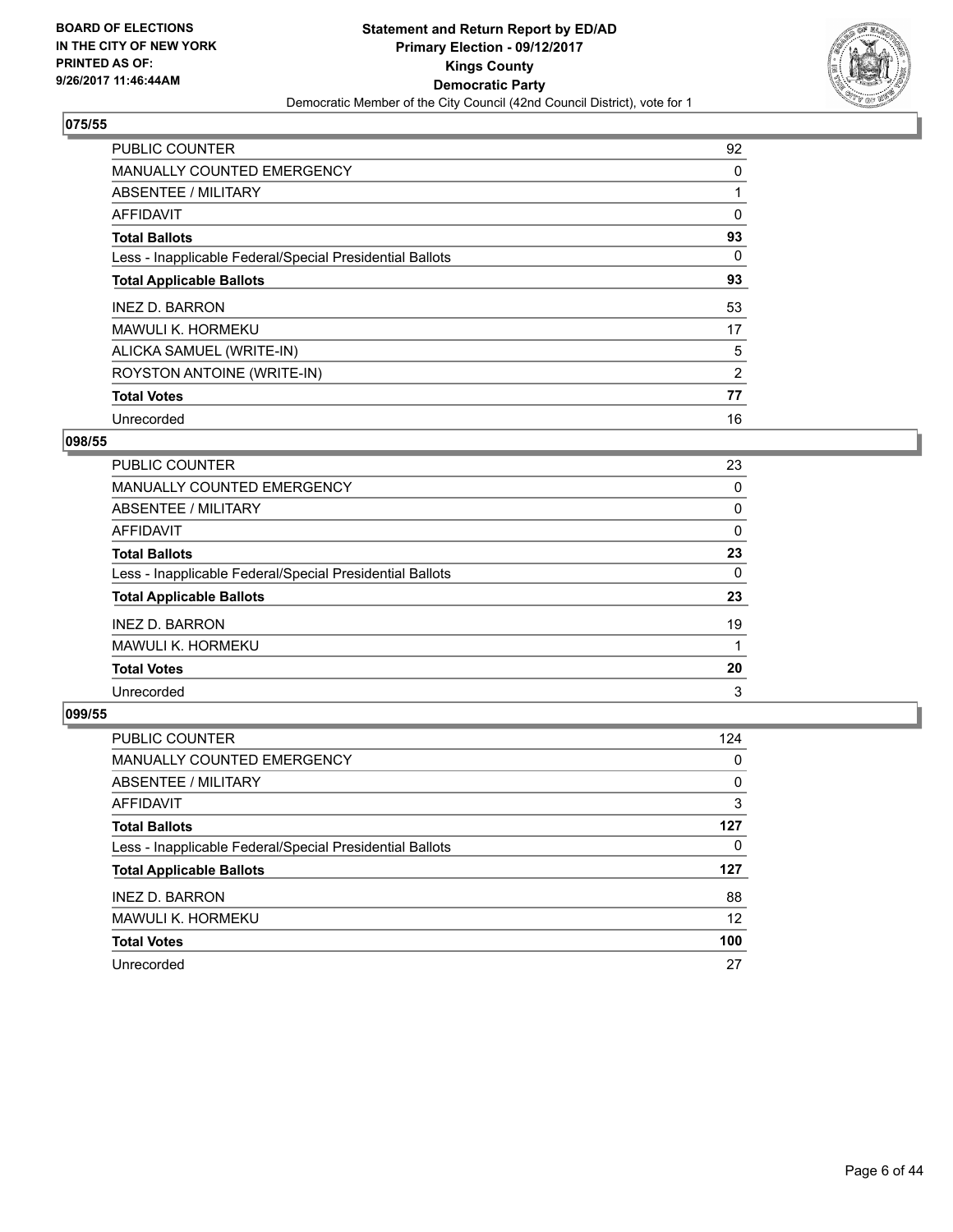

| PUBLIC COUNTER                                           | 117          |
|----------------------------------------------------------|--------------|
| <b>MANUALLY COUNTED EMERGENCY</b>                        | $\mathbf{0}$ |
| <b>ABSENTEE / MILITARY</b>                               | 5            |
| <b>AFFIDAVIT</b>                                         |              |
| <b>Total Ballots</b>                                     | 123          |
| Less - Inapplicable Federal/Special Presidential Ballots | $\mathbf{0}$ |
| <b>Total Applicable Ballots</b>                          | 123          |
| <b>INEZ D. BARRON</b>                                    | 99           |
| MAWULI K. HORMEKU                                        | 13           |
| <b>Total Votes</b>                                       | 112          |
| Unrecorded                                               | 11           |

## **053/58**

| <b>PUBLIC COUNTER</b>                                    | 31             |
|----------------------------------------------------------|----------------|
| MANUALLY COUNTED EMERGENCY                               | 0              |
| ABSENTEE / MILITARY                                      | $\overline{2}$ |
| AFFIDAVIT                                                | $\overline{2}$ |
| <b>Total Ballots</b>                                     | 35             |
| Less - Inapplicable Federal/Special Presidential Ballots | 0              |
| <b>Total Applicable Ballots</b>                          | 35             |
| <b>INEZ D. BARRON</b>                                    | 31             |
| MAWULI K. HORMEKU                                        | 3              |
| <b>Total Votes</b>                                       | 34             |
| Unrecorded                                               |                |
|                                                          |                |

| <b>PUBLIC COUNTER</b>                                    | 106 |
|----------------------------------------------------------|-----|
| MANUALLY COUNTED EMERGENCY                               | 0   |
| ABSENTEE / MILITARY                                      | 2   |
| AFFIDAVIT                                                | 0   |
| <b>Total Ballots</b>                                     | 108 |
| Less - Inapplicable Federal/Special Presidential Ballots | 0   |
| <b>Total Applicable Ballots</b>                          | 108 |
| <b>INEZ D. BARRON</b>                                    | 92  |
| MAWULI K. HORMEKU                                        | 8   |
| <b>Total Votes</b>                                       | 100 |
| Unrecorded                                               | 8   |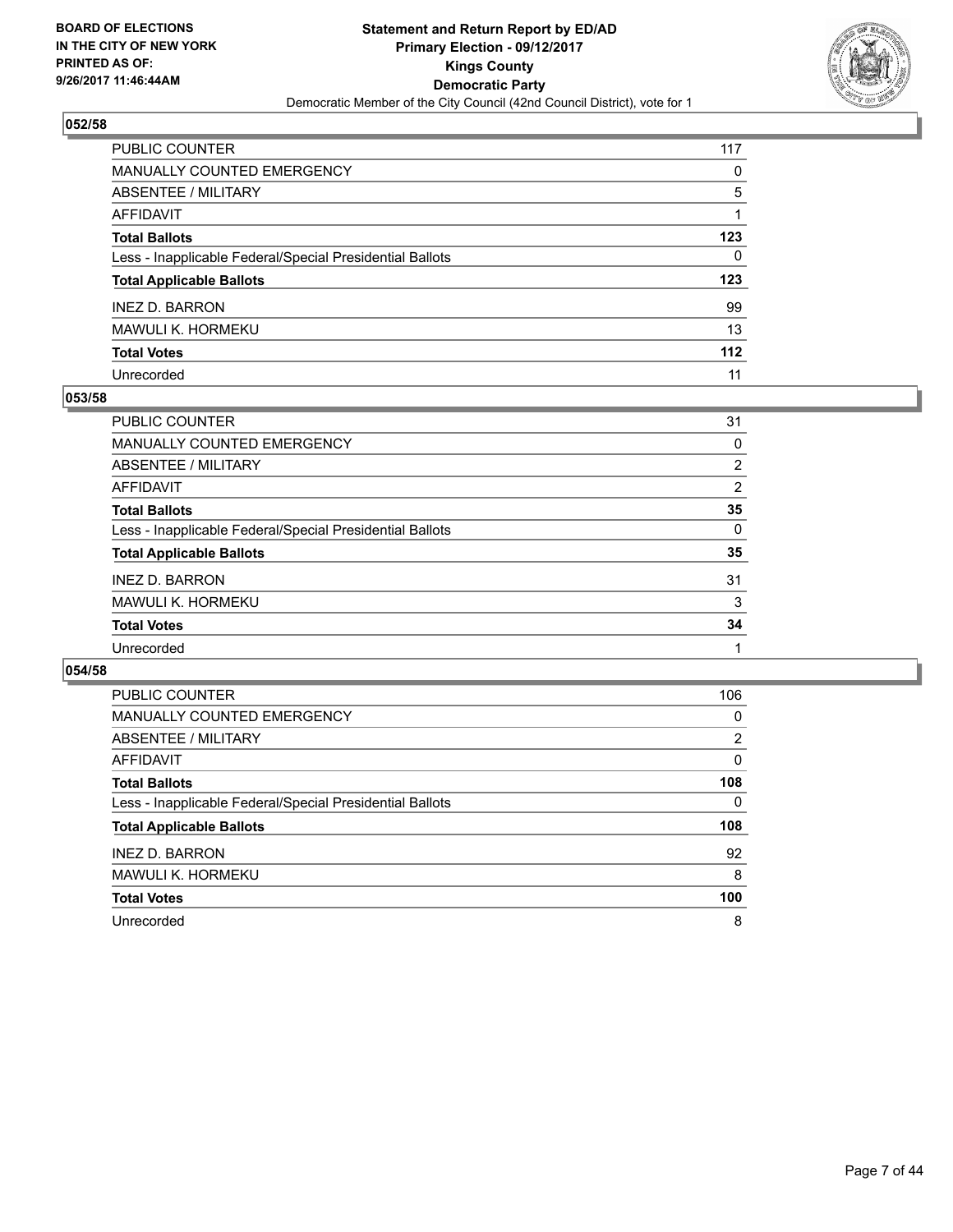

| PUBLIC COUNTER                                           | 94 |
|----------------------------------------------------------|----|
| MANUALLY COUNTED EMERGENCY                               | 0  |
| <b>ABSENTEE / MILITARY</b>                               |    |
| <b>AFFIDAVIT</b>                                         | 0  |
| <b>Total Ballots</b>                                     | 95 |
| Less - Inapplicable Federal/Special Presidential Ballots | 0  |
| <b>Total Applicable Ballots</b>                          | 95 |
| <b>INEZ D. BARRON</b>                                    | 79 |
| MAWULI K. HORMEKU                                        | 10 |
| <b>Total Votes</b>                                       | 89 |
| Unrecorded                                               | 6  |

## **056/58**

| <b>PUBLIC COUNTER</b>                                    | 49 |
|----------------------------------------------------------|----|
| <b>MANUALLY COUNTED EMERGENCY</b>                        | 0  |
| ABSENTEE / MILITARY                                      | 24 |
| AFFIDAVIT                                                |    |
| <b>Total Ballots</b>                                     | 74 |
| Less - Inapplicable Federal/Special Presidential Ballots | 0  |
| <b>Total Applicable Ballots</b>                          | 74 |
| <b>INEZ D. BARRON</b>                                    | 54 |
| MAWULI K. HORMEKU                                        | 14 |
| <b>Total Votes</b>                                       | 68 |
| Unrecorded                                               | 6  |

| <b>PUBLIC COUNTER</b>                                    | 52 |
|----------------------------------------------------------|----|
| MANUALLY COUNTED EMERGENCY                               | 0  |
| ABSENTEE / MILITARY                                      | 0  |
| AFFIDAVIT                                                | 0  |
| <b>Total Ballots</b>                                     | 52 |
| Less - Inapplicable Federal/Special Presidential Ballots | 0  |
|                                                          |    |
| <b>Total Applicable Ballots</b>                          | 52 |
| <b>INEZ D. BARRON</b>                                    | 42 |
| MAWULI K. HORMEKU                                        | 6  |
| UNATTRIBUTABLE WRITE-IN (WRITE-IN)                       |    |
| <b>Total Votes</b>                                       | 49 |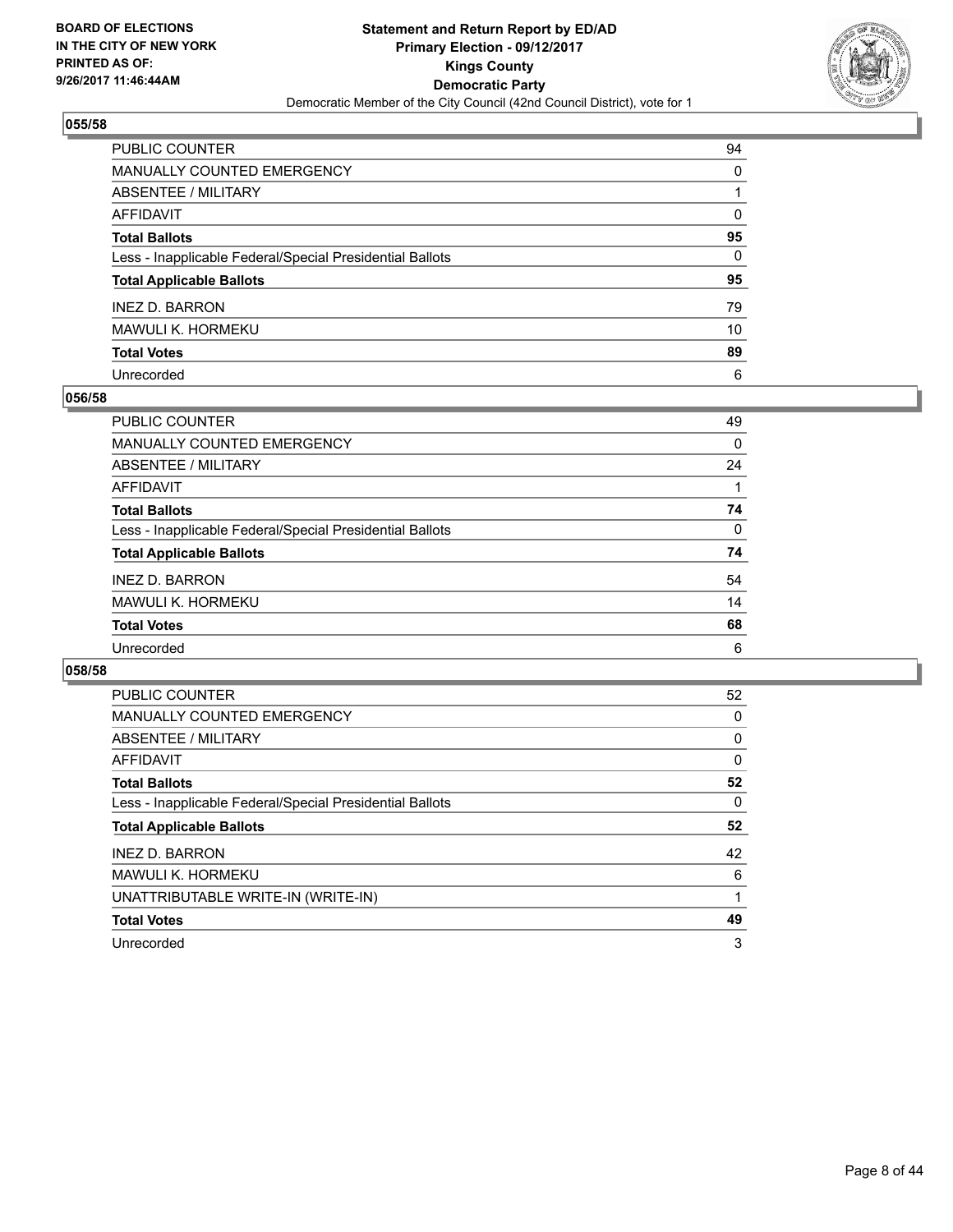

| PUBLIC COUNTER                                           | 180 |
|----------------------------------------------------------|-----|
| <b>MANUALLY COUNTED EMERGENCY</b>                        | 0   |
| <b>ABSENTEE / MILITARY</b>                               |     |
| <b>AFFIDAVIT</b>                                         | 0   |
| <b>Total Ballots</b>                                     | 181 |
| Less - Inapplicable Federal/Special Presidential Ballots | 0   |
| <b>Total Applicable Ballots</b>                          | 181 |
| <b>INEZ D. BARRON</b>                                    | 152 |
| <b>MAWULI K. HORMEKU</b>                                 | 15  |
| <b>Total Votes</b>                                       | 167 |
| Unrecorded                                               | 14  |

## **062/58**

| <b>PUBLIC COUNTER</b>                                    | 156 |
|----------------------------------------------------------|-----|
| MANUALLY COUNTED EMERGENCY                               | 0   |
| ABSENTEE / MILITARY                                      |     |
| AFFIDAVIT                                                | 0   |
| <b>Total Ballots</b>                                     | 157 |
| Less - Inapplicable Federal/Special Presidential Ballots | 0   |
| <b>Total Applicable Ballots</b>                          | 157 |
| <b>INEZ D. BARRON</b>                                    | 119 |
| MAWULI K. HORMEKU                                        | 20  |
| <b>Total Votes</b>                                       | 139 |
| Unrecorded                                               | 18  |

| <b>PUBLIC COUNTER</b>                                    | 73 |
|----------------------------------------------------------|----|
| <b>MANUALLY COUNTED EMERGENCY</b>                        | 0  |
| ABSENTEE / MILITARY                                      |    |
| AFFIDAVIT                                                | 0  |
| <b>Total Ballots</b>                                     | 74 |
| Less - Inapplicable Federal/Special Presidential Ballots | 0  |
| <b>Total Applicable Ballots</b>                          | 74 |
| <b>INEZ D. BARRON</b>                                    | 49 |
| MAWULI K. HORMEKU                                        | 11 |
| <b>Total Votes</b>                                       | 60 |
| Unrecorded                                               | 14 |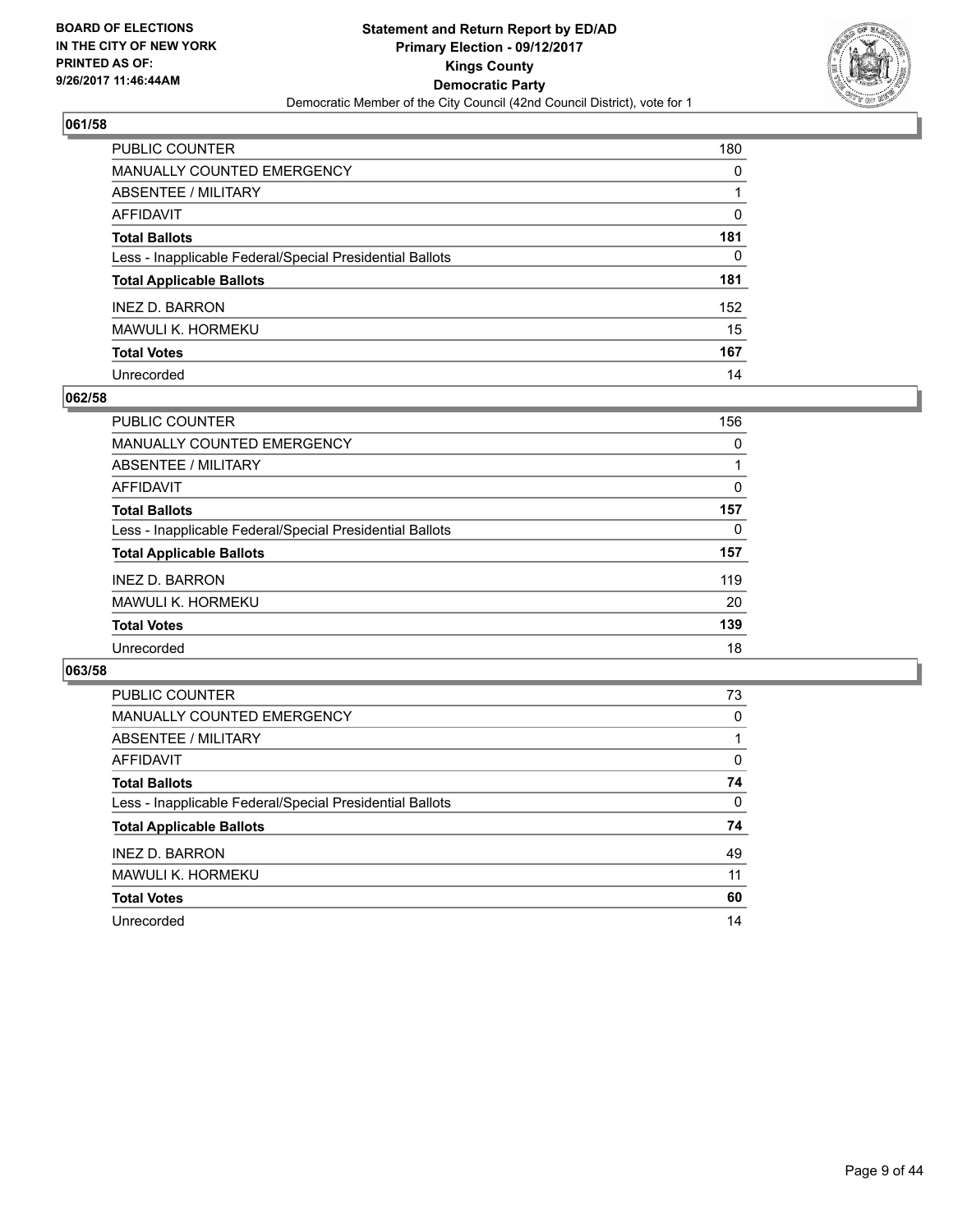

| PUBLIC COUNTER                                           | 79 |
|----------------------------------------------------------|----|
| <b>MANUALLY COUNTED EMERGENCY</b>                        | 0  |
| <b>ABSENTEE / MILITARY</b>                               | 3  |
| AFFIDAVIT                                                | 0  |
| <b>Total Ballots</b>                                     | 82 |
| Less - Inapplicable Federal/Special Presidential Ballots | 0  |
| <b>Total Applicable Ballots</b>                          | 82 |
| <b>INEZ D. BARRON</b>                                    | 60 |
| MAWULI K. HORMEKU                                        | 13 |
| <b>Total Votes</b>                                       | 73 |
| Unrecorded                                               | 9  |

## **066/58**

| <b>PUBLIC COUNTER</b>                                    | 93       |
|----------------------------------------------------------|----------|
| <b>MANUALLY COUNTED EMERGENCY</b>                        | 0        |
| ABSENTEE / MILITARY                                      | 21       |
| AFFIDAVIT                                                | 0        |
| <b>Total Ballots</b>                                     | 114      |
| Less - Inapplicable Federal/Special Presidential Ballots | $\Omega$ |
| <b>Total Applicable Ballots</b>                          | 114      |
| <b>INEZ D. BARRON</b>                                    | 76       |
| MAWULI K. HORMEKU                                        | 27       |
| <b>Total Votes</b>                                       | 103      |
| Unrecorded                                               | 11       |

| PUBLIC COUNTER                                           | 239            |
|----------------------------------------------------------|----------------|
| <b>MANUALLY COUNTED EMERGENCY</b>                        | 0              |
| ABSENTEE / MILITARY                                      | $\overline{2}$ |
| AFFIDAVIT                                                | 0              |
| <b>Total Ballots</b>                                     | 241            |
| Less - Inapplicable Federal/Special Presidential Ballots | 0              |
| <b>Total Applicable Ballots</b>                          | 241            |
| <b>INEZ D. BARRON</b>                                    | 166            |
| <b>MAWULI K. HORMEKU</b>                                 | 60             |
| <b>Total Votes</b>                                       | 226            |
| Unrecorded                                               | 15             |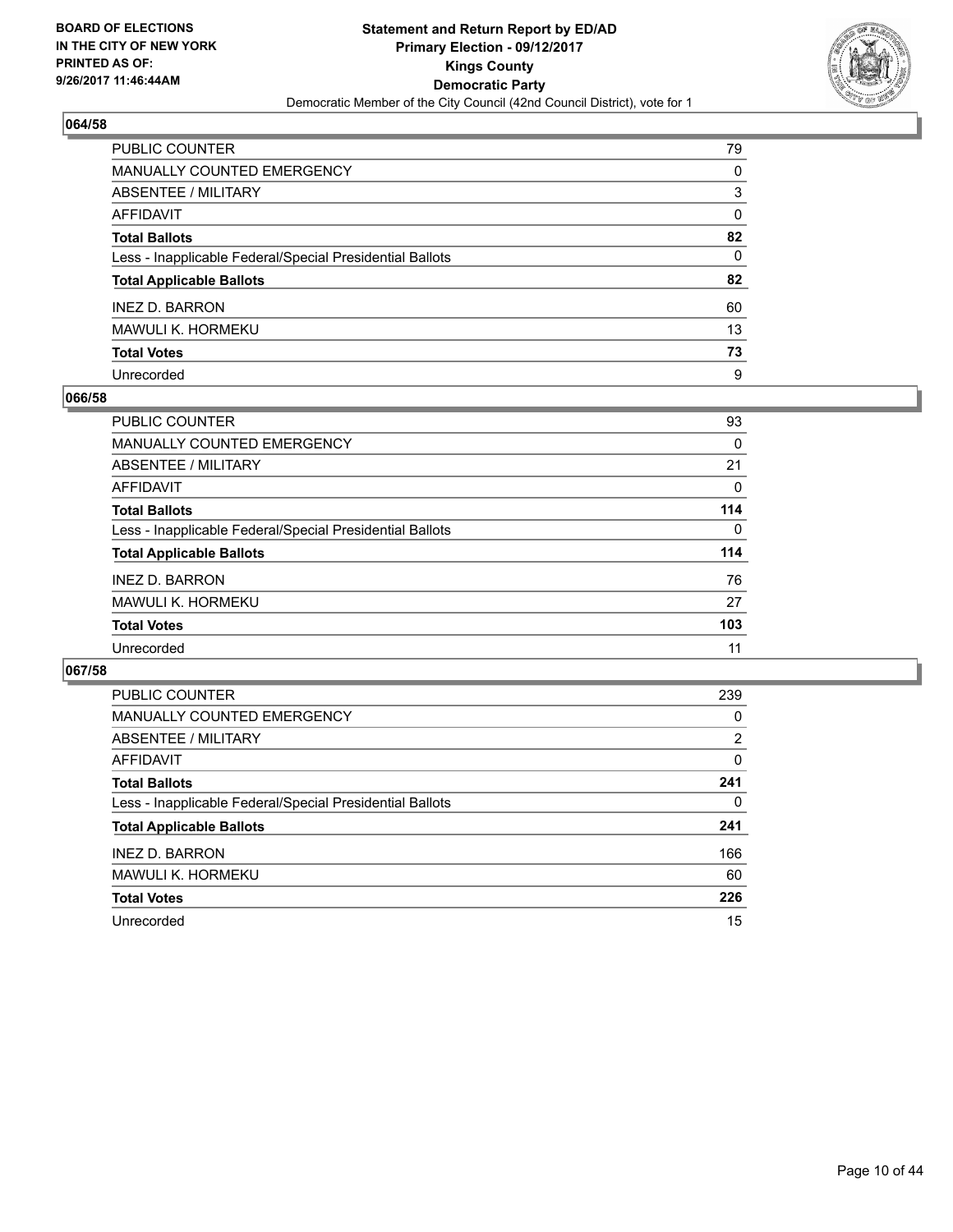

| PUBLIC COUNTER                                           | 191          |
|----------------------------------------------------------|--------------|
| <b>MANUALLY COUNTED EMERGENCY</b>                        | 0            |
| <b>ABSENTEE / MILITARY</b>                               | 2            |
| AFFIDAVIT                                                | 0            |
| <b>Total Ballots</b>                                     | 193          |
| Less - Inapplicable Federal/Special Presidential Ballots | $\mathbf{0}$ |
| <b>Total Applicable Ballots</b>                          | 193          |
| <b>INEZ D. BARRON</b>                                    | 139          |
| <b>MAWULI K. HORMEKU</b>                                 | 27           |
| <b>Total Votes</b>                                       | 166          |
| Unrecorded                                               | 27           |

## **069/58**

| PUBLIC COUNTER                                           | 24             |
|----------------------------------------------------------|----------------|
| MANUALLY COUNTED EMERGENCY                               | 0              |
| ABSENTEE / MILITARY                                      |                |
| AFFIDAVIT                                                |                |
| <b>Total Ballots</b>                                     | 26             |
| Less - Inapplicable Federal/Special Presidential Ballots | 0              |
| <b>Total Applicable Ballots</b>                          | 26             |
| <b>INEZ D. BARRON</b>                                    | 22             |
| MAWULI K. HORMEKU                                        | $\overline{2}$ |
| <b>Total Votes</b>                                       | 24             |
| Unrecorded                                               | 2              |

| <b>PUBLIC COUNTER</b>                                    | 42 |
|----------------------------------------------------------|----|
| <b>MANUALLY COUNTED EMERGENCY</b>                        | 0  |
| ABSENTEE / MILITARY                                      | 40 |
| AFFIDAVIT                                                | 7  |
| <b>Total Ballots</b>                                     | 89 |
| Less - Inapplicable Federal/Special Presidential Ballots | 0  |
| <b>Total Applicable Ballots</b>                          | 89 |
| <b>INEZ D. BARRON</b>                                    | 65 |
| MAWULI K. HORMEKU                                        | 18 |
| <b>Total Votes</b>                                       | 83 |
| Unrecorded                                               | 6  |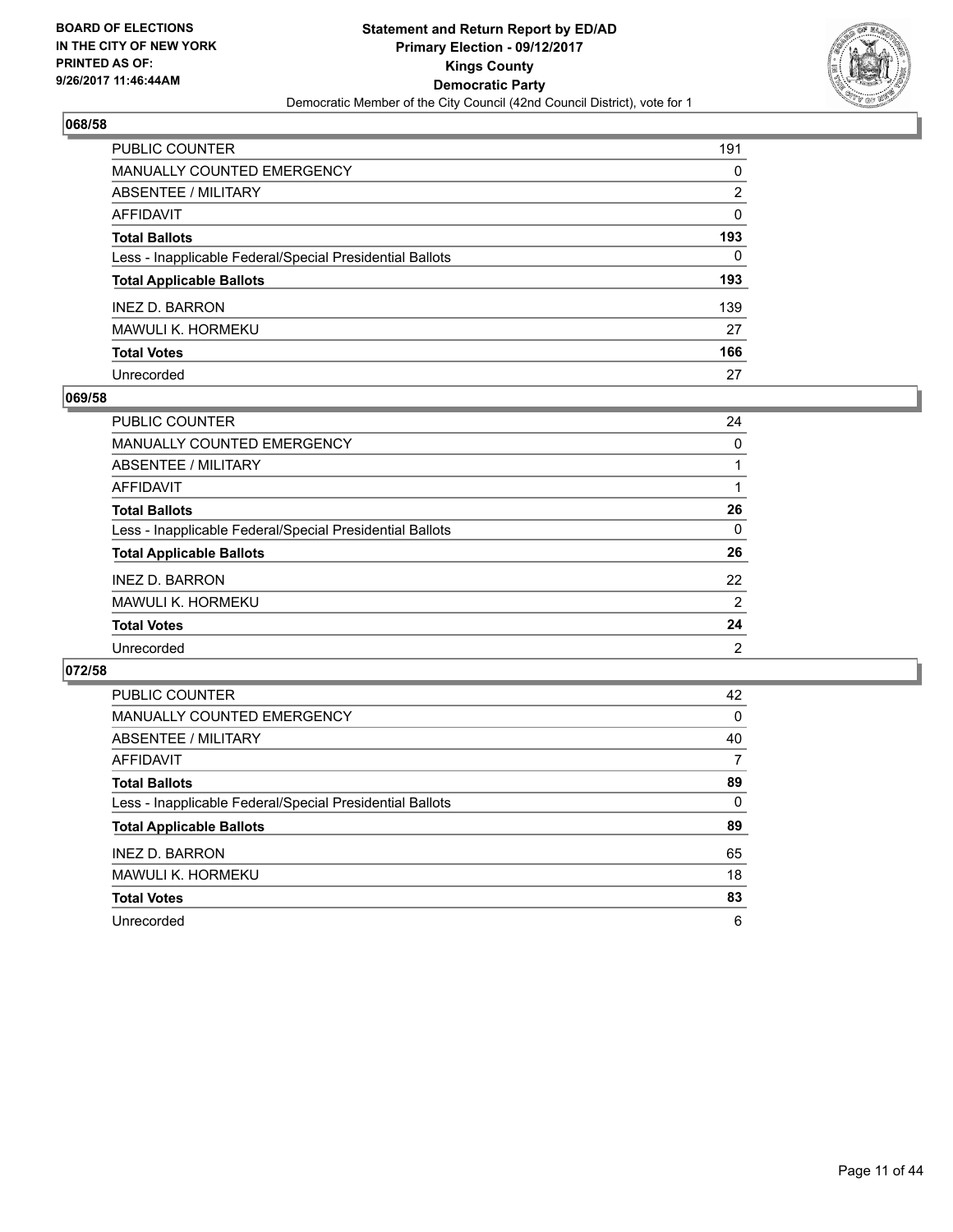

| <b>PUBLIC COUNTER</b>                                    | 48 |
|----------------------------------------------------------|----|
| <b>MANUALLY COUNTED EMERGENCY</b>                        | 0  |
| ABSENTEE / MILITARY                                      |    |
| AFFIDAVIT                                                |    |
| <b>Total Ballots</b>                                     | 50 |
| Less - Inapplicable Federal/Special Presidential Ballots | 0  |
| <b>Total Applicable Ballots</b>                          | 50 |
| <b>INEZ D. BARRON</b>                                    | 38 |
| MAWULI K. HORMEKU                                        | 5  |
| <b>Total Votes</b>                                       | 43 |
| Unrecorded                                               | 7  |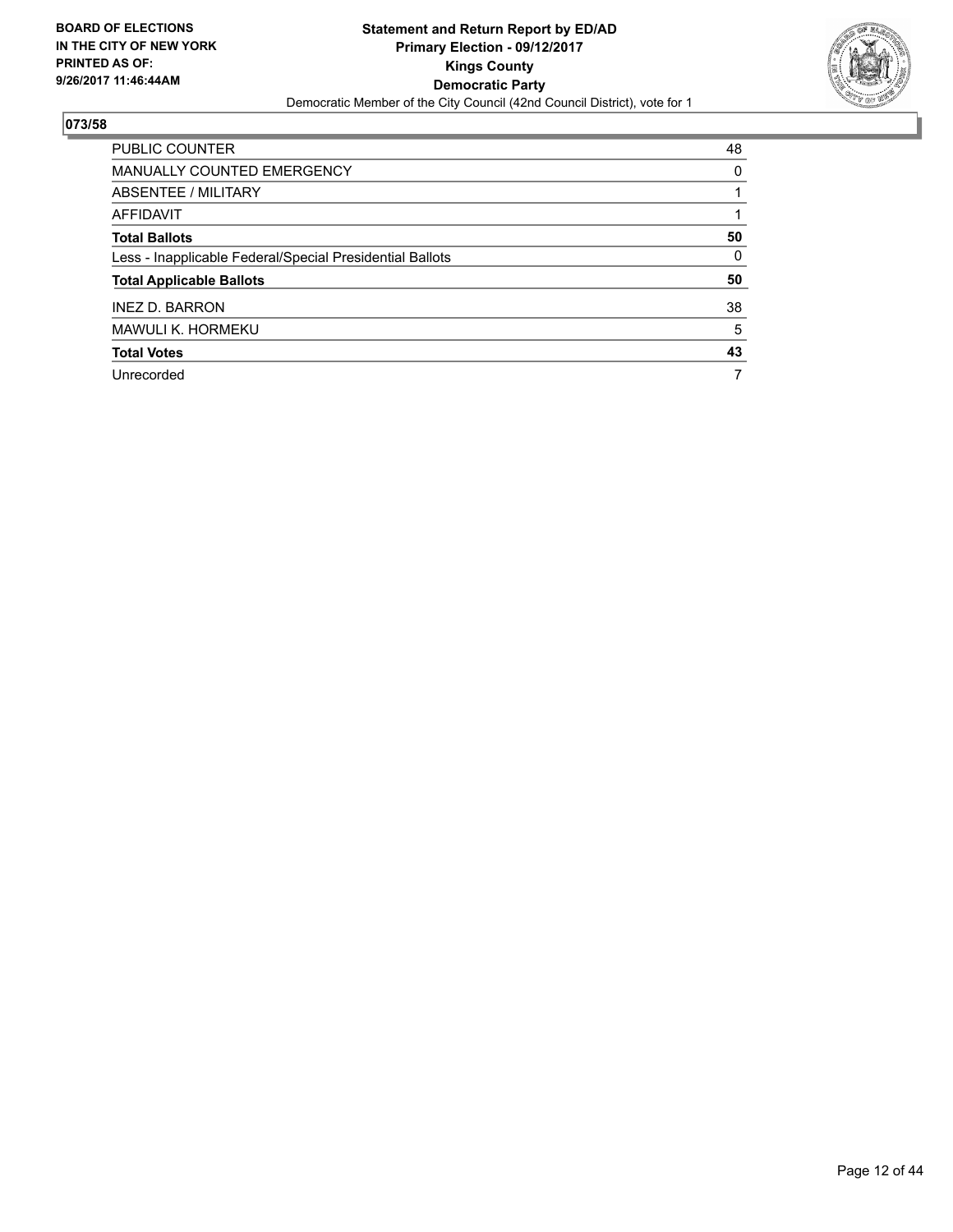

| PUBLIC COUNTER                                           | 4 |
|----------------------------------------------------------|---|
| <b>MANUALLY COUNTED EMERGENCY</b>                        | 0 |
| <b>ABSENTEE / MILITARY</b>                               | 0 |
| <b>AFFIDAVIT</b>                                         | 0 |
| <b>Total Ballots</b>                                     | 4 |
| Less - Inapplicable Federal/Special Presidential Ballots | 0 |
| <b>Total Applicable Ballots</b>                          | 4 |
| <b>INEZ D. BARRON</b>                                    | 3 |
| <b>MAWULI K. HORMEKU</b>                                 | 0 |
| <b>Total Votes</b>                                       | 3 |
| Unrecorded                                               |   |

## **089/59**

| <b>PUBLIC COUNTER</b>                                    | 0        |
|----------------------------------------------------------|----------|
| MANUALLY COUNTED EMERGENCY                               | 0        |
| ABSENTEE / MILITARY                                      | 0        |
| AFFIDAVIT                                                | 0        |
| <b>Total Ballots</b>                                     | 0        |
| Less - Inapplicable Federal/Special Presidential Ballots | 0        |
| <b>Total Applicable Ballots</b>                          | 0        |
| <b>INEZ D. BARRON</b>                                    | 0        |
| MAWULI K. HORMEKU                                        | $\Omega$ |
| <b>Total Votes</b>                                       | 0        |
|                                                          |          |

| <b>PUBLIC COUNTER</b>                                    | 0 |
|----------------------------------------------------------|---|
| <b>MANUALLY COUNTED EMERGENCY</b>                        | 0 |
| ABSENTEE / MILITARY                                      | 0 |
| AFFIDAVIT                                                | 0 |
| <b>Total Ballots</b>                                     | 0 |
| Less - Inapplicable Federal/Special Presidential Ballots | 0 |
| <b>Total Applicable Ballots</b>                          | 0 |
| <b>INEZ D. BARRON</b>                                    | 0 |
| <b>MAWULI K. HORMEKU</b>                                 | 0 |
| <b>Total Votes</b>                                       | 0 |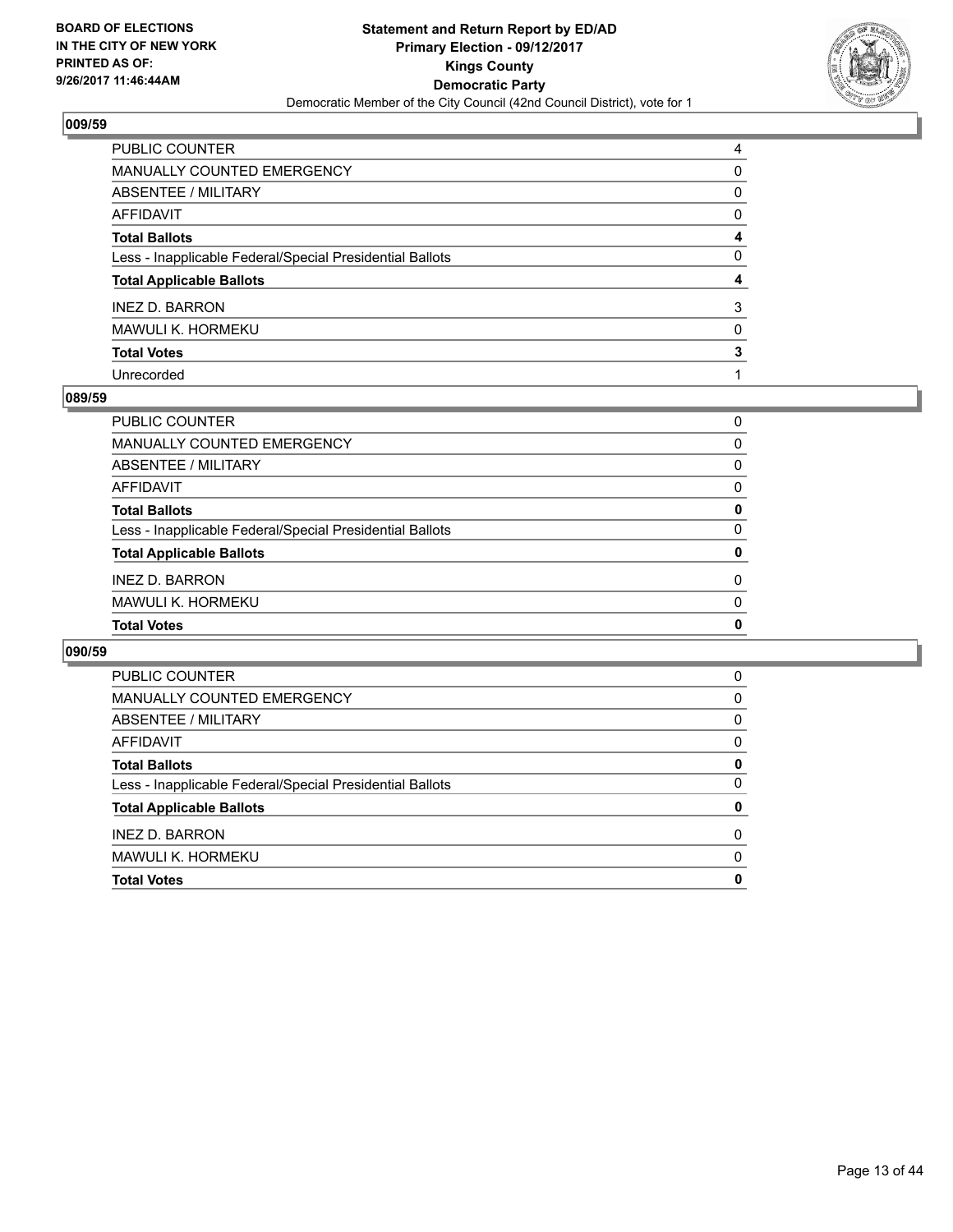

| PUBLIC COUNTER                                           | 84           |
|----------------------------------------------------------|--------------|
| MANUALLY COUNTED EMERGENCY                               | $\mathbf{0}$ |
| ABSENTEE / MILITARY                                      | 2            |
| AFFIDAVIT                                                | $\mathbf{0}$ |
| Total Ballots                                            | 86           |
| Less - Inapplicable Federal/Special Presidential Ballots | $\mathbf{0}$ |
| <b>Total Applicable Ballots</b>                          | 86           |
| <b>INEZ D. BARRON</b>                                    | 56           |
| MAWULI K. HORMEKU                                        | 15           |
| <b>Total Votes</b>                                       | 71           |
| Unrecorded                                               | 15           |

## **002/60**

| <b>PUBLIC COUNTER</b>                                    | 78 |
|----------------------------------------------------------|----|
| MANUALLY COUNTED EMERGENCY                               | 0  |
| ABSENTEE / MILITARY                                      | 0  |
| AFFIDAVIT                                                | 0  |
| <b>Total Ballots</b>                                     | 78 |
| Less - Inapplicable Federal/Special Presidential Ballots | 0  |
| <b>Total Applicable Ballots</b>                          | 78 |
| <b>INEZ D. BARRON</b>                                    | 62 |
| MAWULI K. HORMEKU                                        | 7  |
| <b>Total Votes</b>                                       | 69 |
| Unrecorded                                               | 9  |

| <b>PUBLIC COUNTER</b>                                    | 99 |
|----------------------------------------------------------|----|
| <b>MANUALLY COUNTED EMERGENCY</b>                        | 0  |
| ABSENTEE / MILITARY                                      | 0  |
| <b>AFFIDAVIT</b>                                         | 0  |
| <b>Total Ballots</b>                                     | 99 |
| Less - Inapplicable Federal/Special Presidential Ballots | 0  |
| <b>Total Applicable Ballots</b>                          | 99 |
| <b>INEZ D. BARRON</b>                                    | 70 |
| MAWULI K. HORMEKU                                        | 12 |
| <b>Total Votes</b>                                       | 82 |
| Unrecorded                                               | 17 |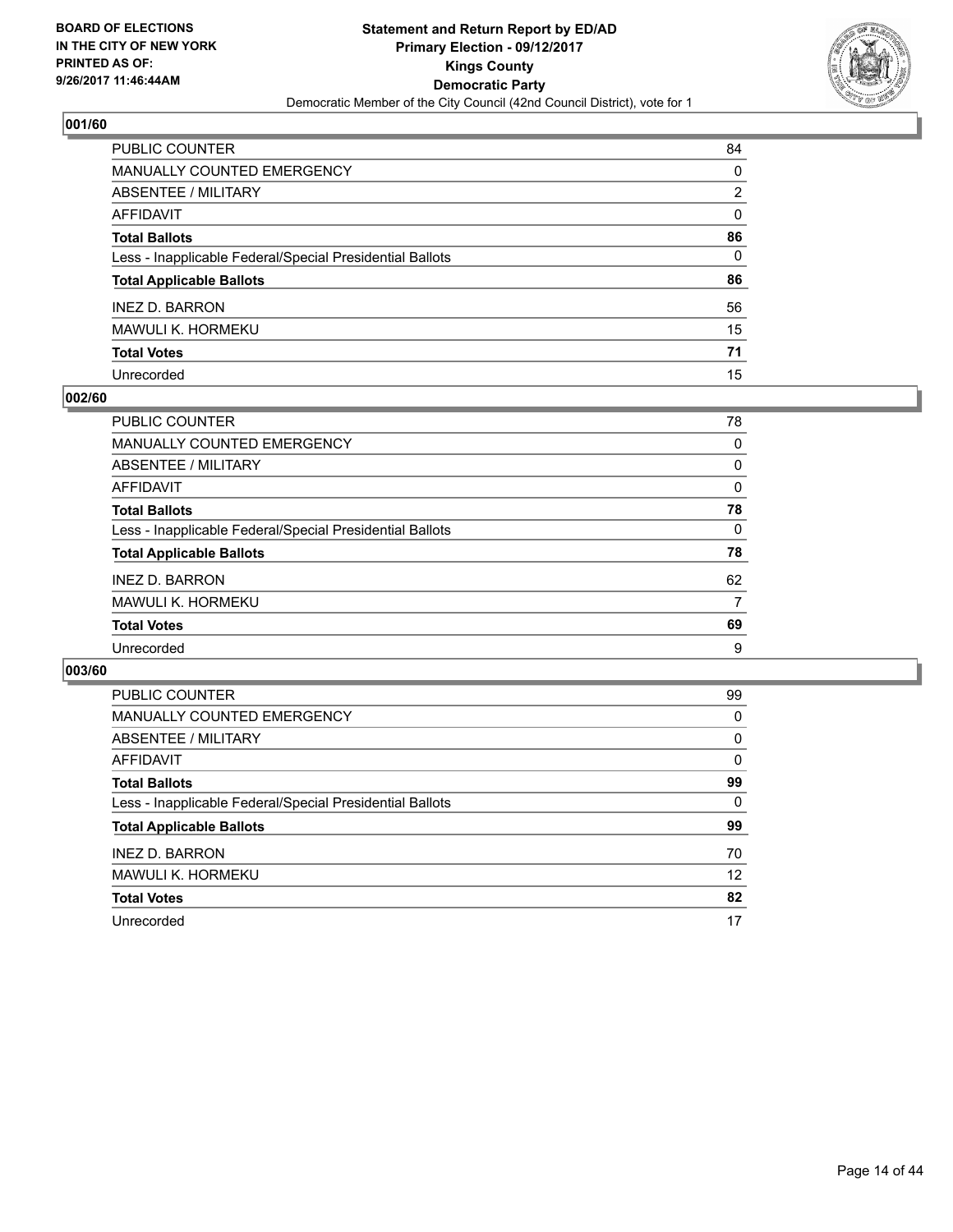

| PUBLIC COUNTER                                           | 79 |
|----------------------------------------------------------|----|
| <b>MANUALLY COUNTED EMERGENCY</b>                        | 0  |
| ABSENTEE / MILITARY                                      | 0  |
| AFFIDAVIT                                                | 0  |
| <b>Total Ballots</b>                                     | 79 |
| Less - Inapplicable Federal/Special Presidential Ballots | 0  |
| <b>Total Applicable Ballots</b>                          | 79 |
| <b>INEZ D. BARRON</b>                                    | 50 |
| MAWULI K. HORMEKU                                        | 6  |
| NIKKI LUCAS (WRITE-IN)                                   |    |
| <b>Total Votes</b>                                       | 57 |
| Unrecorded                                               | 22 |

## **005/60**

| PUBLIC COUNTER                                           | 127            |
|----------------------------------------------------------|----------------|
| <b>MANUALLY COUNTED EMERGENCY</b>                        | 0              |
| ABSENTEE / MILITARY                                      | $\overline{2}$ |
| AFFIDAVIT                                                | 0              |
| <b>Total Ballots</b>                                     | 129            |
| Less - Inapplicable Federal/Special Presidential Ballots | 0              |
| <b>Total Applicable Ballots</b>                          | 129            |
| <b>INEZ D. BARRON</b>                                    | 80             |
| MAWULI K. HORMEKU                                        | 9              |
| <b>Total Votes</b>                                       | 89             |
| Unrecorded                                               | 40             |

| <b>PUBLIC COUNTER</b>                                    | 20 |
|----------------------------------------------------------|----|
| <b>MANUALLY COUNTED EMERGENCY</b>                        | 0  |
| ABSENTEE / MILITARY                                      | 0  |
| AFFIDAVIT                                                | 0  |
| <b>Total Ballots</b>                                     | 20 |
| Less - Inapplicable Federal/Special Presidential Ballots | 0  |
| <b>Total Applicable Ballots</b>                          | 20 |
| <b>INEZ D. BARRON</b>                                    | 10 |
| <b>MAWULI K. HORMEKU</b>                                 | 3  |
| <b>Total Votes</b>                                       | 13 |
| Unrecorded                                               | 7  |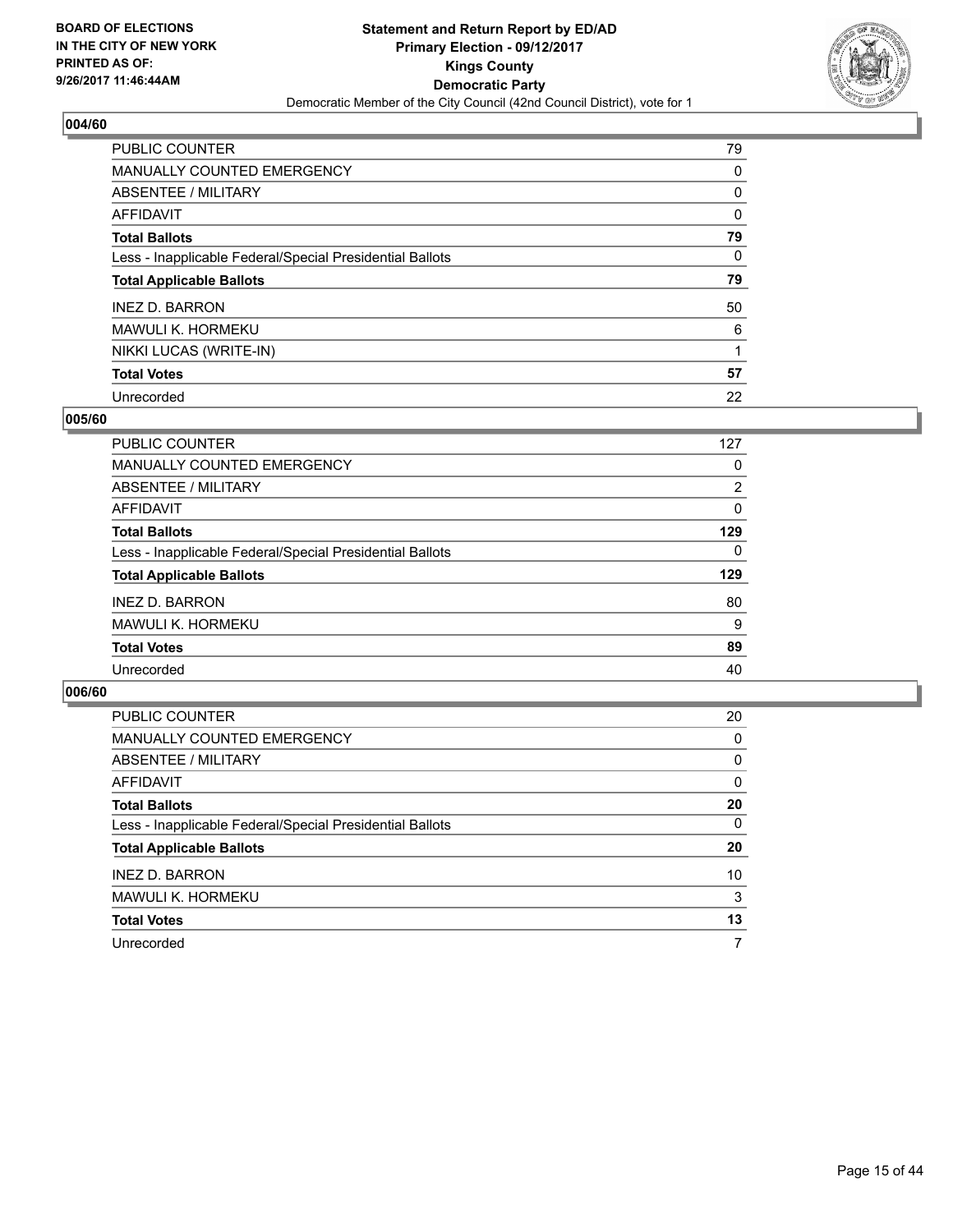

| PUBLIC COUNTER                                           | 116 |
|----------------------------------------------------------|-----|
| <b>MANUALLY COUNTED EMERGENCY</b>                        | 0   |
| <b>ABSENTEE / MILITARY</b>                               | 5   |
| <b>AFFIDAVIT</b>                                         | 0   |
| <b>Total Ballots</b>                                     | 121 |
| Less - Inapplicable Federal/Special Presidential Ballots | 0   |
| <b>Total Applicable Ballots</b>                          | 121 |
| <b>INEZ D. BARRON</b>                                    | 87  |
| <b>MAWULI K. HORMEKU</b>                                 | 21  |
| <b>Total Votes</b>                                       | 108 |
| Unrecorded                                               | 13  |

## **008/60**

| PUBLIC COUNTER                                           | 115      |
|----------------------------------------------------------|----------|
| <b>MANUALLY COUNTED EMERGENCY</b>                        | 0        |
| ABSENTEE / MILITARY                                      | 3        |
| AFFIDAVIT                                                | $\Omega$ |
| <b>Total Ballots</b>                                     | 118      |
| Less - Inapplicable Federal/Special Presidential Ballots | $\Omega$ |
| <b>Total Applicable Ballots</b>                          | 118      |
| <b>INEZ D. BARRON</b>                                    | 88       |
| MAWULI K. HORMEKU                                        | 17       |
| <b>Total Votes</b>                                       | 105      |
| Unrecorded                                               | 13       |

| <b>PUBLIC COUNTER</b>                                    | 100 |
|----------------------------------------------------------|-----|
| <b>MANUALLY COUNTED EMERGENCY</b>                        | 0   |
| ABSENTEE / MILITARY                                      | 2   |
| <b>AFFIDAVIT</b>                                         | 0   |
| <b>Total Ballots</b>                                     | 102 |
| Less - Inapplicable Federal/Special Presidential Ballots | 0   |
| <b>Total Applicable Ballots</b>                          | 102 |
| <b>INEZ D. BARRON</b>                                    | 74  |
| MAWULI K. HORMEKU                                        | 18  |
| <b>Total Votes</b>                                       | 92  |
| Unrecorded                                               | 10  |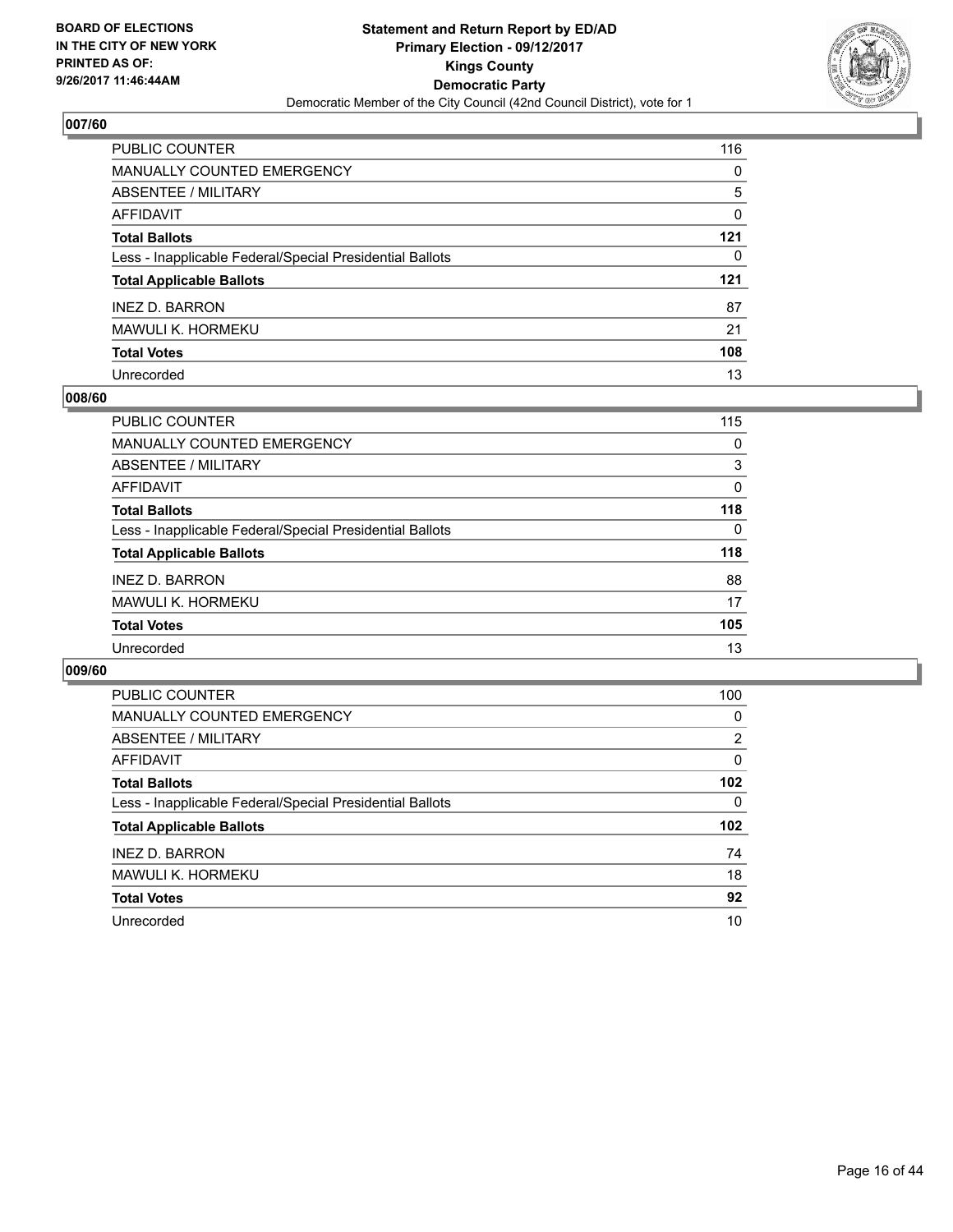

| PUBLIC COUNTER                                           | 43 |
|----------------------------------------------------------|----|
| <b>MANUALLY COUNTED EMERGENCY</b>                        | 0  |
| <b>ABSENTEE / MILITARY</b>                               | 0  |
| AFFIDAVIT                                                | 0  |
| <b>Total Ballots</b>                                     | 43 |
| Less - Inapplicable Federal/Special Presidential Ballots | 0  |
| <b>Total Applicable Ballots</b>                          | 43 |
| <b>INEZ D. BARRON</b>                                    | 34 |
| MAWULI K. HORMEKU                                        | 2  |
| <b>Total Votes</b>                                       | 36 |
| Unrecorded                                               | 7  |

## **012/60**

| PUBLIC COUNTER                                           | 53 |
|----------------------------------------------------------|----|
| MANUALLY COUNTED EMERGENCY                               | 0  |
| ABSENTEE / MILITARY                                      | 0  |
| AFFIDAVIT                                                | 0  |
| <b>Total Ballots</b>                                     | 53 |
| Less - Inapplicable Federal/Special Presidential Ballots | 0  |
| <b>Total Applicable Ballots</b>                          | 53 |
| <b>INEZ D. BARRON</b>                                    | 42 |
| MAWULI K. HORMEKU                                        | 3  |
| <b>Total Votes</b>                                       | 45 |
| Unrecorded                                               | 8  |

| PUBLIC COUNTER                                           | 167 |
|----------------------------------------------------------|-----|
| <b>MANUALLY COUNTED EMERGENCY</b>                        | 0   |
| ABSENTEE / MILITARY                                      | 5   |
| AFFIDAVIT                                                | 0   |
| <b>Total Ballots</b>                                     | 172 |
| Less - Inapplicable Federal/Special Presidential Ballots | 0   |
| <b>Total Applicable Ballots</b>                          | 172 |
| <b>INEZ D. BARRON</b>                                    | 110 |
| MAWULI K. HORMEKU                                        | 6   |
| <b>Total Votes</b>                                       | 116 |
| Unrecorded                                               | 56  |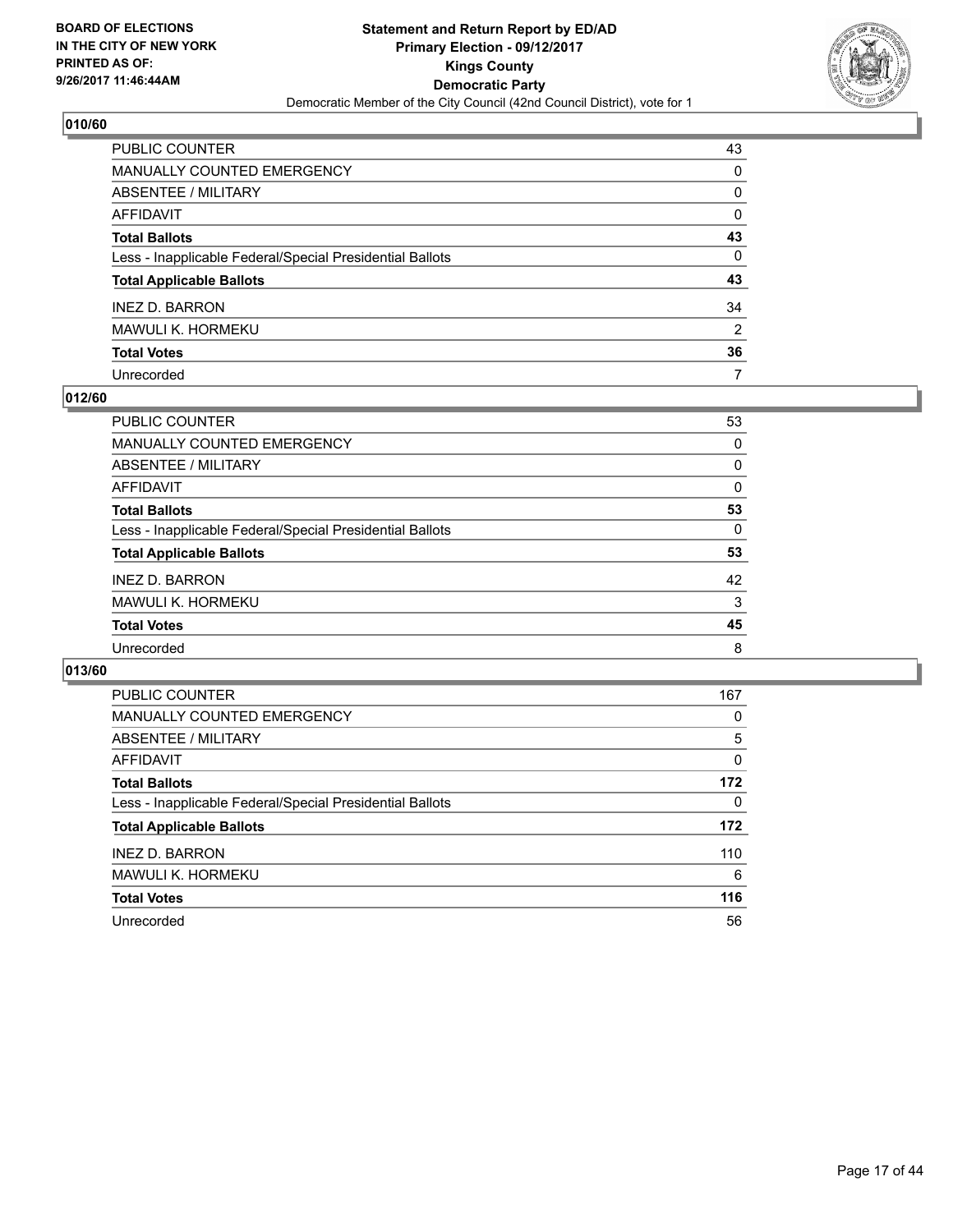

| PUBLIC COUNTER                                           | 109 |
|----------------------------------------------------------|-----|
| MANUALLY COUNTED EMERGENCY                               | 0   |
| <b>ABSENTEE / MILITARY</b>                               | 2   |
| <b>AFFIDAVIT</b>                                         | 2   |
| <b>Total Ballots</b>                                     | 113 |
| Less - Inapplicable Federal/Special Presidential Ballots | 0   |
| <b>Total Applicable Ballots</b>                          | 113 |
| <b>INEZ D. BARRON</b>                                    | 89  |
| MAWULI K. HORMEKU                                        | 15  |
| <b>Total Votes</b>                                       | 104 |
| Unrecorded                                               | 9   |

## **015/60**

| <b>PUBLIC COUNTER</b>                                    | 51             |
|----------------------------------------------------------|----------------|
| <b>MANUALLY COUNTED EMERGENCY</b>                        | 0              |
| ABSENTEE / MILITARY                                      |                |
| AFFIDAVIT                                                |                |
| <b>Total Ballots</b>                                     | 53             |
| Less - Inapplicable Federal/Special Presidential Ballots | 0              |
| <b>Total Applicable Ballots</b>                          | 53             |
| <b>INEZ D. BARRON</b>                                    | 41             |
| MAWULI K. HORMEKU                                        |                |
| NIKKI LUCAS (WRITE-IN)                                   | $\overline{2}$ |
| <b>Total Votes</b>                                       | 44             |
| Unrecorded                                               | 9              |

| PUBLIC COUNTER                                           | 34 |
|----------------------------------------------------------|----|
| <b>MANUALLY COUNTED EMERGENCY</b>                        | 0  |
| ABSENTEE / MILITARY                                      |    |
| AFFIDAVIT                                                |    |
| <b>Total Ballots</b>                                     | 36 |
| Less - Inapplicable Federal/Special Presidential Ballots | 0  |
| <b>Total Applicable Ballots</b>                          | 36 |
| <b>INEZ D. BARRON</b>                                    | 27 |
| <b>MAWULI K. HORMEKU</b>                                 | 2  |
| <b>Total Votes</b>                                       | 29 |
| Unrecorded                                               | 7  |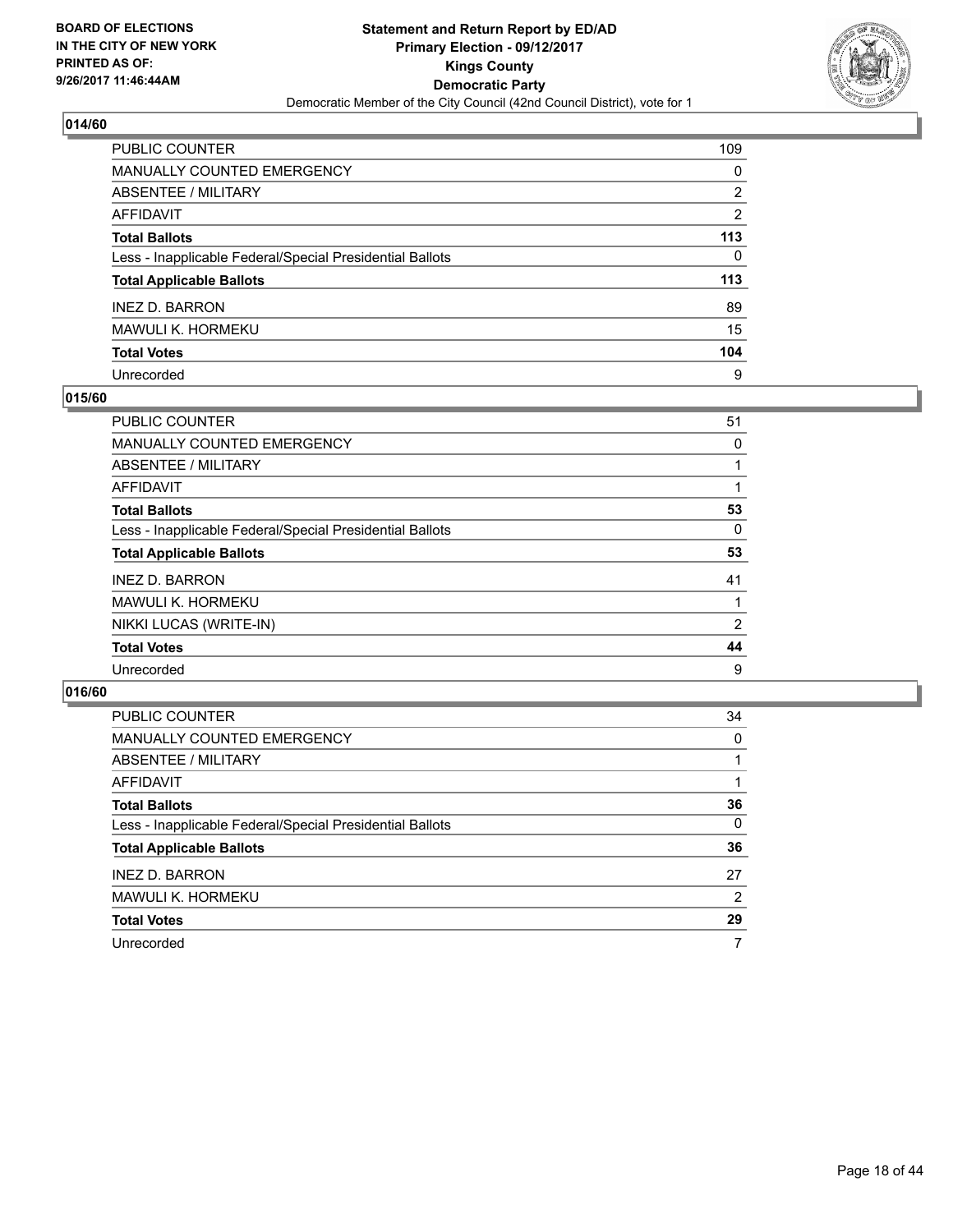

| PUBLIC COUNTER                                           | 154      |
|----------------------------------------------------------|----------|
| <b>MANUALLY COUNTED EMERGENCY</b>                        | 0        |
| <b>ABSENTEE / MILITARY</b>                               | 3        |
| <b>AFFIDAVIT</b>                                         | $\Omega$ |
| <b>Total Ballots</b>                                     | 157      |
| Less - Inapplicable Federal/Special Presidential Ballots | 0        |
| <b>Total Applicable Ballots</b>                          | 157      |
| <b>INEZ D. BARRON</b>                                    | 101      |
| MAWULI K. HORMEKU                                        | 11       |
| <b>Total Votes</b>                                       | 112      |
| Unrecorded                                               | 45       |

## **018/60**

| PUBLIC COUNTER                                           | 58 |
|----------------------------------------------------------|----|
| MANUALLY COUNTED EMERGENCY                               | 0  |
| ABSENTEE / MILITARY                                      | 0  |
| AFFIDAVIT                                                | 0  |
| <b>Total Ballots</b>                                     | 58 |
| Less - Inapplicable Federal/Special Presidential Ballots | 0  |
| <b>Total Applicable Ballots</b>                          | 58 |
| <b>INEZ D. BARRON</b>                                    | 42 |
| MAWULI K. HORMEKU                                        | 10 |
| <b>Total Votes</b>                                       | 52 |
| Unrecorded                                               | 6  |

| <b>PUBLIC COUNTER</b>                                    | 33 |
|----------------------------------------------------------|----|
| <b>MANUALLY COUNTED EMERGENCY</b>                        | 0  |
| ABSENTEE / MILITARY                                      |    |
| AFFIDAVIT                                                | 0  |
| <b>Total Ballots</b>                                     | 34 |
| Less - Inapplicable Federal/Special Presidential Ballots | 0  |
| <b>Total Applicable Ballots</b>                          | 34 |
| <b>INEZ D. BARRON</b>                                    | 24 |
| MAWULI K. HORMEKU                                        | 6  |
| <b>Total Votes</b>                                       | 30 |
| Unrecorded                                               | 4  |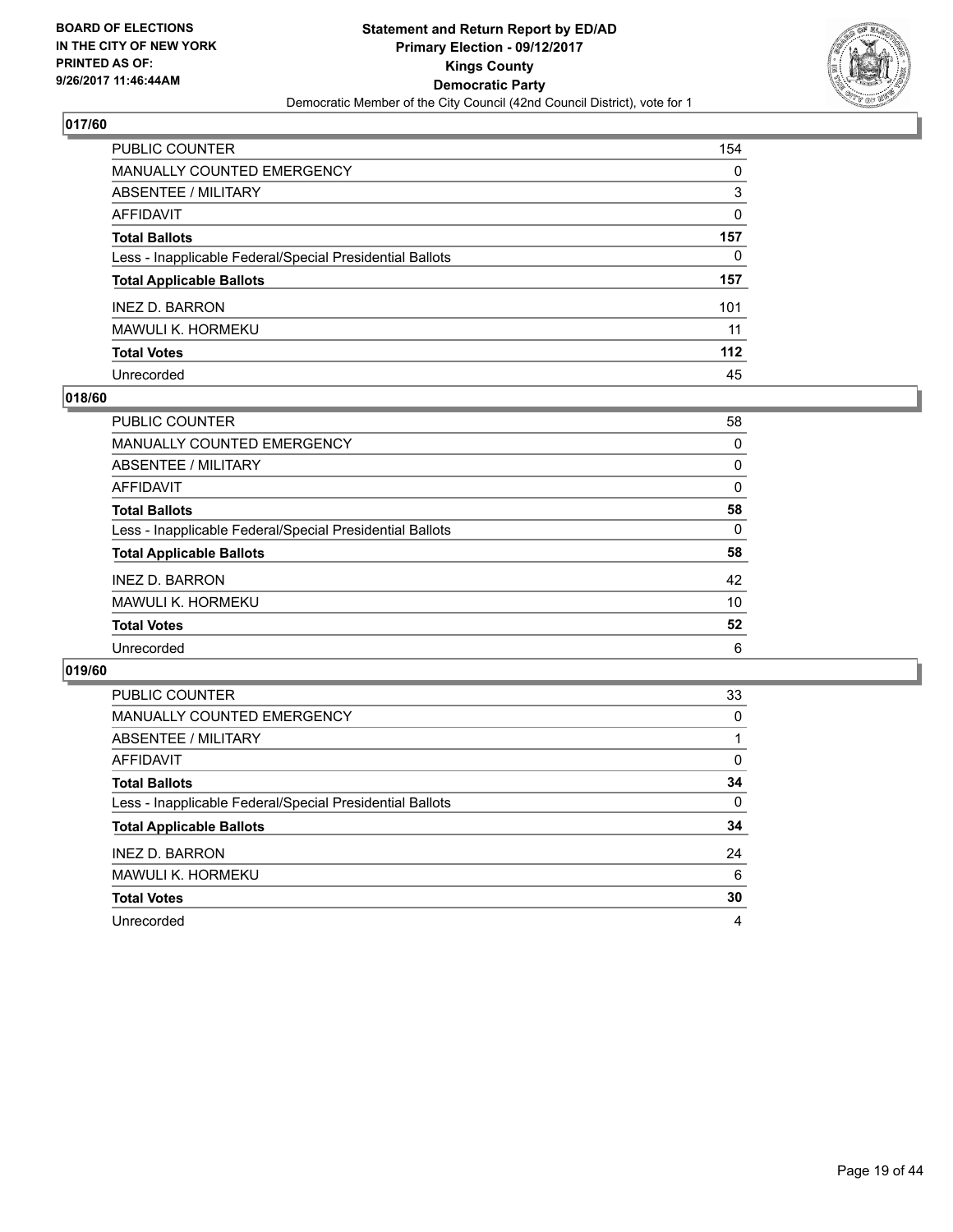

| PUBLIC COUNTER                                           | 8              |
|----------------------------------------------------------|----------------|
| MANUALLY COUNTED EMERGENCY                               | 0              |
| ABSENTEE / MILITARY                                      |                |
| AFFIDAVIT                                                | 0              |
| Total Ballots                                            | 9              |
| Less - Inapplicable Federal/Special Presidential Ballots | 0              |
| <b>Total Applicable Ballots</b>                          | 9              |
| <b>INEZ D. BARRON</b>                                    | 6              |
| MAWULI K. HORMEKU                                        | $\overline{2}$ |
| <b>Total Votes</b>                                       | 8              |
| Unrecorded                                               |                |

## **021/60**

| PUBLIC COUNTER                                           | 46 |
|----------------------------------------------------------|----|
| MANUALLY COUNTED EMERGENCY                               | 0  |
| ABSENTEE / MILITARY                                      | 0  |
| AFFIDAVIT                                                | 0  |
| <b>Total Ballots</b>                                     | 46 |
| Less - Inapplicable Federal/Special Presidential Ballots | 0  |
| <b>Total Applicable Ballots</b>                          | 46 |
| <b>INEZ D. BARRON</b>                                    | 34 |
| MAWULI K. HORMEKU                                        | 4  |
| <b>Total Votes</b>                                       | 38 |
| Unrecorded                                               | 8  |

| <b>PUBLIC COUNTER</b>                                    | 67             |
|----------------------------------------------------------|----------------|
| <b>MANUALLY COUNTED EMERGENCY</b>                        | 0              |
| ABSENTEE / MILITARY                                      | 0              |
| AFFIDAVIT                                                | $\overline{2}$ |
| <b>Total Ballots</b>                                     | 69             |
| Less - Inapplicable Federal/Special Presidential Ballots | 0              |
| <b>Total Applicable Ballots</b>                          | 69             |
| <b>INEZ D. BARRON</b>                                    | 44             |
| <b>MAWULI K. HORMEKU</b>                                 | 10             |
| <b>Total Votes</b>                                       | 54             |
| Unrecorded                                               | 15             |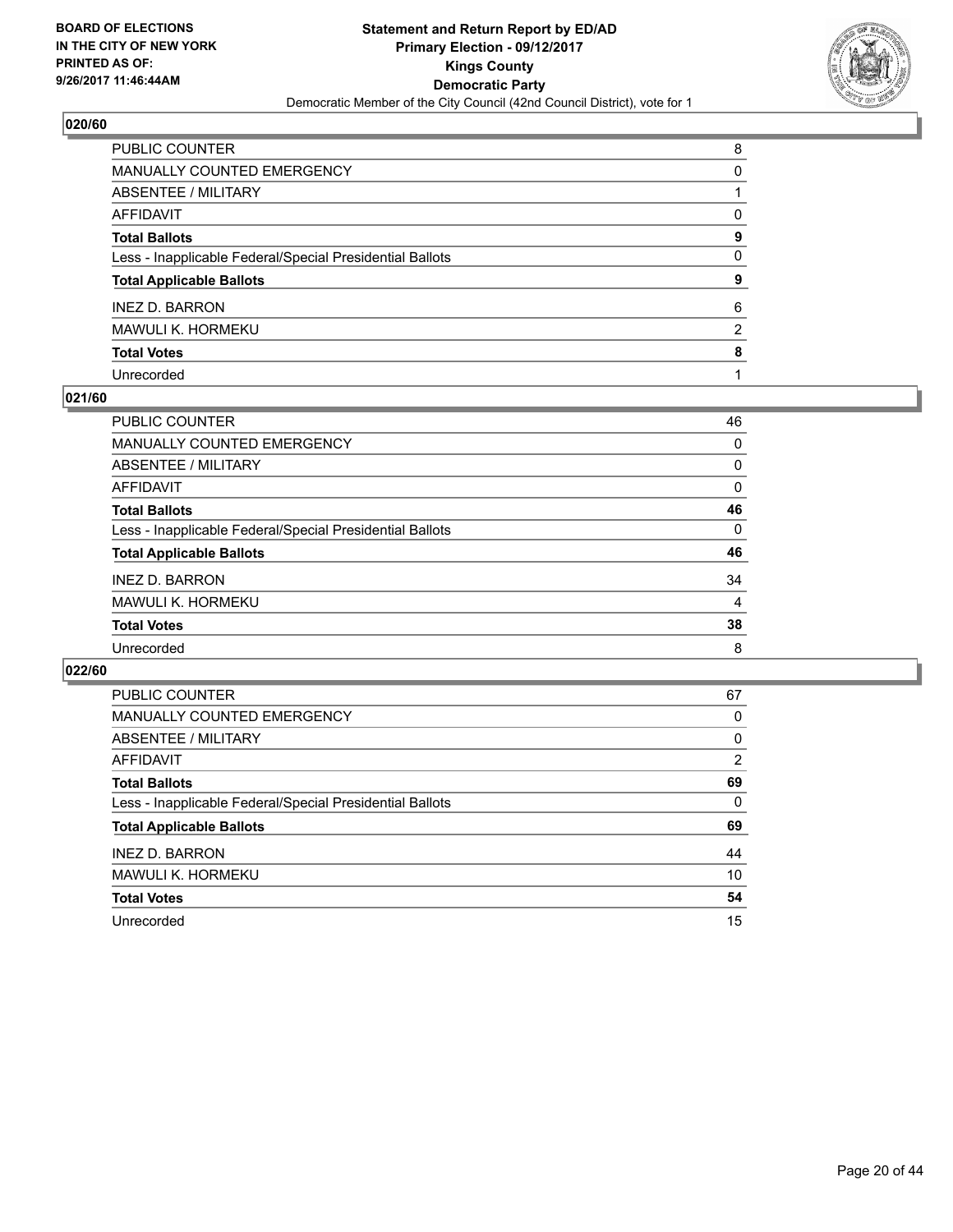

| PUBLIC COUNTER                                           | 45 |
|----------------------------------------------------------|----|
| <b>MANUALLY COUNTED EMERGENCY</b>                        | 0  |
| <b>ABSENTEE / MILITARY</b>                               | 18 |
| <b>AFFIDAVIT</b>                                         | 0  |
| <b>Total Ballots</b>                                     | 63 |
| Less - Inapplicable Federal/Special Presidential Ballots | 0  |
| <b>Total Applicable Ballots</b>                          | 63 |
| <b>INEZ D. BARRON</b>                                    | 48 |
| <b>MAWULI K. HORMEKU</b>                                 | 4  |
| <b>Total Votes</b>                                       | 52 |
| Unrecorded                                               | 11 |

## **025/60**

| <b>Total Votes</b>                                       | 0        |
|----------------------------------------------------------|----------|
| MAWULI K. HORMEKU                                        | $\Omega$ |
| <b>INEZ D. BARRON</b>                                    | $\Omega$ |
| <b>Total Applicable Ballots</b>                          | 0        |
| Less - Inapplicable Federal/Special Presidential Ballots | $\Omega$ |
| <b>Total Ballots</b>                                     | 0        |
| AFFIDAVIT                                                | 0        |
| ABSENTEE / MILITARY                                      | 0        |
| MANUALLY COUNTED EMERGENCY                               | 0        |
| PUBLIC COUNTER                                           | $\Omega$ |

| <b>PUBLIC COUNTER</b>                                    | 170 |
|----------------------------------------------------------|-----|
| MANUALLY COUNTED EMERGENCY                               | 0   |
| ABSENTEE / MILITARY                                      | 3   |
| AFFIDAVIT                                                |     |
| <b>Total Ballots</b>                                     | 174 |
| Less - Inapplicable Federal/Special Presidential Ballots | 0   |
| <b>Total Applicable Ballots</b>                          | 174 |
| <b>INEZ D. BARRON</b>                                    | 104 |
| MAWULI K. HORMEKU                                        | 24  |
| <b>Total Votes</b>                                       | 128 |
| Unrecorded                                               | 46  |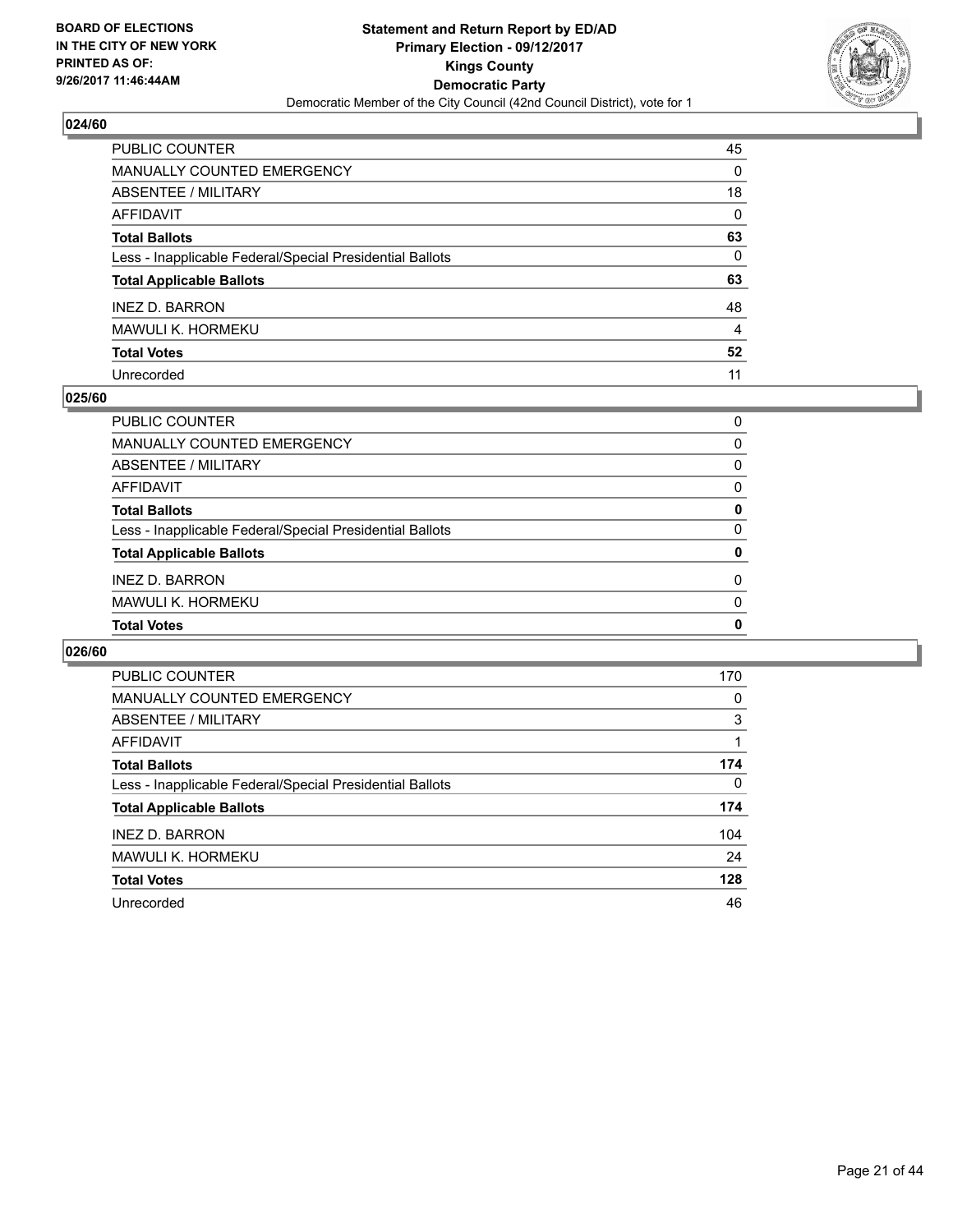

| PUBLIC COUNTER                                           | 140          |
|----------------------------------------------------------|--------------|
| <b>MANUALLY COUNTED EMERGENCY</b>                        | 0            |
| <b>ABSENTEE / MILITARY</b>                               | $\mathbf{0}$ |
| AFFIDAVIT                                                |              |
| <b>Total Ballots</b>                                     | 141          |
| Less - Inapplicable Federal/Special Presidential Ballots | $\mathbf{0}$ |
| <b>Total Applicable Ballots</b>                          | 141          |
| <b>INEZ D. BARRON</b>                                    | 94           |
| <b>MAWULI K. HORMEKU</b>                                 | 19           |
| <b>Total Votes</b>                                       | 113          |
| Unrecorded                                               | 28           |

## **028/60**

| <b>PUBLIC COUNTER</b>                                    | 202 |
|----------------------------------------------------------|-----|
| <b>MANUALLY COUNTED EMERGENCY</b>                        | 0   |
| ABSENTEE / MILITARY                                      |     |
| AFFIDAVIT                                                | 5   |
| <b>Total Ballots</b>                                     | 208 |
| Less - Inapplicable Federal/Special Presidential Ballots | 0   |
| <b>Total Applicable Ballots</b>                          | 208 |
| <b>INEZ D. BARRON</b>                                    | 147 |
| <b>MAWULI K. HORMEKU</b>                                 | 31  |
| CHRIS BANKS (WRITE-IN)                                   |     |
| <b>Total Votes</b>                                       | 179 |
| Unrecorded                                               | 29  |

| PUBLIC COUNTER                                           | 75 |
|----------------------------------------------------------|----|
| <b>MANUALLY COUNTED EMERGENCY</b>                        | 0  |
| ABSENTEE / MILITARY                                      | 3  |
| AFFIDAVIT                                                |    |
| <b>Total Ballots</b>                                     | 79 |
| Less - Inapplicable Federal/Special Presidential Ballots | 0  |
| <b>Total Applicable Ballots</b>                          | 79 |
| <b>INEZ D. BARRON</b>                                    | 62 |
| <b>MAWULI K. HORMEKU</b>                                 | 10 |
| <b>Total Votes</b>                                       | 72 |
| Unrecorded                                               | 7  |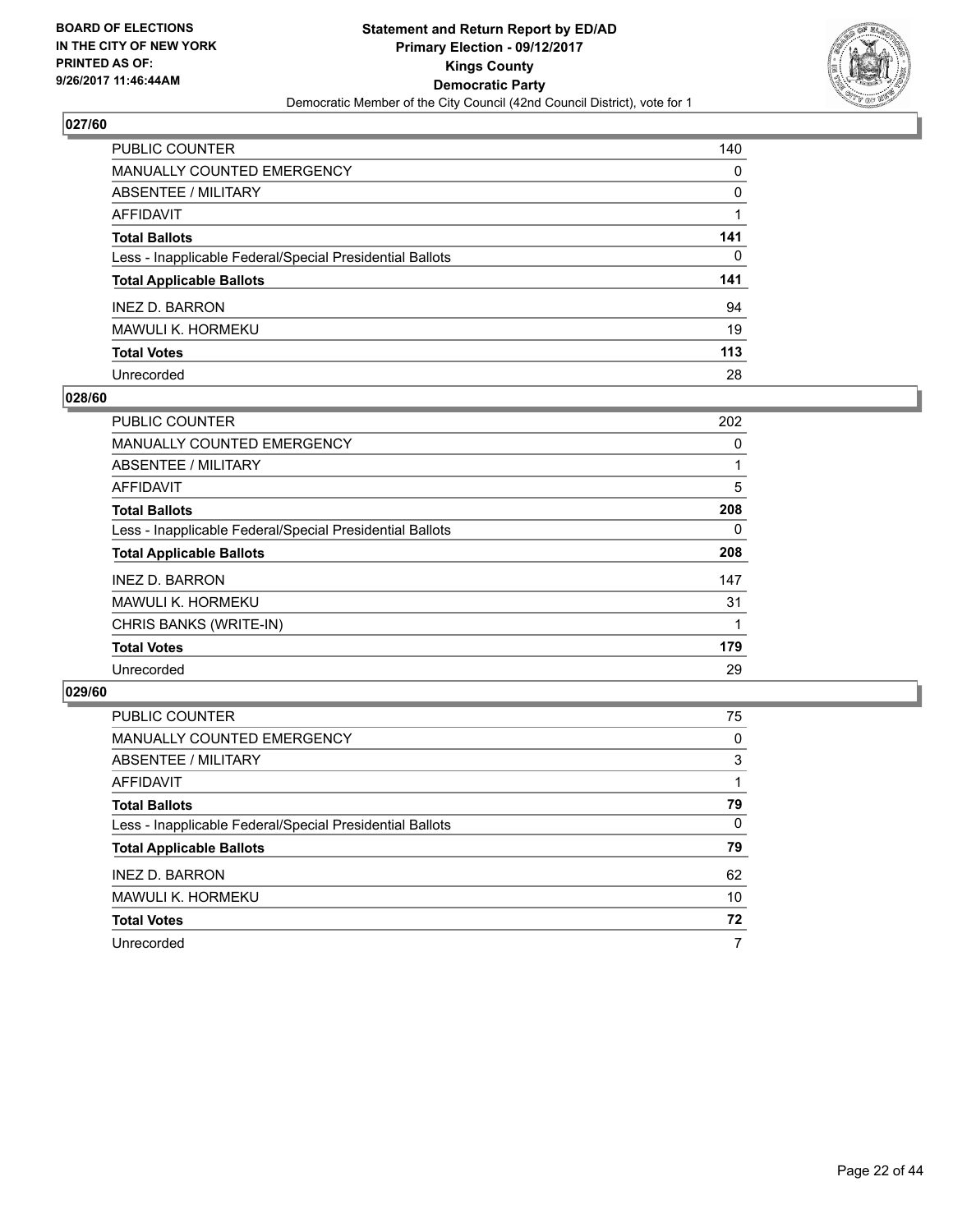

| PUBLIC COUNTER                                           | 56 |
|----------------------------------------------------------|----|
| <b>MANUALLY COUNTED EMERGENCY</b>                        | 0  |
| <b>ABSENTEE / MILITARY</b>                               | 4  |
| <b>AFFIDAVIT</b>                                         |    |
| <b>Total Ballots</b>                                     | 61 |
| Less - Inapplicable Federal/Special Presidential Ballots | 0  |
| <b>Total Applicable Ballots</b>                          | 61 |
| <b>INEZ D. BARRON</b>                                    | 45 |
| <b>MAWULI K. HORMEKU</b>                                 | 9  |
| <b>Total Votes</b>                                       | 54 |
| Unrecorded                                               | 7  |

## **031/60**

| PUBLIC COUNTER                                           | 89 |
|----------------------------------------------------------|----|
| MANUALLY COUNTED EMERGENCY                               | 0  |
| ABSENTEE / MILITARY                                      | 0  |
| AFFIDAVIT                                                | 0  |
| <b>Total Ballots</b>                                     | 89 |
| Less - Inapplicable Federal/Special Presidential Ballots | 0  |
| <b>Total Applicable Ballots</b>                          | 89 |
| <b>INEZ D. BARRON</b>                                    | 55 |
| MAWULI K. HORMEKU                                        | 8  |
| <b>Total Votes</b>                                       | 63 |
| Unrecorded                                               | 26 |
|                                                          |    |

| <b>PUBLIC COUNTER</b>                                    | 90 |
|----------------------------------------------------------|----|
| <b>MANUALLY COUNTED EMERGENCY</b>                        | 0  |
| ABSENTEE / MILITARY                                      | 3  |
| AFFIDAVIT                                                | 0  |
| <b>Total Ballots</b>                                     | 93 |
| Less - Inapplicable Federal/Special Presidential Ballots | 0  |
| <b>Total Applicable Ballots</b>                          | 93 |
| <b>INEZ D. BARRON</b>                                    | 67 |
| MAWULI K. HORMEKU                                        | 13 |
| <b>Total Votes</b>                                       | 80 |
| Unrecorded                                               | 13 |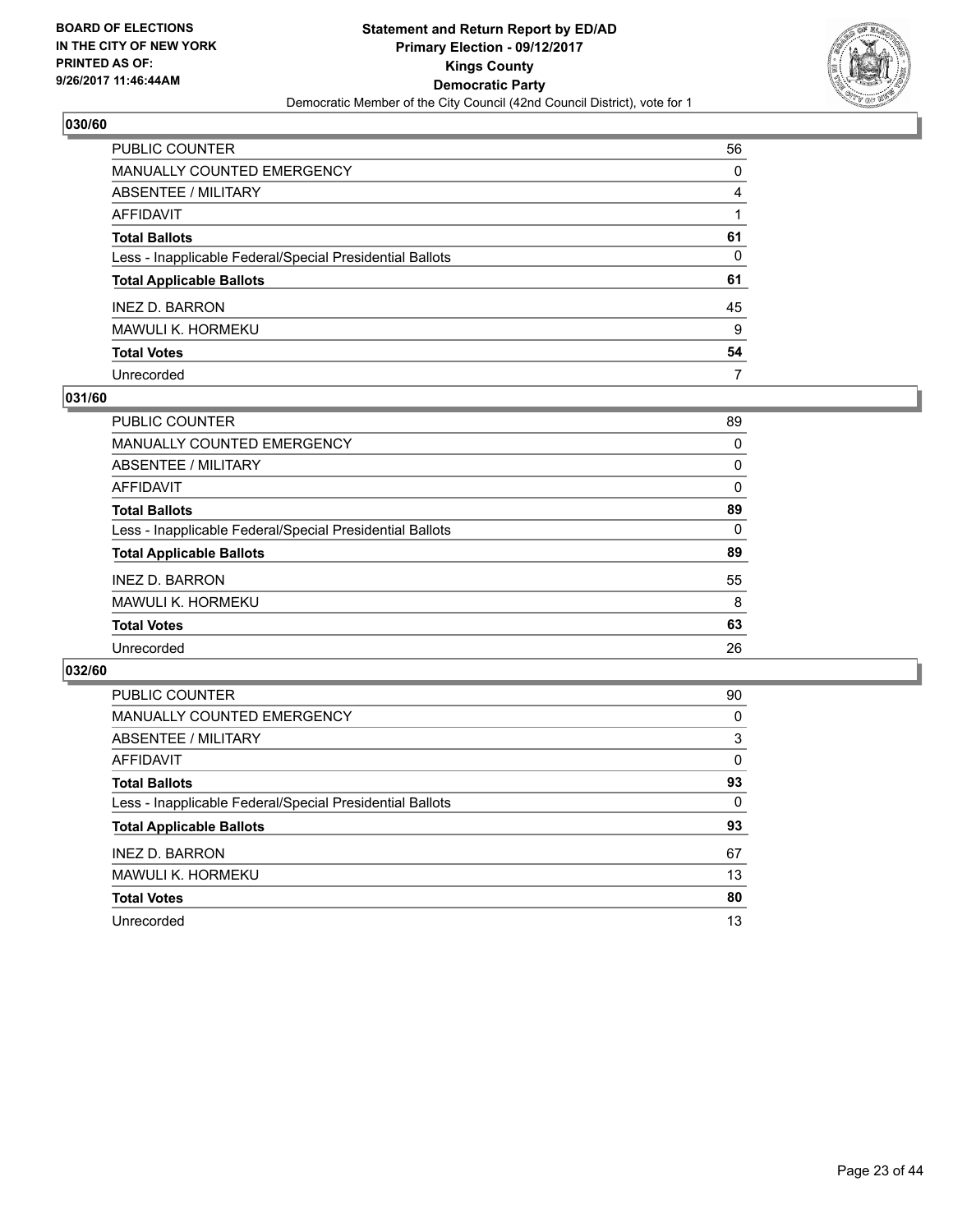

| <b>PUBLIC COUNTER</b>                                    | 112 |
|----------------------------------------------------------|-----|
| <b>MANUALLY COUNTED EMERGENCY</b>                        | 0   |
| ABSENTEE / MILITARY                                      | 1   |
| <b>AFFIDAVIT</b>                                         | 2   |
| <b>Total Ballots</b>                                     | 115 |
| Less - Inapplicable Federal/Special Presidential Ballots | 0   |
| <b>Total Applicable Ballots</b>                          | 115 |
| <b>INEZ D. BARRON</b>                                    | 91  |
| MAWULI K. HORMEKU                                        | 10  |
| SCOTT HERBERT (WRITE-IN)                                 |     |
| UNATTRIBUTABLE WRITE-IN (WRITE-IN)                       | 1   |
| <b>Total Votes</b>                                       | 103 |
| Unrecorded                                               | 12  |

## **034/60**

| <b>PUBLIC COUNTER</b>                                    | 98  |
|----------------------------------------------------------|-----|
| MANUALLY COUNTED EMERGENCY                               | 0   |
| ABSENTEE / MILITARY                                      |     |
| <b>AFFIDAVIT</b>                                         |     |
| <b>Total Ballots</b>                                     | 100 |
| Less - Inapplicable Federal/Special Presidential Ballots | 0   |
| <b>Total Applicable Ballots</b>                          | 100 |
| <b>INEZ D. BARRON</b>                                    | 55  |
| MAWULI K. HORMEKU                                        | 21  |
| <b>Total Votes</b>                                       | 76  |
| Unrecorded                                               | 24  |

| <b>PUBLIC COUNTER</b>                                    | 94 |
|----------------------------------------------------------|----|
| MANUALLY COUNTED EMERGENCY                               | 0  |
| ABSENTEE / MILITARY                                      | 0  |
| <b>AFFIDAVIT</b>                                         | 0  |
| <b>Total Ballots</b>                                     | 94 |
| Less - Inapplicable Federal/Special Presidential Ballots | 0  |
| <b>Total Applicable Ballots</b>                          | 94 |
| <b>INEZ D. BARRON</b>                                    | 69 |
| MAWULI K. HORMEKU                                        | 5  |
| BRIAN CUNNIGHAM (WRITE-IN)                               | 1  |
| CHERYL A. KANGHT (WRITE-IN)                              |    |
| <b>Total Votes</b>                                       | 76 |
| Unrecorded                                               | 18 |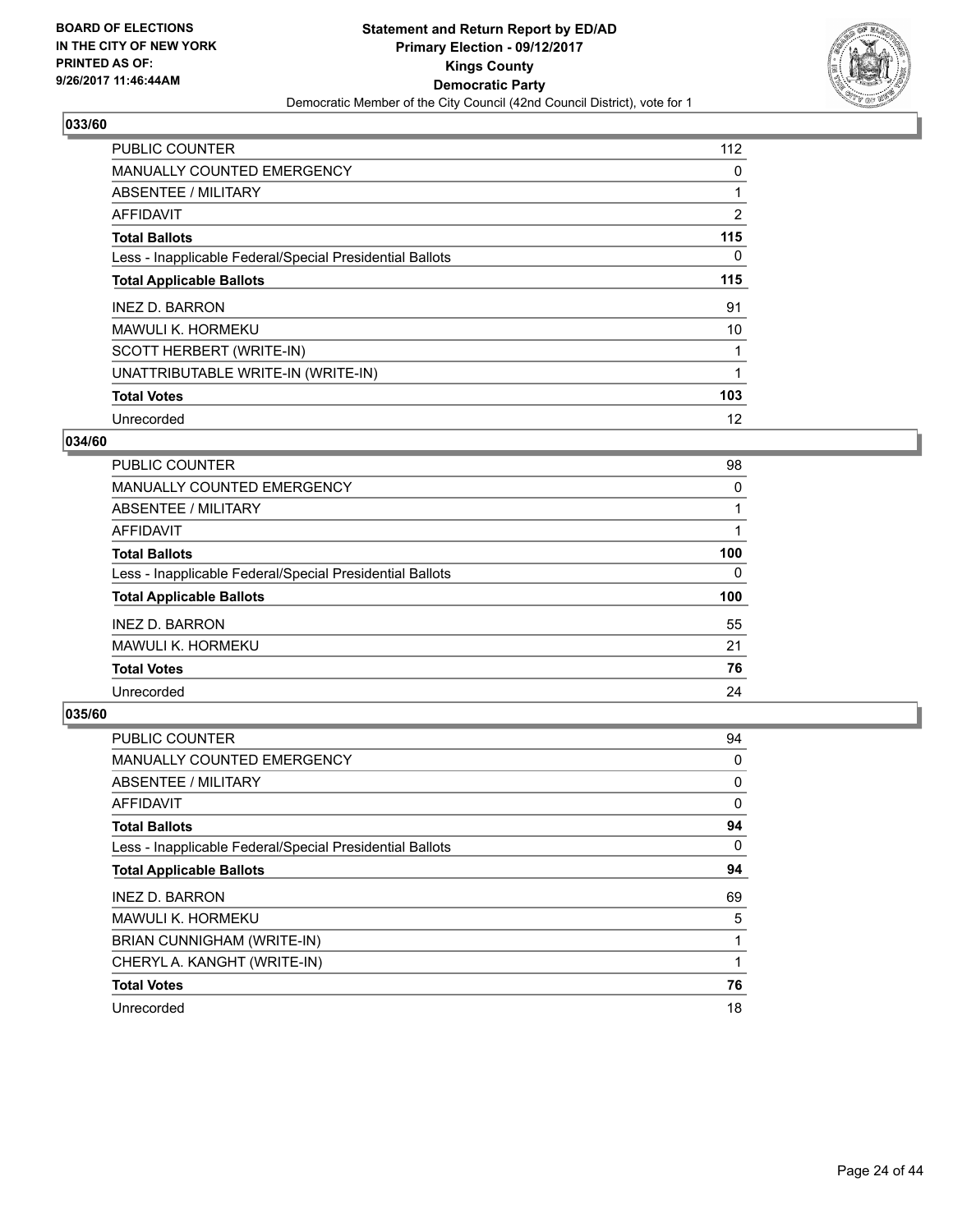

| PUBLIC COUNTER                                           | 97 |
|----------------------------------------------------------|----|
| MANUALLY COUNTED EMERGENCY                               | 0  |
| <b>ABSENTEE / MILITARY</b>                               | 0  |
| <b>AFFIDAVIT</b>                                         | 0  |
| <b>Total Ballots</b>                                     | 97 |
| Less - Inapplicable Federal/Special Presidential Ballots | 0  |
| <b>Total Applicable Ballots</b>                          | 97 |
| <b>INEZ D. BARRON</b>                                    | 70 |
| MAWULI K. HORMEKU                                        | 15 |
| <b>Total Votes</b>                                       | 85 |
| Unrecorded                                               | 12 |

## **037/60**

| <b>PUBLIC COUNTER</b>                                    | 102 |
|----------------------------------------------------------|-----|
| MANUALLY COUNTED EMERGENCY                               |     |
| ABSENTEE / MILITARY                                      | 0   |
| <b>AFFIDAVIT</b>                                         | 0   |
| <b>Total Ballots</b>                                     | 103 |
| Less - Inapplicable Federal/Special Presidential Ballots | 0   |
| <b>Total Applicable Ballots</b>                          | 103 |
| <b>INEZ D. BARRON</b>                                    | 69  |
| MAWULI K. HORMEKU                                        | 12  |
| CHRIS BANKS (WRITE-IN)                                   |     |
| <b>Total Votes</b>                                       | 82  |
| Unrecorded                                               | 21  |

| <b>PUBLIC COUNTER</b>                                    | 92 |
|----------------------------------------------------------|----|
| <b>MANUALLY COUNTED EMERGENCY</b>                        | 0  |
| ABSENTEE / MILITARY                                      | 0  |
| AFFIDAVIT                                                | 0  |
| <b>Total Ballots</b>                                     | 92 |
| Less - Inapplicable Federal/Special Presidential Ballots | 0  |
| <b>Total Applicable Ballots</b>                          | 92 |
| <b>INEZ D. BARRON</b>                                    | 60 |
| MAWULI K. HORMEKU                                        | 13 |
| <b>Total Votes</b>                                       | 73 |
| Unrecorded                                               | 19 |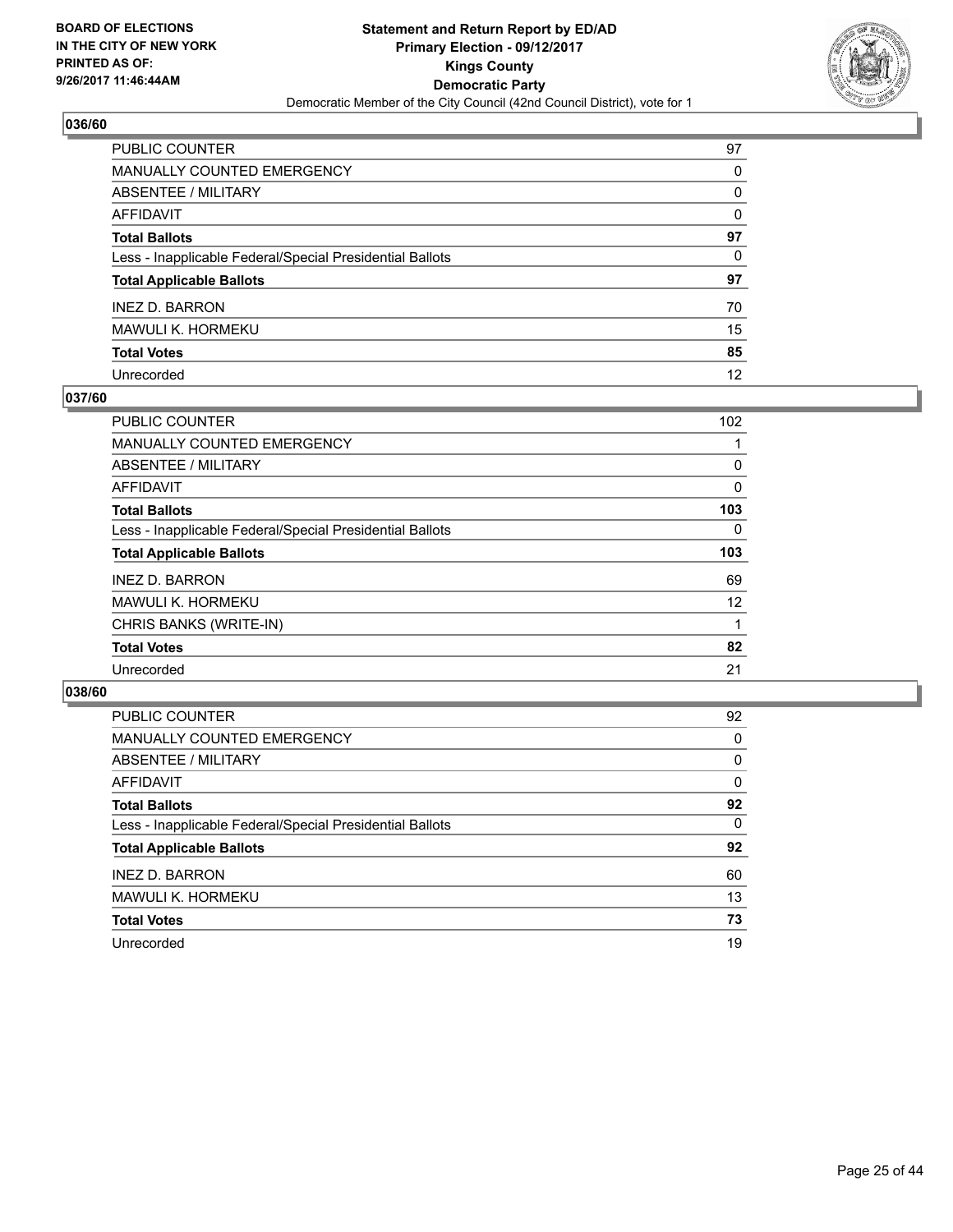

| PUBLIC COUNTER                                           | 80 |
|----------------------------------------------------------|----|
| <b>MANUALLY COUNTED EMERGENCY</b>                        | 0  |
| <b>ABSENTEE / MILITARY</b>                               |    |
| AFFIDAVIT                                                | 0  |
| <b>Total Ballots</b>                                     | 81 |
| Less - Inapplicable Federal/Special Presidential Ballots | 0  |
| <b>Total Applicable Ballots</b>                          | 81 |
| <b>INEZ D. BARRON</b>                                    | 50 |
| <b>MAWULI K. HORMEKU</b>                                 | 8  |
| <b>Total Votes</b>                                       | 58 |
| Unrecorded                                               | 23 |

## **040/60**

| <b>PUBLIC COUNTER</b>                                    | 98       |
|----------------------------------------------------------|----------|
| MANUALLY COUNTED EMERGENCY                               | 0        |
| ABSENTEE / MILITARY                                      | 3        |
| AFFIDAVIT                                                | 0        |
| <b>Total Ballots</b>                                     | 101      |
| Less - Inapplicable Federal/Special Presidential Ballots | $\Omega$ |
| <b>Total Applicable Ballots</b>                          | 101      |
| <b>INEZ D. BARRON</b>                                    | 63       |
| MAWULI K. HORMEKU                                        | 13       |
| <b>Total Votes</b>                                       | 76       |
| Unrecorded                                               | 25       |

| <b>PUBLIC COUNTER</b>                                    | 97 |
|----------------------------------------------------------|----|
| <b>MANUALLY COUNTED EMERGENCY</b>                        | 0  |
| ABSENTEE / MILITARY                                      |    |
| <b>AFFIDAVIT</b>                                         | 0  |
| <b>Total Ballots</b>                                     | 98 |
| Less - Inapplicable Federal/Special Presidential Ballots | 0  |
| <b>Total Applicable Ballots</b>                          | 98 |
| <b>INEZ D. BARRON</b>                                    | 64 |
| MAWULI K. HORMEKU                                        | 18 |
| <b>Total Votes</b>                                       | 82 |
| Unrecorded                                               | 16 |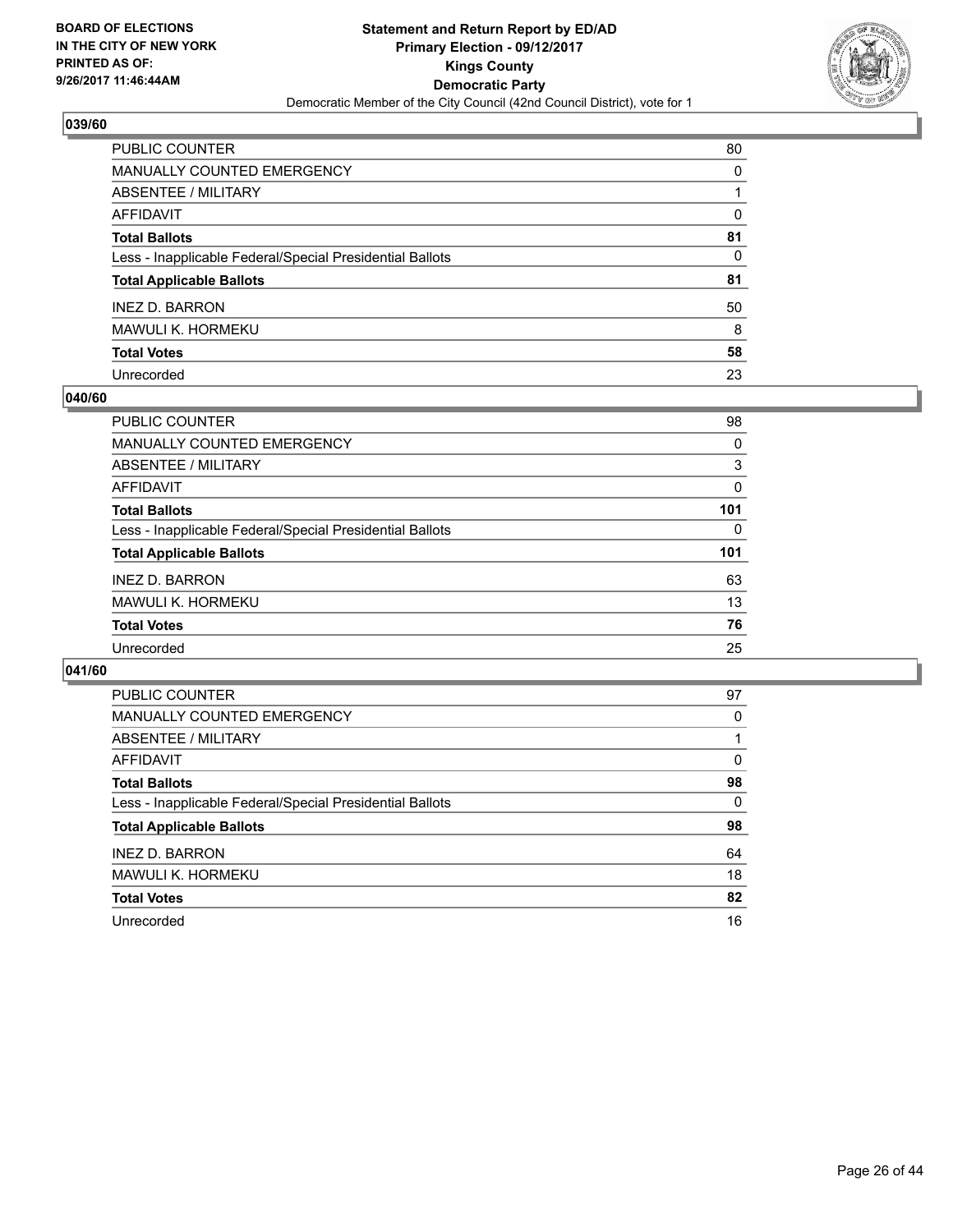

| PUBLIC COUNTER                                           | 131 |
|----------------------------------------------------------|-----|
| MANUALLY COUNTED EMERGENCY                               | 0   |
| <b>ABSENTEE / MILITARY</b>                               | 1   |
| <b>AFFIDAVIT</b>                                         | 0   |
| <b>Total Ballots</b>                                     | 132 |
| Less - Inapplicable Federal/Special Presidential Ballots | 0   |
| <b>Total Applicable Ballots</b>                          | 132 |
| <b>INEZ D. BARRON</b>                                    | 87  |
| <b>MAWULI K. HORMEKU</b>                                 | 20  |
| <b>Total Votes</b>                                       | 107 |
| Unrecorded                                               | 25  |

## **043/60**

| PUBLIC COUNTER                                           | 108 |
|----------------------------------------------------------|-----|
| MANUALLY COUNTED EMERGENCY                               | 0   |
| ABSENTEE / MILITARY                                      |     |
| AFFIDAVIT                                                | 2   |
| <b>Total Ballots</b>                                     | 111 |
| Less - Inapplicable Federal/Special Presidential Ballots | 0   |
| <b>Total Applicable Ballots</b>                          | 111 |
| <b>INEZ D. BARRON</b>                                    | 77  |
| MAWULI K. HORMEKU                                        | 17  |
| <b>Total Votes</b>                                       | 94  |
| Unrecorded                                               | 17  |

| <b>PUBLIC COUNTER</b>                                    | 84 |
|----------------------------------------------------------|----|
| <b>MANUALLY COUNTED EMERGENCY</b>                        | 0  |
| ABSENTEE / MILITARY                                      | 0  |
| AFFIDAVIT                                                | 0  |
| <b>Total Ballots</b>                                     | 84 |
| Less - Inapplicable Federal/Special Presidential Ballots | 0  |
| <b>Total Applicable Ballots</b>                          | 84 |
| <b>INEZ D. BARRON</b>                                    | 44 |
| <b>MAWULI K. HORMEKU</b>                                 | 28 |
| <b>Total Votes</b>                                       | 72 |
| Unrecorded                                               | 12 |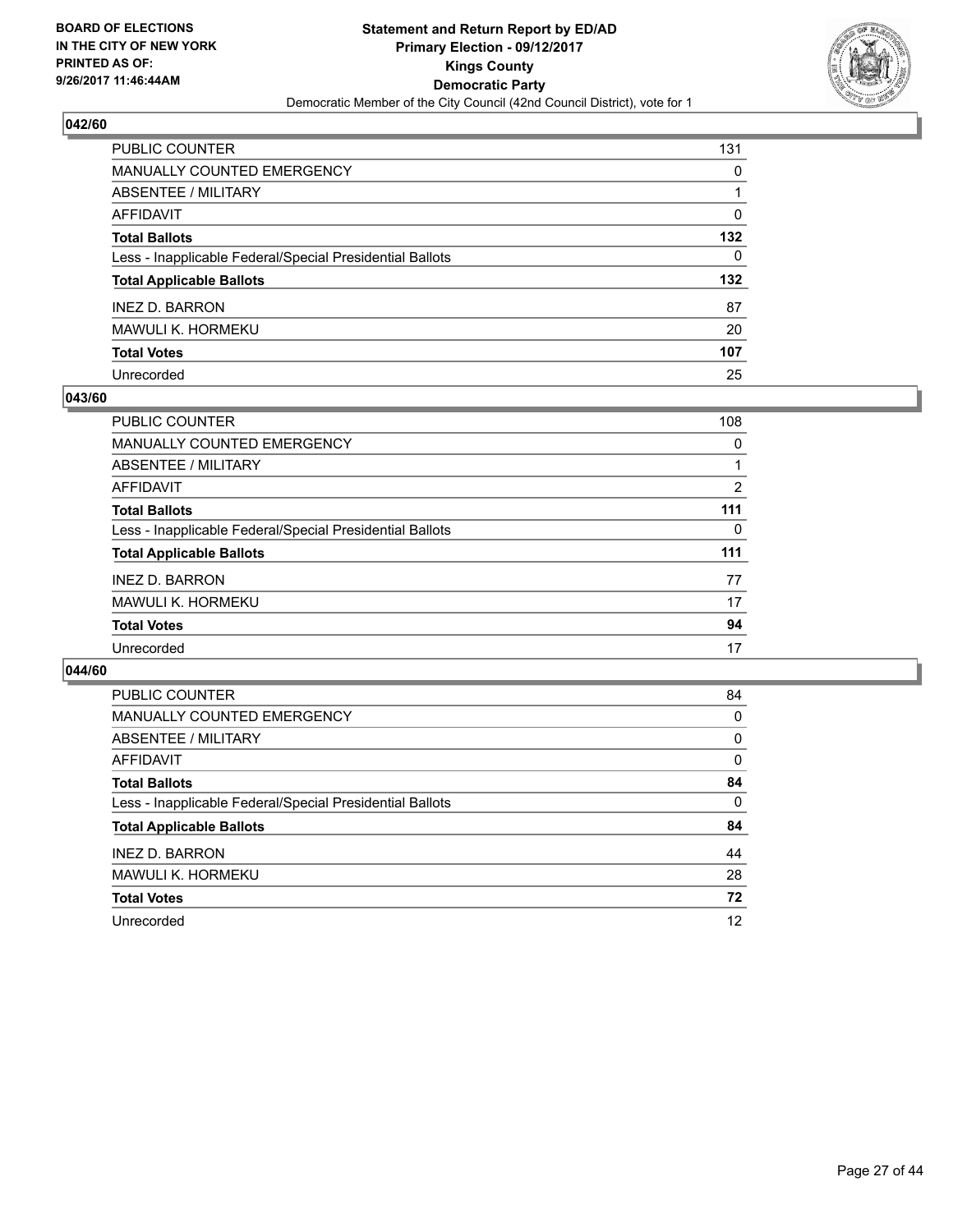

| PUBLIC COUNTER                                           | 147          |
|----------------------------------------------------------|--------------|
| <b>MANUALLY COUNTED EMERGENCY</b>                        | 0            |
| <b>ABSENTEE / MILITARY</b>                               | 2            |
| <b>AFFIDAVIT</b>                                         |              |
| <b>Total Ballots</b>                                     | 150          |
| Less - Inapplicable Federal/Special Presidential Ballots | $\mathbf{0}$ |
| <b>Total Applicable Ballots</b>                          | 150          |
| <b>INEZ D. BARRON</b>                                    | 76           |
| MAWULI K. HORMEKU                                        | 51           |
| <b>Total Votes</b>                                       | 127          |
| Unrecorded                                               | 23           |

## **046/60**

| PUBLIC COUNTER                                           | 107 |
|----------------------------------------------------------|-----|
| <b>MANUALLY COUNTED EMERGENCY</b>                        | 0   |
| ABSENTEE / MILITARY                                      | 3   |
| AFFIDAVIT                                                | 0   |
| <b>Total Ballots</b>                                     | 110 |
| Less - Inapplicable Federal/Special Presidential Ballots | 0   |
| <b>Total Applicable Ballots</b>                          | 110 |
| <b>INEZ D. BARRON</b>                                    | 72  |
| <b>MAWULI K. HORMEKU</b>                                 | 24  |
| <b>Total Votes</b>                                       | 96  |
| Unrecorded                                               | 14  |

| <b>PUBLIC COUNTER</b>                                    | 119 |
|----------------------------------------------------------|-----|
| <b>MANUALLY COUNTED EMERGENCY</b>                        | 0   |
| ABSENTEE / MILITARY                                      | 0   |
| AFFIDAVIT                                                |     |
| <b>Total Ballots</b>                                     | 120 |
| Less - Inapplicable Federal/Special Presidential Ballots | 0   |
| <b>Total Applicable Ballots</b>                          | 120 |
| <b>INEZ D. BARRON</b>                                    | 76  |
| <b>MAWULI K. HORMEKU</b>                                 | 17  |
| ALICKA SAMUEL (WRITE-IN)                                 |     |
| <b>Total Votes</b>                                       | 94  |
| Unrecorded                                               |     |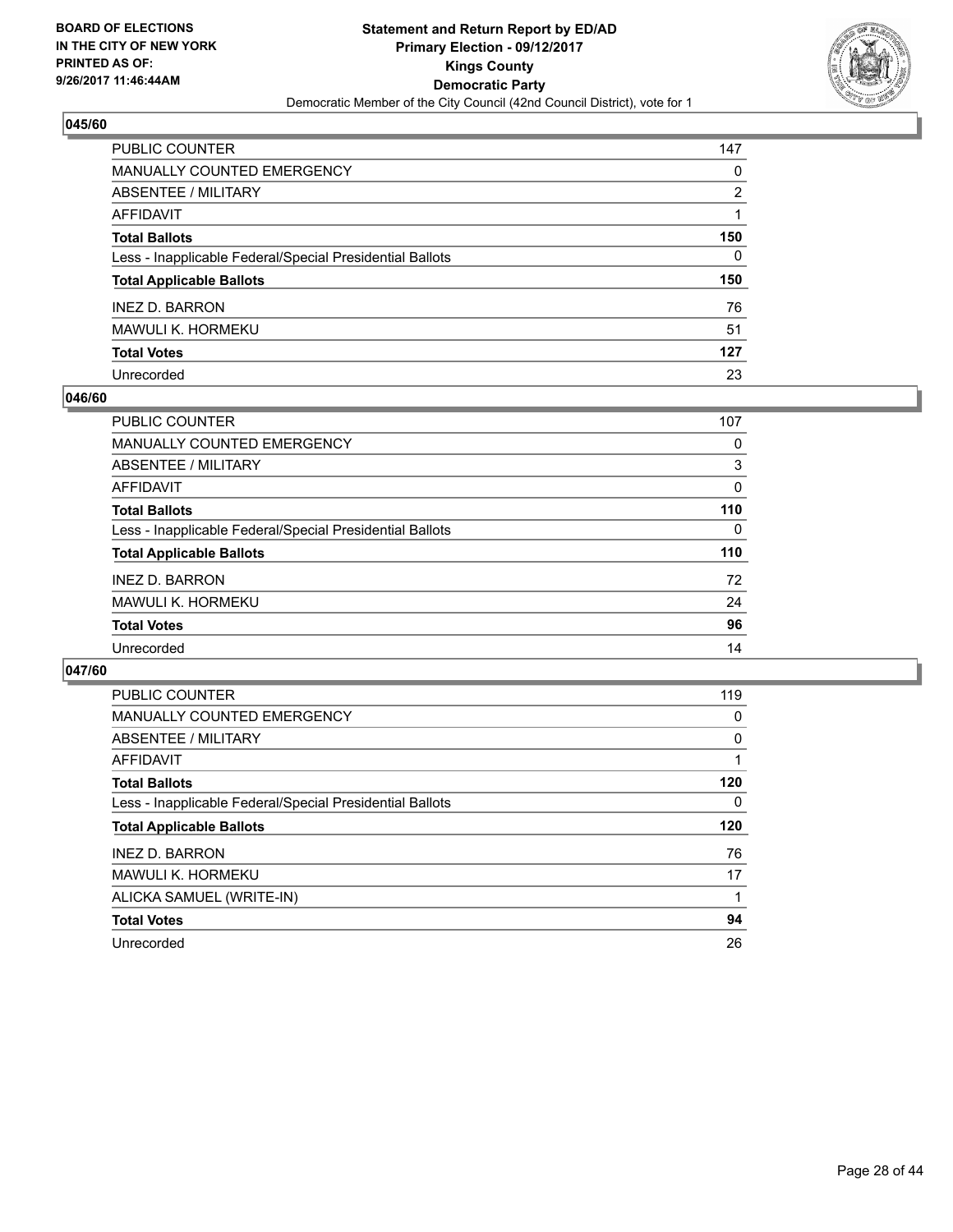

| PUBLIC COUNTER                                           | 35           |
|----------------------------------------------------------|--------------|
| <b>MANUALLY COUNTED EMERGENCY</b>                        | 0            |
| <b>ABSENTEE / MILITARY</b>                               | 0            |
| AFFIDAVIT                                                | 0            |
| <b>Total Ballots</b>                                     | 35           |
| Less - Inapplicable Federal/Special Presidential Ballots | $\mathbf{0}$ |
| <b>Total Applicable Ballots</b>                          | 35           |
| <b>INEZ D. BARRON</b>                                    | 20           |
| MAWULI K. HORMEKU                                        | 8            |
| <b>Total Votes</b>                                       | 28           |
| Unrecorded                                               | 7            |

## **049/60**

| PUBLIC COUNTER                                           | 75 |
|----------------------------------------------------------|----|
| MANUALLY COUNTED EMERGENCY                               | 0  |
| ABSENTEE / MILITARY                                      | 4  |
| AFFIDAVIT                                                | 3  |
| <b>Total Ballots</b>                                     | 82 |
| Less - Inapplicable Federal/Special Presidential Ballots | 0  |
| <b>Total Applicable Ballots</b>                          | 82 |
| <b>INEZ D. BARRON</b>                                    | 57 |
| MAWULI K. HORMEKU                                        | 16 |
| <b>Total Votes</b>                                       | 73 |
| Unrecorded                                               | 9  |

| <b>PUBLIC COUNTER</b>                                    | 42 |
|----------------------------------------------------------|----|
| <b>MANUALLY COUNTED EMERGENCY</b>                        | 0  |
| ABSENTEE / MILITARY                                      | 0  |
| <b>AFFIDAVIT</b>                                         | 0  |
| <b>Total Ballots</b>                                     | 42 |
| Less - Inapplicable Federal/Special Presidential Ballots | 0  |
| <b>Total Applicable Ballots</b>                          | 42 |
| <b>INEZ D. BARRON</b>                                    | 32 |
| MAWULI K. HORMEKU                                        | 4  |
| <b>Total Votes</b>                                       | 36 |
| Unrecorded                                               | 6  |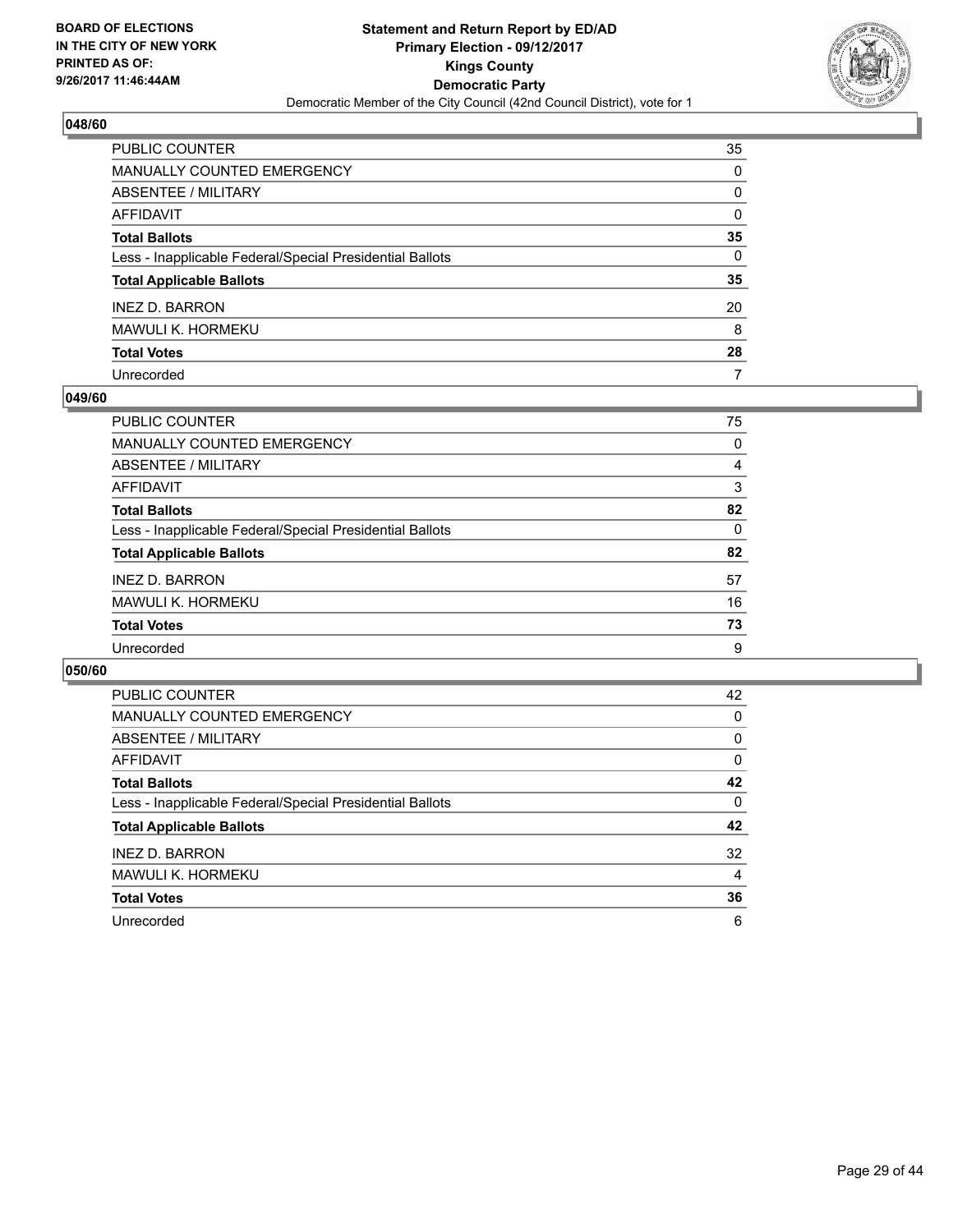

| PUBLIC COUNTER                                           | 136 |
|----------------------------------------------------------|-----|
| <b>MANUALLY COUNTED EMERGENCY</b>                        | 0   |
| <b>ABSENTEE / MILITARY</b>                               | 3   |
| AFFIDAVIT                                                | 0   |
| <b>Total Ballots</b>                                     | 139 |
| Less - Inapplicable Federal/Special Presidential Ballots | 0   |
| <b>Total Applicable Ballots</b>                          | 139 |
| <b>INEZ D. BARRON</b>                                    | 104 |
| MAWULI K. HORMEKU                                        | 17  |
| <b>Total Votes</b>                                       | 121 |
| Unrecorded                                               | 18  |

## **052/60**

| PUBLIC COUNTER                                           | 89 |
|----------------------------------------------------------|----|
| <b>MANUALLY COUNTED EMERGENCY</b>                        | 0  |
| ABSENTEE / MILITARY                                      |    |
| AFFIDAVIT                                                | 0  |
| <b>Total Ballots</b>                                     | 90 |
| Less - Inapplicable Federal/Special Presidential Ballots | 0  |
| <b>Total Applicable Ballots</b>                          | 90 |
| <b>INEZ D. BARRON</b>                                    | 59 |
| <b>MAWULI K. HORMEKU</b>                                 | 15 |
| CHRIS BANKS (WRITE-IN)                                   |    |
| <b>Total Votes</b>                                       | 75 |
| Unrecorded                                               | 15 |
|                                                          |    |

| <b>PUBLIC COUNTER</b>                                    | 93 |
|----------------------------------------------------------|----|
| <b>MANUALLY COUNTED EMERGENCY</b>                        | 0  |
| ABSENTEE / MILITARY                                      | 0  |
| AFFIDAVIT                                                | 0  |
| <b>Total Ballots</b>                                     | 93 |
| Less - Inapplicable Federal/Special Presidential Ballots | 0  |
| <b>Total Applicable Ballots</b>                          | 93 |
| <b>INEZ D. BARRON</b>                                    | 74 |
| <b>MAWULI K. HORMEKU</b>                                 | 5  |
| <b>Total Votes</b>                                       | 79 |
| Unrecorded                                               | 14 |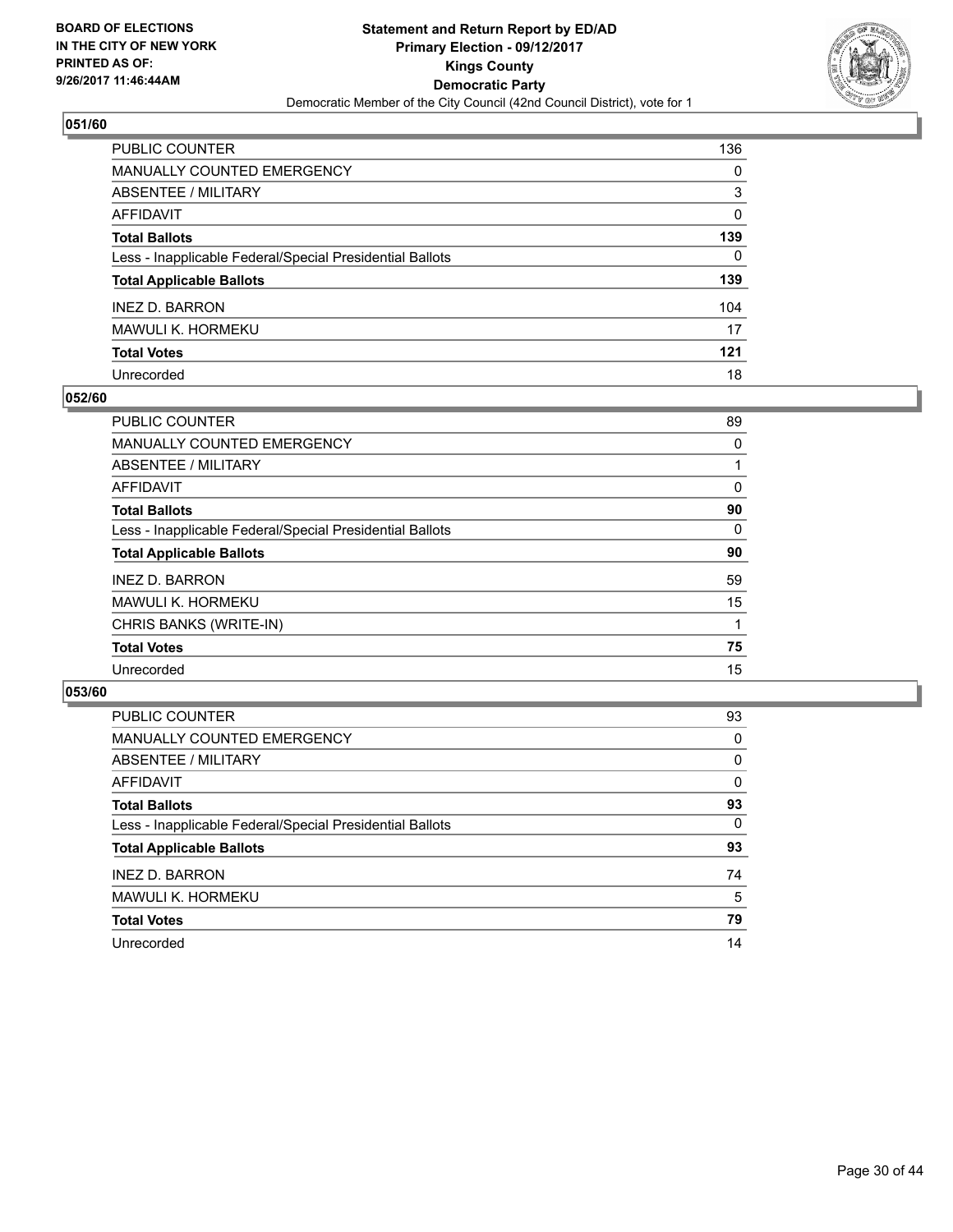

| PUBLIC COUNTER                                           | 92       |
|----------------------------------------------------------|----------|
| MANUALLY COUNTED EMERGENCY                               | 0        |
| <b>ABSENTEE / MILITARY</b>                               | 2        |
| <b>AFFIDAVIT</b>                                         | 0        |
| <b>Total Ballots</b>                                     | 94       |
| Less - Inapplicable Federal/Special Presidential Ballots | $\Omega$ |
| <b>Total Applicable Ballots</b>                          | 94       |
| <b>INEZ D. BARRON</b>                                    | 73       |
| MAWULI K. HORMEKU                                        | 12       |
| <b>Total Votes</b>                                       | 85       |
| Unrecorded                                               | 9        |

## **055/60**

| <b>PUBLIC COUNTER</b>                                    | 77 |
|----------------------------------------------------------|----|
| <b>MANUALLY COUNTED EMERGENCY</b>                        | 0  |
| ABSENTEE / MILITARY                                      | 0  |
| AFFIDAVIT                                                | 0  |
| <b>Total Ballots</b>                                     | 77 |
| Less - Inapplicable Federal/Special Presidential Ballots | 0  |
| <b>Total Applicable Ballots</b>                          | 77 |
| <b>INEZ D. BARRON</b>                                    | 62 |
| MAWULI K. HORMEKU                                        | 5  |
| CHRIS BANKS (WRITE-IN)                                   |    |
| CHRISTOPHER W. BANKS (WRITE-IN)                          |    |
| <b>Total Votes</b>                                       | 69 |
| Unrecorded                                               | 8  |

| <b>PUBLIC COUNTER</b>                                    | 105 |
|----------------------------------------------------------|-----|
| <b>MANUALLY COUNTED EMERGENCY</b>                        | 0   |
| ABSENTEE / MILITARY                                      | 2   |
| AFFIDAVIT                                                | 0   |
| <b>Total Ballots</b>                                     | 107 |
| Less - Inapplicable Federal/Special Presidential Ballots | 0   |
| <b>Total Applicable Ballots</b>                          | 107 |
| <b>INEZ D. BARRON</b>                                    | 70  |
| MAWULI K. HORMEKU                                        | 20  |
| <b>Total Votes</b>                                       | 90  |
| Unrecorded                                               | 17  |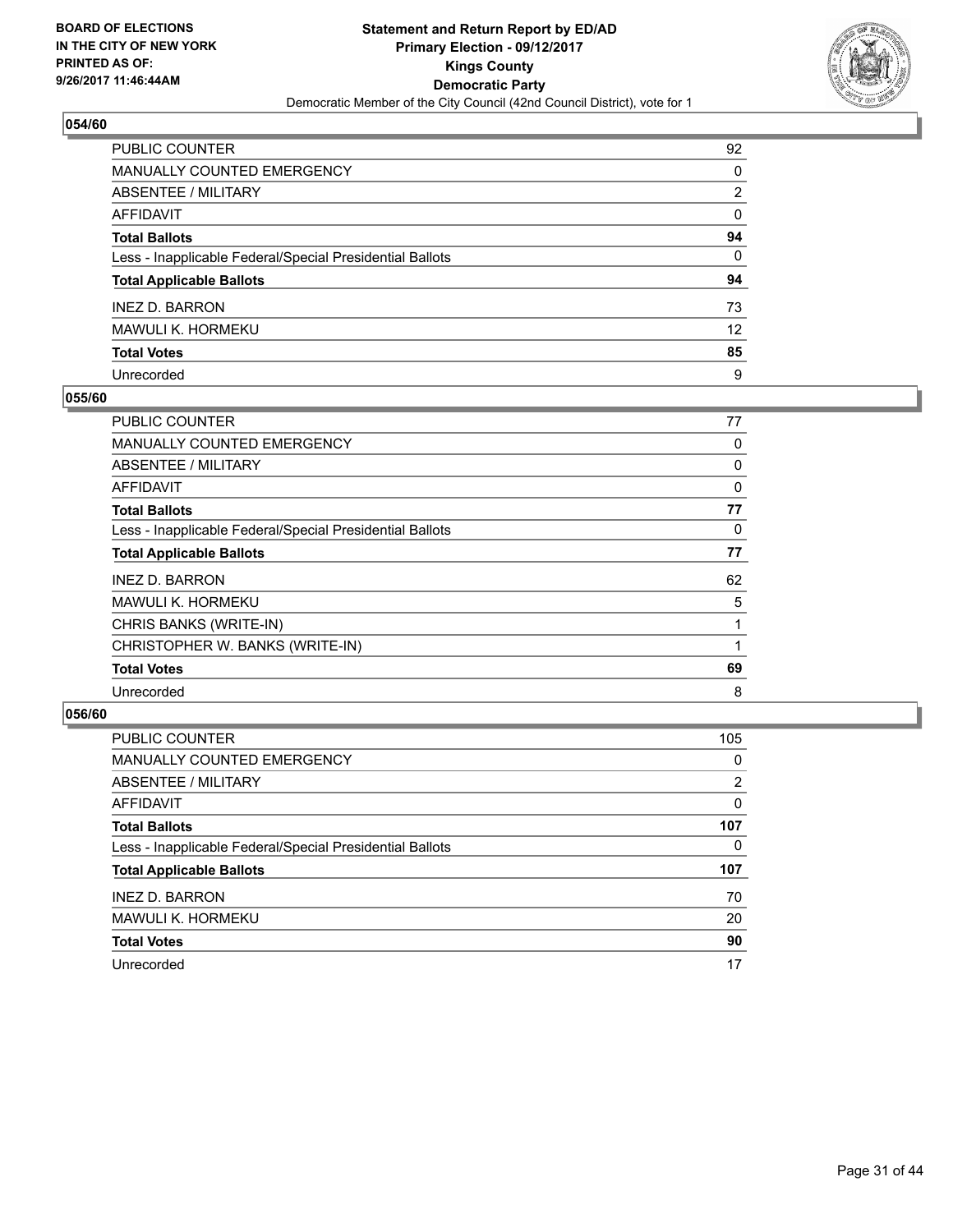

| PUBLIC COUNTER                                           | 110 |
|----------------------------------------------------------|-----|
| <b>MANUALLY COUNTED EMERGENCY</b>                        | 0   |
| <b>ABSENTEE / MILITARY</b>                               | 3   |
| <b>AFFIDAVIT</b>                                         | 0   |
| <b>Total Ballots</b>                                     | 113 |
| Less - Inapplicable Federal/Special Presidential Ballots | 0   |
| <b>Total Applicable Ballots</b>                          | 113 |
| <b>INEZ D. BARRON</b>                                    | 97  |
| <b>MAWULI K. HORMEKU</b>                                 | 8   |
| <b>Total Votes</b>                                       | 105 |
| Unrecorded                                               | 8   |

## **058/60**

| <b>PUBLIC COUNTER</b>                                    | 86 |
|----------------------------------------------------------|----|
| MANUALLY COUNTED EMERGENCY                               | 0  |
| ABSENTEE / MILITARY                                      | 2  |
| AFFIDAVIT                                                |    |
| <b>Total Ballots</b>                                     | 89 |
| Less - Inapplicable Federal/Special Presidential Ballots | 0  |
| <b>Total Applicable Ballots</b>                          | 89 |
| <b>INEZ D. BARRON</b>                                    | 63 |
| MAWULI K. HORMEKU                                        | 6  |
| <b>Total Votes</b>                                       | 69 |
| Unrecorded                                               | 20 |

| <b>PUBLIC COUNTER</b>                                    | 82 |
|----------------------------------------------------------|----|
| <b>MANUALLY COUNTED EMERGENCY</b>                        | 0  |
| ABSENTEE / MILITARY                                      | 2  |
| AFFIDAVIT                                                | 0  |
| <b>Total Ballots</b>                                     | 84 |
| Less - Inapplicable Federal/Special Presidential Ballots | 0  |
| <b>Total Applicable Ballots</b>                          | 84 |
| <b>INEZ D. BARRON</b>                                    | 63 |
| MAWULI K. HORMEKU                                        | 6  |
| <b>Total Votes</b>                                       | 69 |
| Unrecorded                                               | 15 |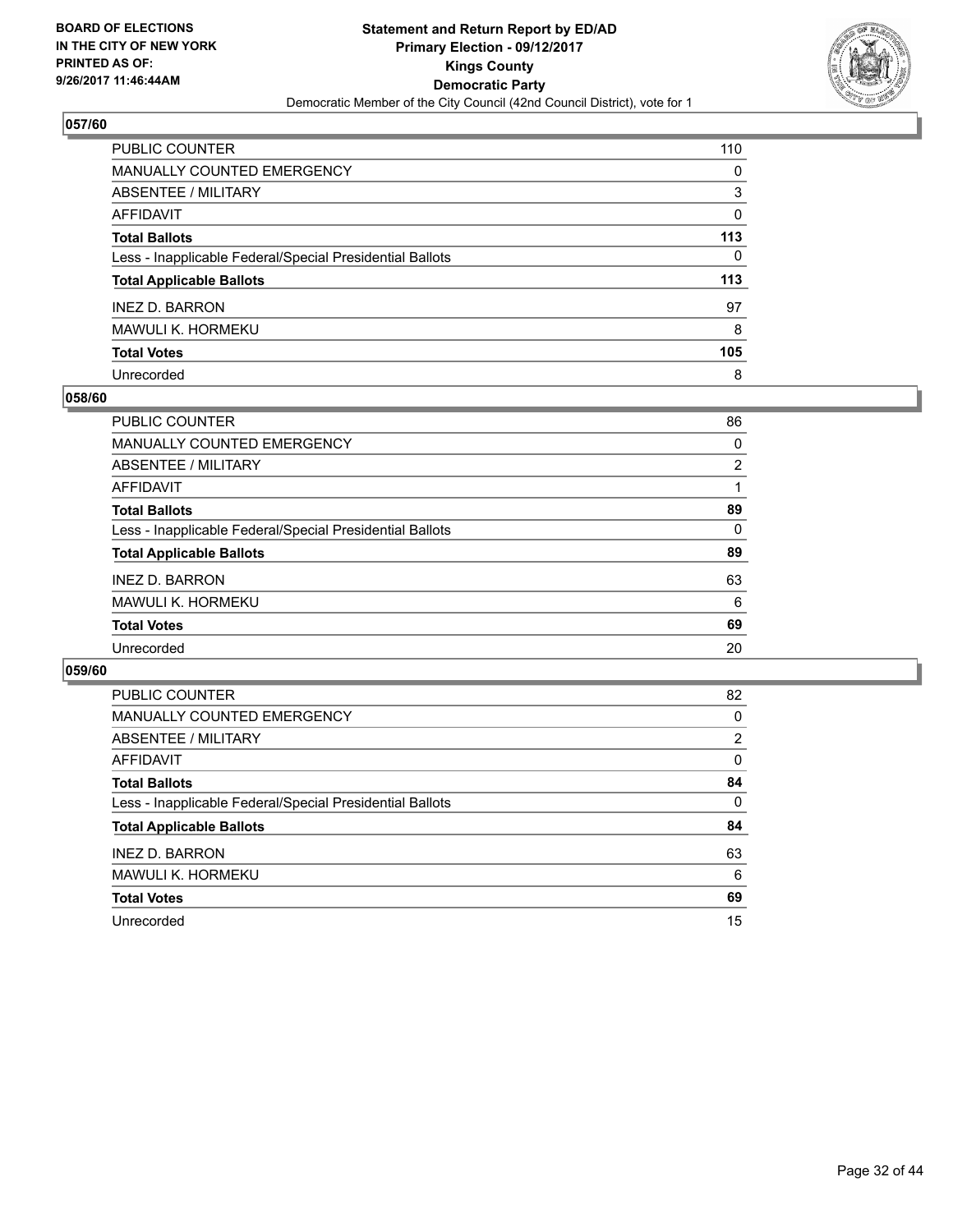

| <b>PUBLIC COUNTER</b>                                    | 60 |
|----------------------------------------------------------|----|
| <b>MANUALLY COUNTED EMERGENCY</b>                        | 0  |
| ABSENTEE / MILITARY                                      | 3  |
| AFFIDAVIT                                                | 0  |
| <b>Total Ballots</b>                                     | 63 |
| Less - Inapplicable Federal/Special Presidential Ballots | 0  |
| <b>Total Applicable Ballots</b>                          | 63 |
| <b>INEZ D. BARRON</b>                                    | 49 |
| MAWULI K. HORMEKU                                        | 4  |
| EDNA A DOGGETTE (WRITE-IN)                               |    |
| <b>Total Votes</b>                                       | 54 |
| Unrecorded                                               | 9  |

## **061/60**

| <b>PUBLIC COUNTER</b>                                    | 84 |
|----------------------------------------------------------|----|
| MANUALLY COUNTED EMERGENCY                               | 0  |
| ABSENTEE / MILITARY                                      |    |
| <b>AFFIDAVIT</b>                                         | 0  |
| <b>Total Ballots</b>                                     | 85 |
| Less - Inapplicable Federal/Special Presidential Ballots | 0  |
| <b>Total Applicable Ballots</b>                          | 85 |
| <b>INEZ D. BARRON</b>                                    | 50 |
| MAWULI K. HORMEKU                                        | 12 |
| <b>Total Votes</b>                                       | 62 |
| Unrecorded                                               | 23 |

| <b>PUBLIC COUNTER</b>                                    | 152 |
|----------------------------------------------------------|-----|
| <b>MANUALLY COUNTED EMERGENCY</b>                        | 0   |
| ABSENTEE / MILITARY                                      | 5   |
| AFFIDAVIT                                                | 0   |
| <b>Total Ballots</b>                                     | 157 |
| Less - Inapplicable Federal/Special Presidential Ballots | 0   |
| <b>Total Applicable Ballots</b>                          | 157 |
| <b>INEZ D. BARRON</b>                                    | 95  |
| <b>MAWULI K. HORMEKU</b>                                 | 13  |
| <b>Total Votes</b>                                       | 108 |
| Unrecorded                                               | 49  |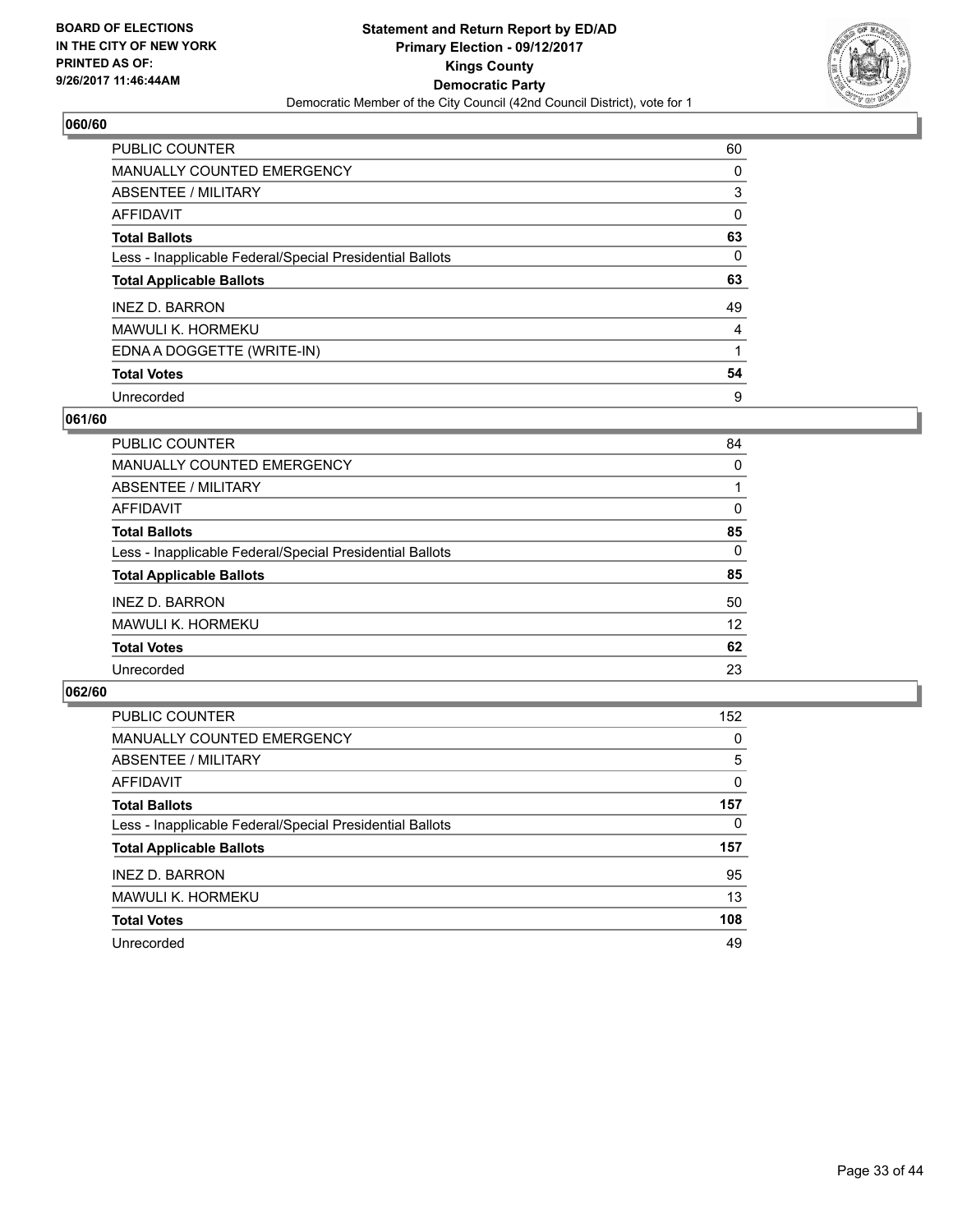

| PUBLIC COUNTER                                           | 150      |
|----------------------------------------------------------|----------|
| <b>MANUALLY COUNTED EMERGENCY</b>                        | 0        |
| <b>ABSENTEE / MILITARY</b>                               | 2        |
| <b>AFFIDAVIT</b>                                         |          |
| <b>Total Ballots</b>                                     | 153      |
| Less - Inapplicable Federal/Special Presidential Ballots | $\Omega$ |
| <b>Total Applicable Ballots</b>                          | 153      |
| <b>INEZ D. BARRON</b>                                    | 118      |
| <b>MAWULI K. HORMEKU</b>                                 | 12       |
| <b>Total Votes</b>                                       | 130      |
| Unrecorded                                               | 23       |

## **064/60**

| PUBLIC COUNTER                                           | 119      |
|----------------------------------------------------------|----------|
| <b>MANUALLY COUNTED EMERGENCY</b>                        | 0        |
| ABSENTEE / MILITARY                                      | 0        |
| AFFIDAVIT                                                | 0        |
| <b>Total Ballots</b>                                     | 119      |
| Less - Inapplicable Federal/Special Presidential Ballots | $\Omega$ |
| <b>Total Applicable Ballots</b>                          | 119      |
| <b>INEZ D. BARRON</b>                                    | 84       |
| <b>MAWULI K. HORMEKU</b>                                 | 15       |
| <b>Total Votes</b>                                       | 99       |
| Unrecorded                                               | 20       |

| PUBLIC COUNTER                                           | 134 |
|----------------------------------------------------------|-----|
| <b>MANUALLY COUNTED EMERGENCY</b>                        | 0   |
| ABSENTEE / MILITARY                                      | 3   |
| AFFIDAVIT                                                | 0   |
| <b>Total Ballots</b>                                     | 137 |
| Less - Inapplicable Federal/Special Presidential Ballots | 0   |
| <b>Total Applicable Ballots</b>                          | 137 |
| <b>INEZ D. BARRON</b>                                    | 106 |
| MAWULI K. HORMEKU                                        | 17  |
| <b>Total Votes</b>                                       | 123 |
| Unrecorded                                               | 14  |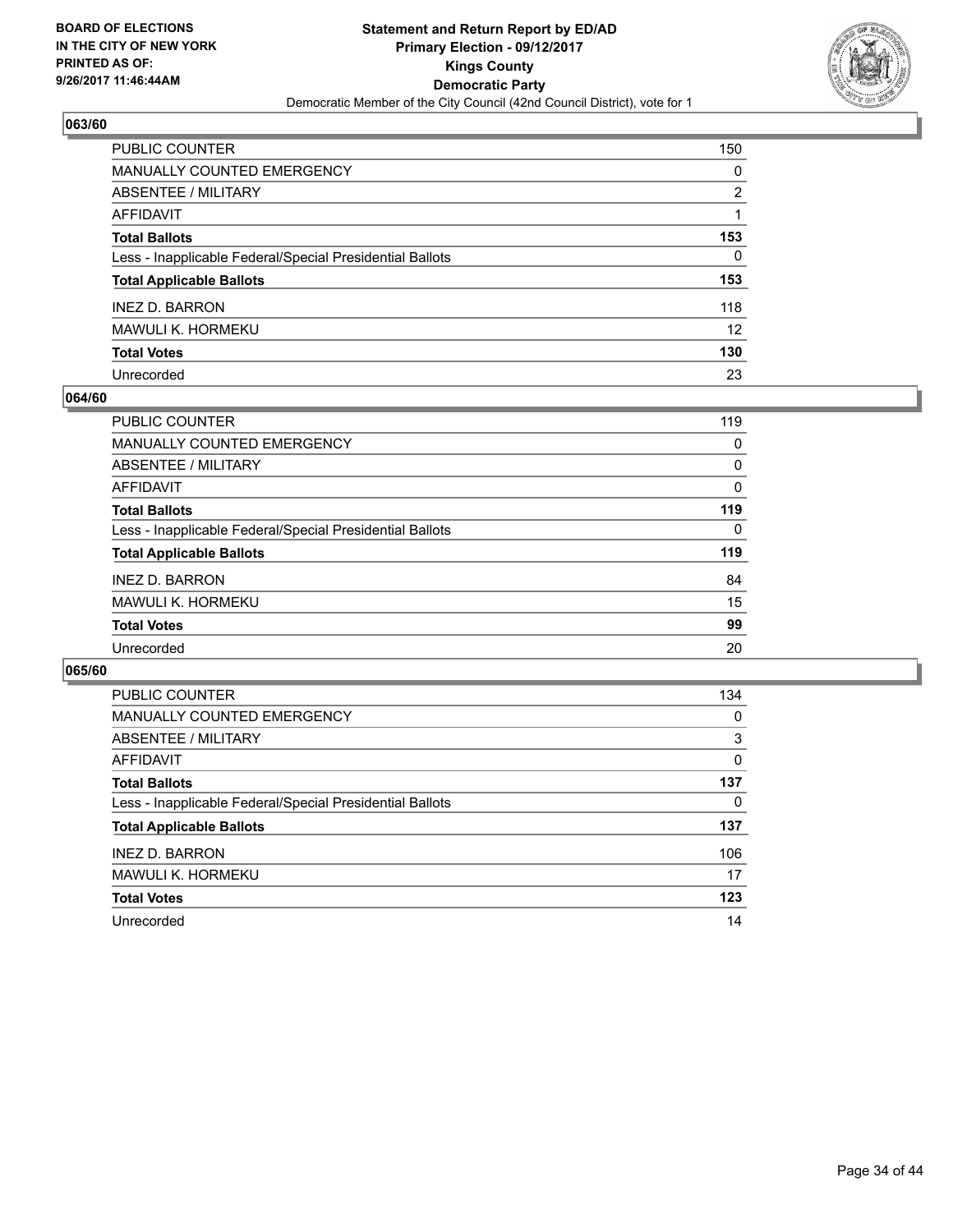

| PUBLIC COUNTER                                           | 81 |
|----------------------------------------------------------|----|
| <b>MANUALLY COUNTED EMERGENCY</b>                        | 0  |
| <b>ABSENTEE / MILITARY</b>                               | 5  |
| AFFIDAVIT                                                | 0  |
| <b>Total Ballots</b>                                     | 86 |
| Less - Inapplicable Federal/Special Presidential Ballots | 0  |
| <b>Total Applicable Ballots</b>                          | 86 |
| <b>INEZ D. BARRON</b>                                    | 67 |
| MAWULI K. HORMEKU                                        | 9  |
| <b>Total Votes</b>                                       | 76 |
| Unrecorded                                               | 10 |

## **067/60**

| PUBLIC COUNTER                                           | 58             |
|----------------------------------------------------------|----------------|
| MANUALLY COUNTED EMERGENCY                               | 0              |
| ABSENTEE / MILITARY                                      | $\overline{2}$ |
| AFFIDAVIT                                                | $\Omega$       |
| <b>Total Ballots</b>                                     | 60             |
| Less - Inapplicable Federal/Special Presidential Ballots | 0              |
| <b>Total Applicable Ballots</b>                          | 60             |
| <b>INEZ D. BARRON</b>                                    | 45             |
| MAWULI K. HORMEKU                                        | 6              |
| <b>Total Votes</b>                                       | 51             |
| Unrecorded                                               | 9              |

| <b>PUBLIC COUNTER</b>                                    | 54 |
|----------------------------------------------------------|----|
| <b>MANUALLY COUNTED EMERGENCY</b>                        | 0  |
| ABSENTEE / MILITARY                                      | 2  |
| <b>AFFIDAVIT</b>                                         | 0  |
| <b>Total Ballots</b>                                     | 56 |
| Less - Inapplicable Federal/Special Presidential Ballots | 0  |
| <b>Total Applicable Ballots</b>                          | 56 |
| <b>INEZ D. BARRON</b>                                    | 42 |
| MAWULI K. HORMEKU                                        | 5  |
|                                                          |    |
| <b>Total Votes</b>                                       | 47 |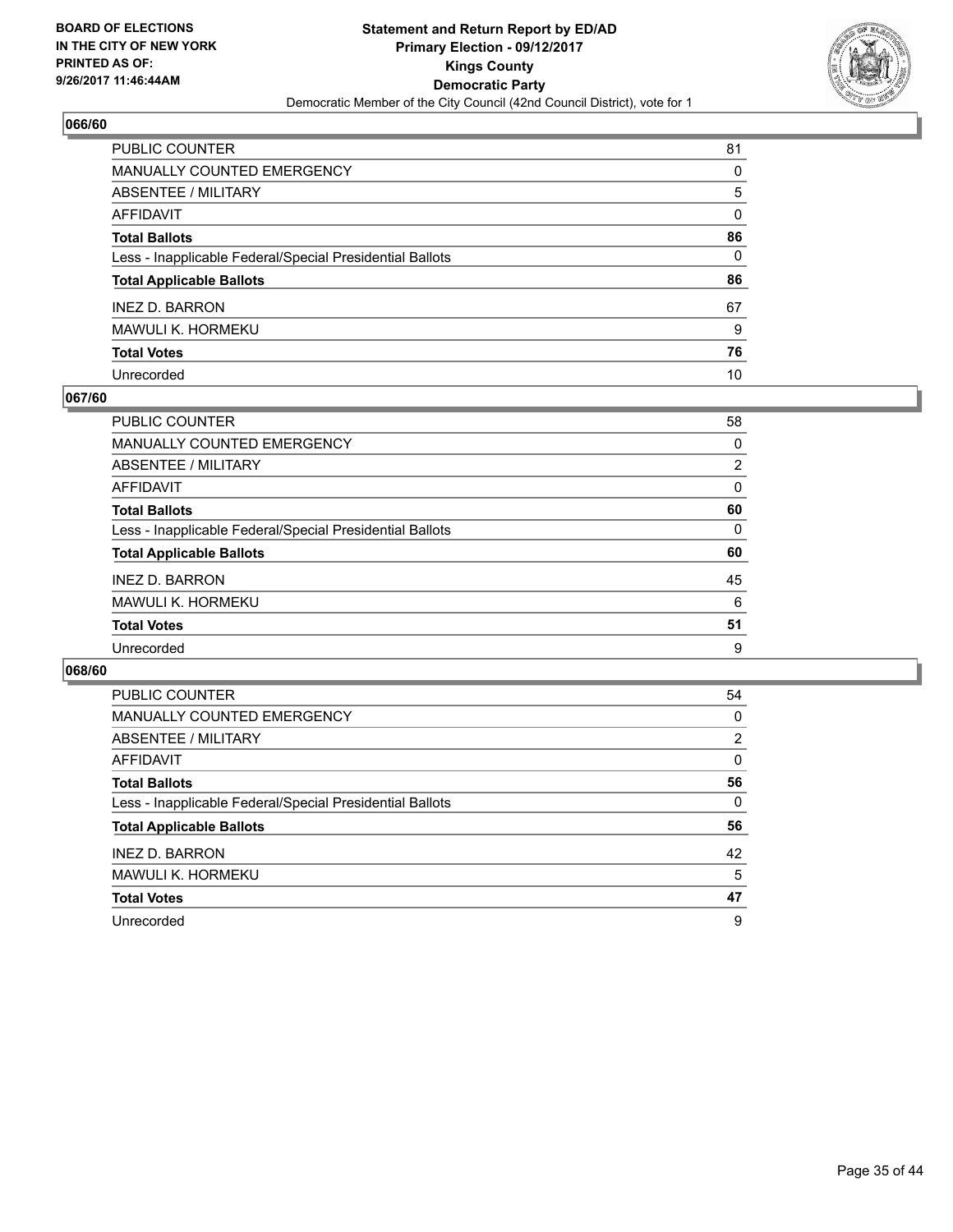

| PUBLIC COUNTER                                           | 20           |
|----------------------------------------------------------|--------------|
| <b>MANUALLY COUNTED EMERGENCY</b>                        | 0            |
| <b>ABSENTEE / MILITARY</b>                               | 0            |
| AFFIDAVIT                                                | 0            |
| <b>Total Ballots</b>                                     | 20           |
| Less - Inapplicable Federal/Special Presidential Ballots | $\mathbf{0}$ |
| <b>Total Applicable Ballots</b>                          | 20           |
| <b>INEZ D. BARRON</b>                                    | 12           |
| MAWULI K. HORMEKU                                        |              |
| <b>Total Votes</b>                                       | 13           |
| Unrecorded                                               | 7            |

## **070/60**

| PUBLIC COUNTER                                           | 38       |
|----------------------------------------------------------|----------|
| MANUALLY COUNTED EMERGENCY                               | 0        |
| ABSENTEE / MILITARY                                      | 0        |
| AFFIDAVIT                                                | $\Omega$ |
| <b>Total Ballots</b>                                     | 38       |
| Less - Inapplicable Federal/Special Presidential Ballots | 0        |
| <b>Total Applicable Ballots</b>                          | 38       |
| <b>INEZ D. BARRON</b>                                    | 28       |
| MAWULI K. HORMEKU                                        | 4        |
| <b>Total Votes</b>                                       | 32       |
| Unrecorded                                               | 6        |

| <b>PUBLIC COUNTER</b>                                    | 74 |
|----------------------------------------------------------|----|
| <b>MANUALLY COUNTED EMERGENCY</b>                        | 0  |
| ABSENTEE / MILITARY                                      | 0  |
| AFFIDAVIT                                                | 0  |
| <b>Total Ballots</b>                                     | 74 |
| Less - Inapplicable Federal/Special Presidential Ballots | 0  |
| <b>Total Applicable Ballots</b>                          | 74 |
| <b>INEZ D. BARRON</b>                                    | 57 |
| <b>MAWULI K. HORMEKU</b>                                 | 6  |
| <b>Total Votes</b>                                       | 63 |
| Unrecorded                                               | 11 |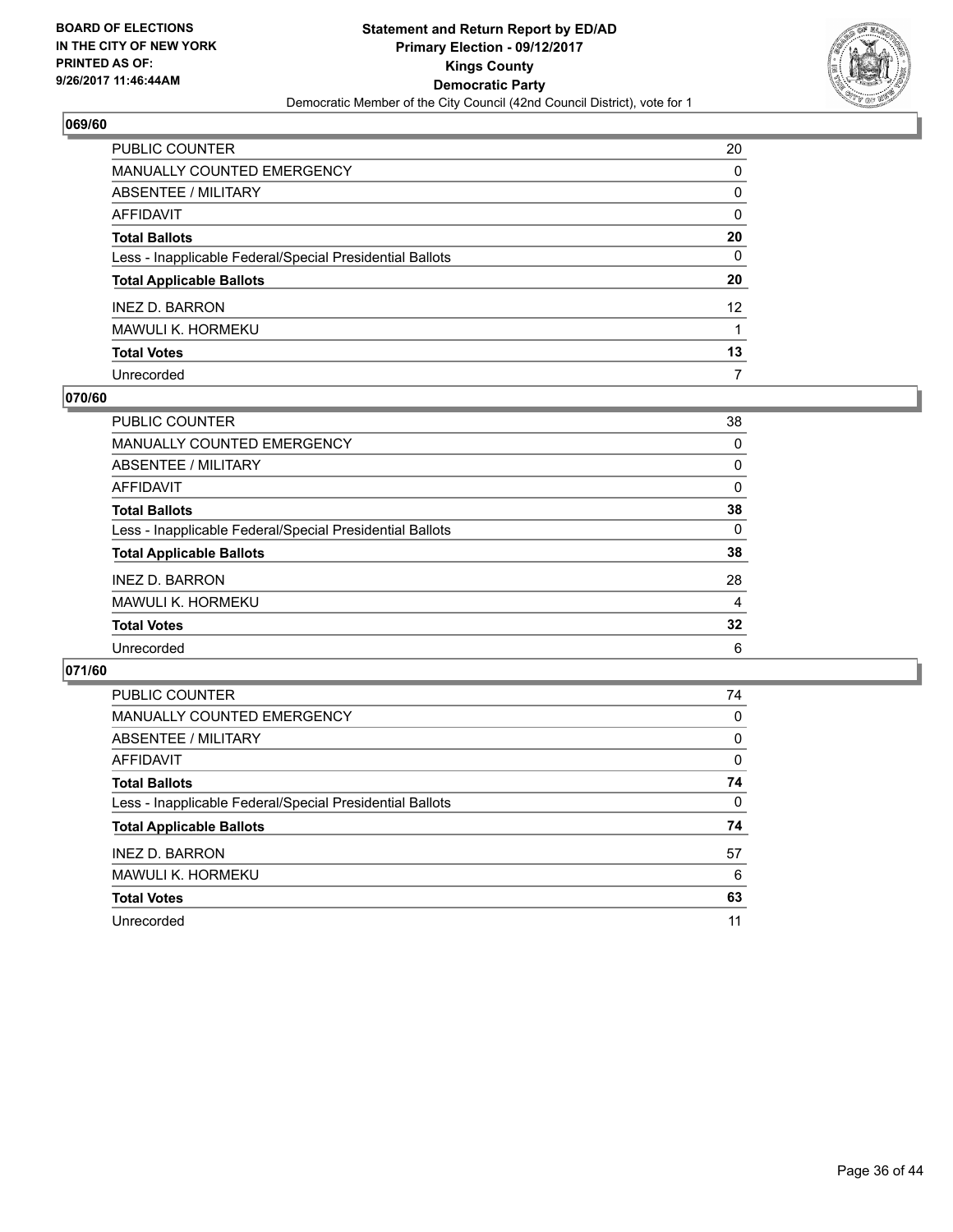

| PUBLIC COUNTER                                           | 92       |
|----------------------------------------------------------|----------|
| MANUALLY COUNTED EMERGENCY                               | $\Omega$ |
| <b>ABSENTEE / MILITARY</b>                               |          |
| <b>AFFIDAVIT</b>                                         | $\Omega$ |
| <b>Total Ballots</b>                                     | 93       |
| Less - Inapplicable Federal/Special Presidential Ballots | 0        |
| <b>Total Applicable Ballots</b>                          | 93       |
| <b>INEZ D. BARRON</b>                                    | 64       |
| MAWULI K. HORMEKU                                        | 16       |
| <b>Total Votes</b>                                       | 80       |
| Unrecorded                                               | 13       |

## **073/60**

| 71 |
|----|
| 0  |
|    |
| 0  |
| 72 |
| 0  |
| 72 |
| 59 |
| 7  |
| 66 |
| 6  |
|    |

| <b>PUBLIC COUNTER</b>                                    | 195 |
|----------------------------------------------------------|-----|
| <b>MANUALLY COUNTED EMERGENCY</b>                        | 0   |
| ABSENTEE / MILITARY                                      | 3   |
| AFFIDAVIT                                                | 0   |
| <b>Total Ballots</b>                                     | 198 |
| Less - Inapplicable Federal/Special Presidential Ballots | 0   |
| <b>Total Applicable Ballots</b>                          | 198 |
| <b>INEZ D. BARRON</b>                                    | 111 |
| MAWULI K. HORMEKU                                        | 24  |
| <b>Total Votes</b>                                       | 135 |
| Unrecorded                                               | 63  |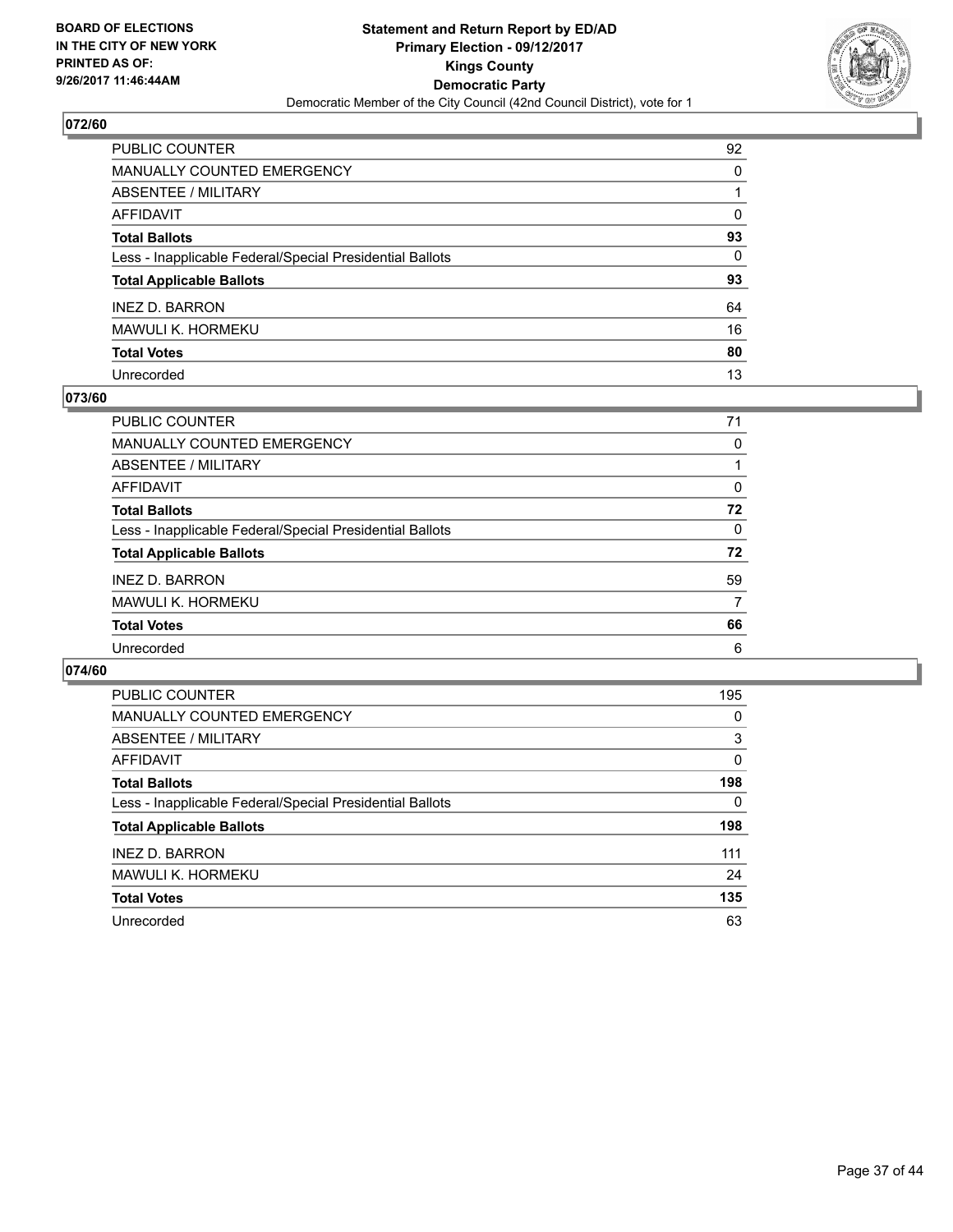

| PUBLIC COUNTER                                           | 170 |
|----------------------------------------------------------|-----|
| <b>MANUALLY COUNTED EMERGENCY</b>                        | 0   |
| <b>ABSENTEE / MILITARY</b>                               | 1   |
| <b>AFFIDAVIT</b>                                         |     |
| <b>Total Ballots</b>                                     | 172 |
| Less - Inapplicable Federal/Special Presidential Ballots | 0   |
| <b>Total Applicable Ballots</b>                          | 172 |
| <b>INEZ D. BARRON</b>                                    | 102 |
| <b>MAWULI K. HORMEKU</b>                                 | 12  |
| <b>Total Votes</b>                                       | 114 |
| Unrecorded                                               | 58  |

## **076/60**

| <b>PUBLIC COUNTER</b>                                    | 120 |
|----------------------------------------------------------|-----|
| <b>MANUALLY COUNTED EMERGENCY</b>                        | 0   |
| ABSENTEE / MILITARY                                      | 3   |
| AFFIDAVIT                                                | 0   |
| <b>Total Ballots</b>                                     | 123 |
| Less - Inapplicable Federal/Special Presidential Ballots | 0   |
| <b>Total Applicable Ballots</b>                          | 123 |
| <b>INEZ D. BARRON</b>                                    | 91  |
| MAWULI K. HORMEKU                                        | 13  |
| <b>Total Votes</b>                                       | 104 |
| Unrecorded                                               | 19  |

| <b>PUBLIC COUNTER</b>                                    | 119 |
|----------------------------------------------------------|-----|
| <b>MANUALLY COUNTED EMERGENCY</b>                        | 0   |
| ABSENTEE / MILITARY                                      |     |
| <b>AFFIDAVIT</b>                                         |     |
| <b>Total Ballots</b>                                     | 121 |
| Less - Inapplicable Federal/Special Presidential Ballots | 0   |
| <b>Total Applicable Ballots</b>                          | 121 |
| <b>INEZ D. BARRON</b>                                    | 88  |
| MAWULI K. HORMEKU                                        | 4   |
| <b>Total Votes</b>                                       | 92  |
| Unrecorded                                               | 29  |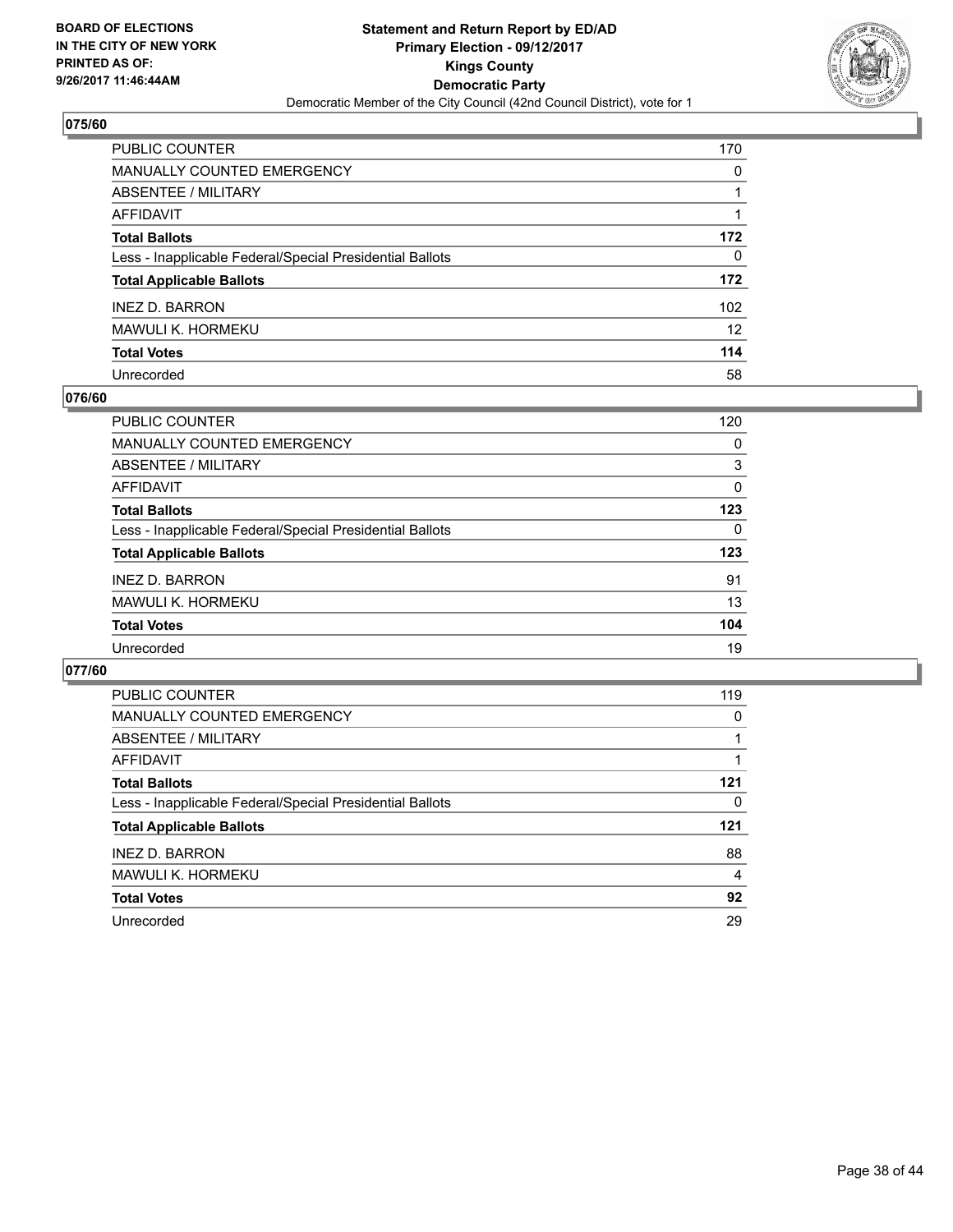

| PUBLIC COUNTER                                           | 119          |
|----------------------------------------------------------|--------------|
| <b>MANUALLY COUNTED EMERGENCY</b>                        | 0            |
| <b>ABSENTEE / MILITARY</b>                               | 2            |
| AFFIDAVIT                                                | 4            |
| <b>Total Ballots</b>                                     | 125          |
| Less - Inapplicable Federal/Special Presidential Ballots | $\mathbf{0}$ |
| <b>Total Applicable Ballots</b>                          | 125          |
| <b>INEZ D. BARRON</b>                                    | 82           |
| MAWULI K. HORMEKU                                        | 16           |
| <b>Total Votes</b>                                       | 98           |
| Unrecorded                                               | 27           |

## **080/60**

| <b>PUBLIC COUNTER</b>                                    | 106 |
|----------------------------------------------------------|-----|
| MANUALLY COUNTED EMERGENCY                               | 0   |
| ABSENTEE / MILITARY                                      | 4   |
| <b>AFFIDAVIT</b>                                         | 0   |
| <b>Total Ballots</b>                                     | 110 |
| Less - Inapplicable Federal/Special Presidential Ballots | 0   |
| <b>Total Applicable Ballots</b>                          | 110 |
| <b>INEZ D. BARRON</b>                                    | 82  |
| MAWULI K. HORMEKU                                        | 13  |
| CHRIS BANKS (WRITE-IN)                                   |     |
| <b>Total Votes</b>                                       | 96  |
| Unrecorded                                               | 14  |

| <b>PUBLIC COUNTER</b>                                    | 132      |
|----------------------------------------------------------|----------|
| <b>MANUALLY COUNTED EMERGENCY</b>                        | 0        |
| ABSENTEE / MILITARY                                      | 3        |
| AFFIDAVIT                                                |          |
| <b>Total Ballots</b>                                     | 136      |
| Less - Inapplicable Federal/Special Presidential Ballots | $\Omega$ |
| <b>Total Applicable Ballots</b>                          | 136      |
| <b>INEZ D. BARRON</b>                                    | 103      |
| <b>MAWULI K. HORMEKU</b>                                 | 19       |
| <b>Total Votes</b>                                       | 122      |
| Unrecorded                                               | 14       |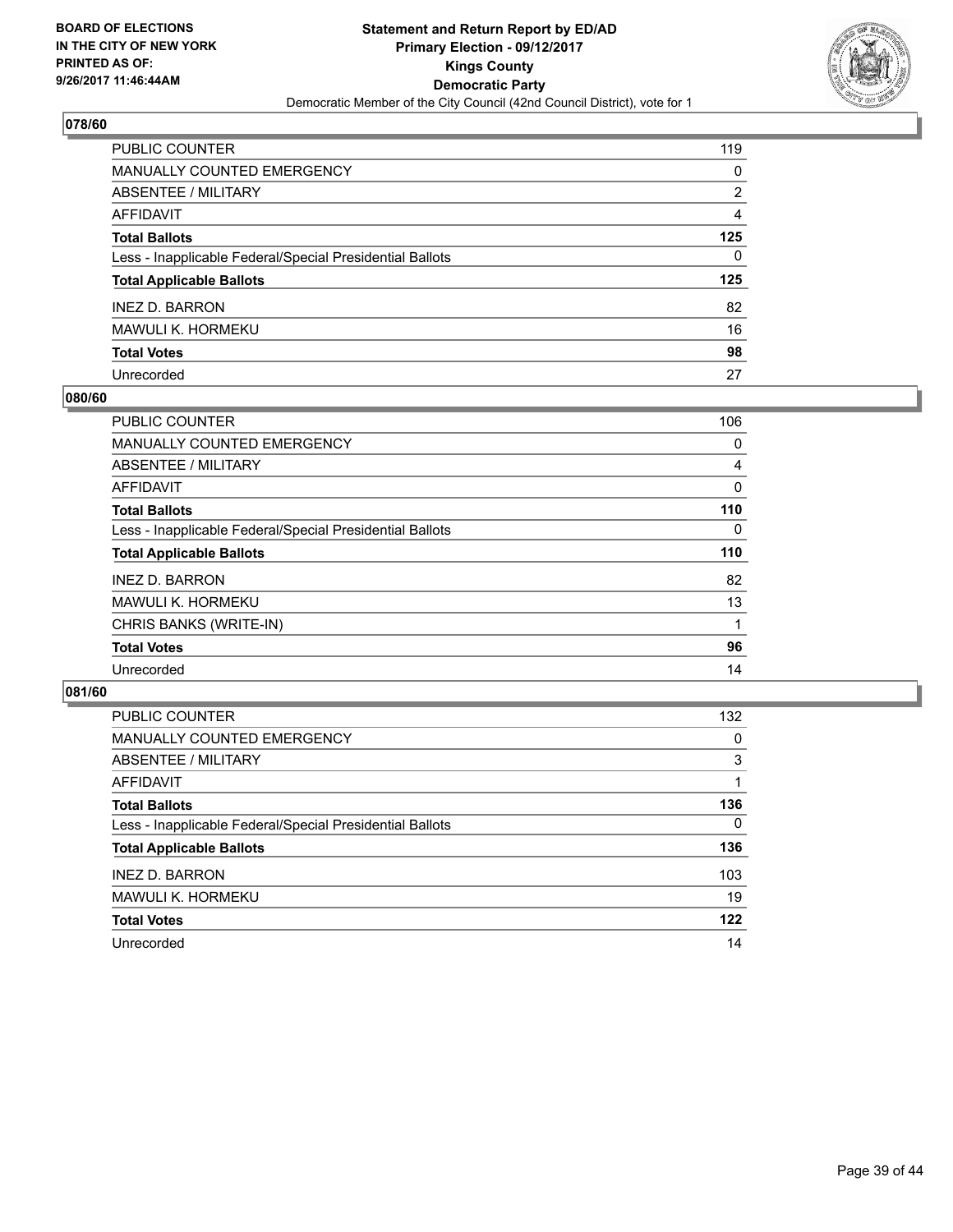

| <b>PUBLIC COUNTER</b>                                    | 197 |
|----------------------------------------------------------|-----|
| MANUALLY COUNTED EMERGENCY                               | 0   |
| ABSENTEE / MILITARY                                      |     |
| AFFIDAVIT                                                | 0   |
| <b>Total Ballots</b>                                     | 198 |
| Less - Inapplicable Federal/Special Presidential Ballots | 0   |
| <b>Total Applicable Ballots</b>                          | 198 |
| <b>INEZ D. BARRON</b>                                    | 129 |
| MAWULI K. HORMEKU                                        | 42  |
| UNATTRIBUTABLE WRITE-IN (WRITE-IN)                       |     |
| <b>Total Votes</b>                                       | 172 |
| Unrecorded                                               | 26  |

## **083/60**

| PUBLIC COUNTER                                           | 148      |
|----------------------------------------------------------|----------|
| <b>MANUALLY COUNTED EMERGENCY</b>                        | 0        |
| ABSENTEE / MILITARY                                      | 4        |
| AFFIDAVIT                                                | 2        |
| <b>Total Ballots</b>                                     | 154      |
| Less - Inapplicable Federal/Special Presidential Ballots | $\Omega$ |
| <b>Total Applicable Ballots</b>                          | 154      |
| <b>INEZ D. BARRON</b>                                    | 113      |
| <b>MAWULI K. HORMEKU</b>                                 | 16       |
| <b>Total Votes</b>                                       | 129      |
| Unrecorded                                               | 25       |

| <b>PUBLIC COUNTER</b>                                    | 114 |
|----------------------------------------------------------|-----|
| MANUALLY COUNTED EMERGENCY                               | 0   |
| ABSENTEE / MILITARY                                      | 3   |
| AFFIDAVIT                                                | 0   |
| <b>Total Ballots</b>                                     | 117 |
| Less - Inapplicable Federal/Special Presidential Ballots | 0   |
| <b>Total Applicable Ballots</b>                          | 117 |
| <b>INEZ D. BARRON</b>                                    | 76  |
| <b>MAWULI K. HORMEKU</b>                                 | 30  |
| <b>Total Votes</b>                                       | 106 |
| Unrecorded                                               | 11  |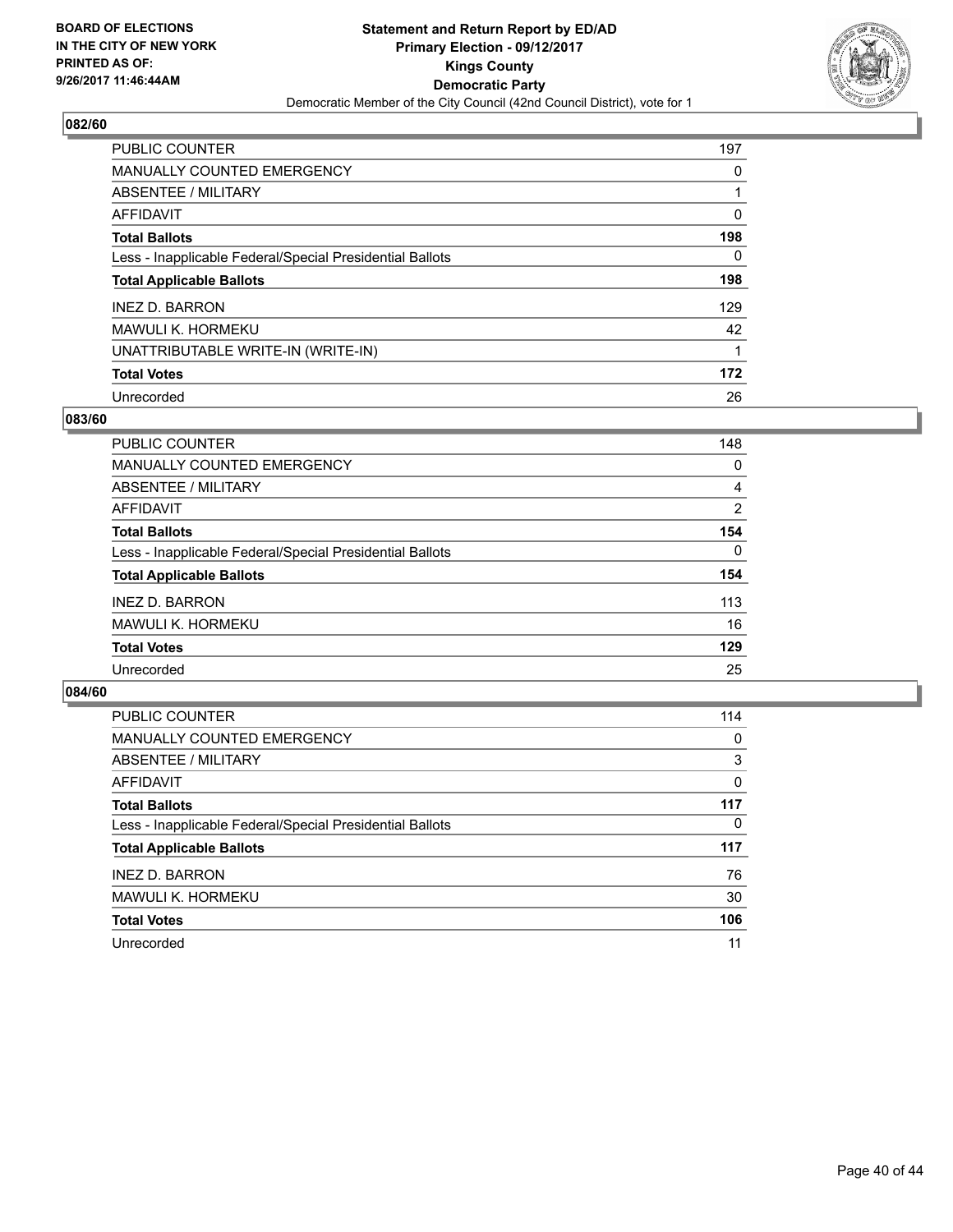

| PUBLIC COUNTER                                           | 84 |
|----------------------------------------------------------|----|
| <b>MANUALLY COUNTED EMERGENCY</b>                        | 0  |
| ABSENTEE / MILITARY                                      |    |
| AFFIDAVIT                                                | 0  |
| <b>Total Ballots</b>                                     | 85 |
| Less - Inapplicable Federal/Special Presidential Ballots | 0  |
| <b>Total Applicable Ballots</b>                          | 85 |
| <b>INEZ D. BARRON</b>                                    | 67 |
| MAWULI K. HORMEKU                                        | 9  |
| UNATTRIBUTABLE WRITE-IN (WRITE-IN)                       |    |
| <b>Total Votes</b>                                       | 77 |
| Unrecorded                                               | 8  |

## **086/60**

| PUBLIC COUNTER                                           | 84 |
|----------------------------------------------------------|----|
| <b>MANUALLY COUNTED EMERGENCY</b>                        | 0  |
| ABSENTEE / MILITARY                                      | 3  |
| AFFIDAVIT                                                |    |
| <b>Total Ballots</b>                                     | 88 |
| Less - Inapplicable Federal/Special Presidential Ballots | 0  |
| <b>Total Applicable Ballots</b>                          | 88 |
| <b>INEZ D. BARRON</b>                                    | 68 |
| MAWULI K. HORMEKU                                        | 8  |
| <b>Total Votes</b>                                       | 76 |
| Unrecorded                                               | 12 |

| PUBLIC COUNTER                                           | 64 |
|----------------------------------------------------------|----|
| <b>MANUALLY COUNTED EMERGENCY</b>                        | 0  |
| ABSENTEE / MILITARY                                      | 0  |
| AFFIDAVIT                                                | 0  |
| <b>Total Ballots</b>                                     | 64 |
| Less - Inapplicable Federal/Special Presidential Ballots | 0  |
| <b>Total Applicable Ballots</b>                          | 64 |
| <b>INEZ D. BARRON</b>                                    | 44 |
| MAWULI K. HORMEKU                                        | 12 |
| <b>Total Votes</b>                                       | 56 |
| Unrecorded                                               | 8  |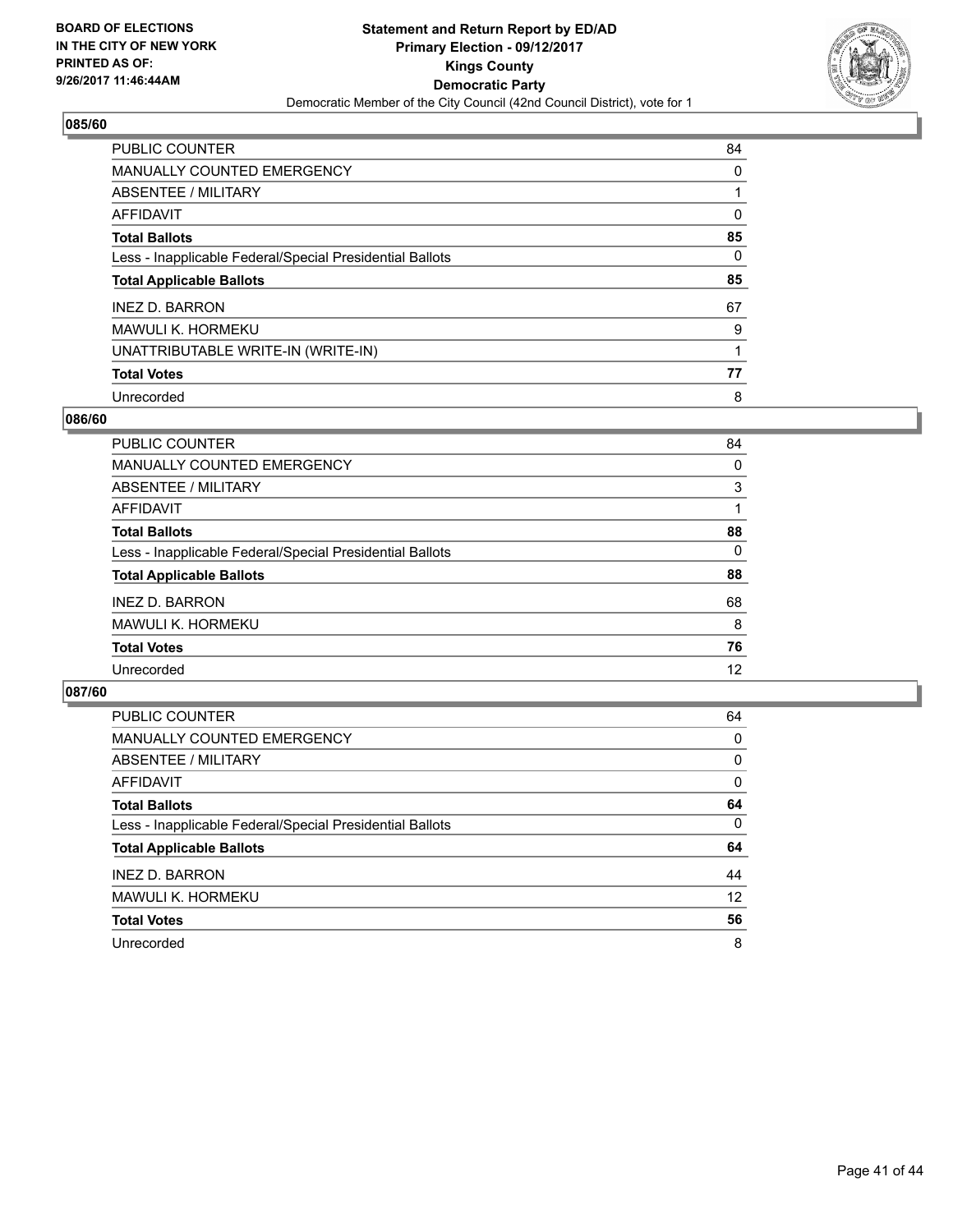

| <b>PUBLIC COUNTER</b>                                    | 100              |
|----------------------------------------------------------|------------------|
| <b>MANUALLY COUNTED EMERGENCY</b>                        | 0                |
| ABSENTEE / MILITARY                                      | 2                |
| <b>AFFIDAVIT</b>                                         | 0                |
| <b>Total Ballots</b>                                     | 102              |
| Less - Inapplicable Federal/Special Presidential Ballots | $\mathbf{0}$     |
| <b>Total Applicable Ballots</b>                          | 102 <sub>2</sub> |
| <b>INEZ D. BARRON</b>                                    | 66               |
| MAWULI K. HORMEKU                                        | 9                |
| <b>Total Votes</b>                                       | 75               |
| Unrecorded                                               | 27               |

## **089/60**

| <b>PUBLIC COUNTER</b>                                    | 45             |
|----------------------------------------------------------|----------------|
| MANUALLY COUNTED EMERGENCY                               | 0              |
| ABSENTEE / MILITARY                                      | 0              |
| AFFIDAVIT                                                | 0              |
| <b>Total Ballots</b>                                     | 45             |
| Less - Inapplicable Federal/Special Presidential Ballots | 0              |
| <b>Total Applicable Ballots</b>                          | 45             |
| <b>INEZ D. BARRON</b>                                    | 34             |
| <b>MAWULI K. HORMEKU</b>                                 | $\overline{2}$ |
| <b>Total Votes</b>                                       | 36             |
| Unrecorded                                               | 9              |

| <b>PUBLIC COUNTER</b>                                    | 105 |
|----------------------------------------------------------|-----|
| <b>MANUALLY COUNTED EMERGENCY</b>                        | 0   |
| ABSENTEE / MILITARY                                      | 0   |
| <b>AFFIDAVIT</b>                                         | 0   |
| <b>Total Ballots</b>                                     | 105 |
| Less - Inapplicable Federal/Special Presidential Ballots | 0   |
| <b>Total Applicable Ballots</b>                          | 105 |
| <b>INEZ D. BARRON</b>                                    | 63  |
| MAWULI K. HORMEKU                                        | 30  |
| <b>Total Votes</b>                                       | 93  |
| Unrecorded                                               |     |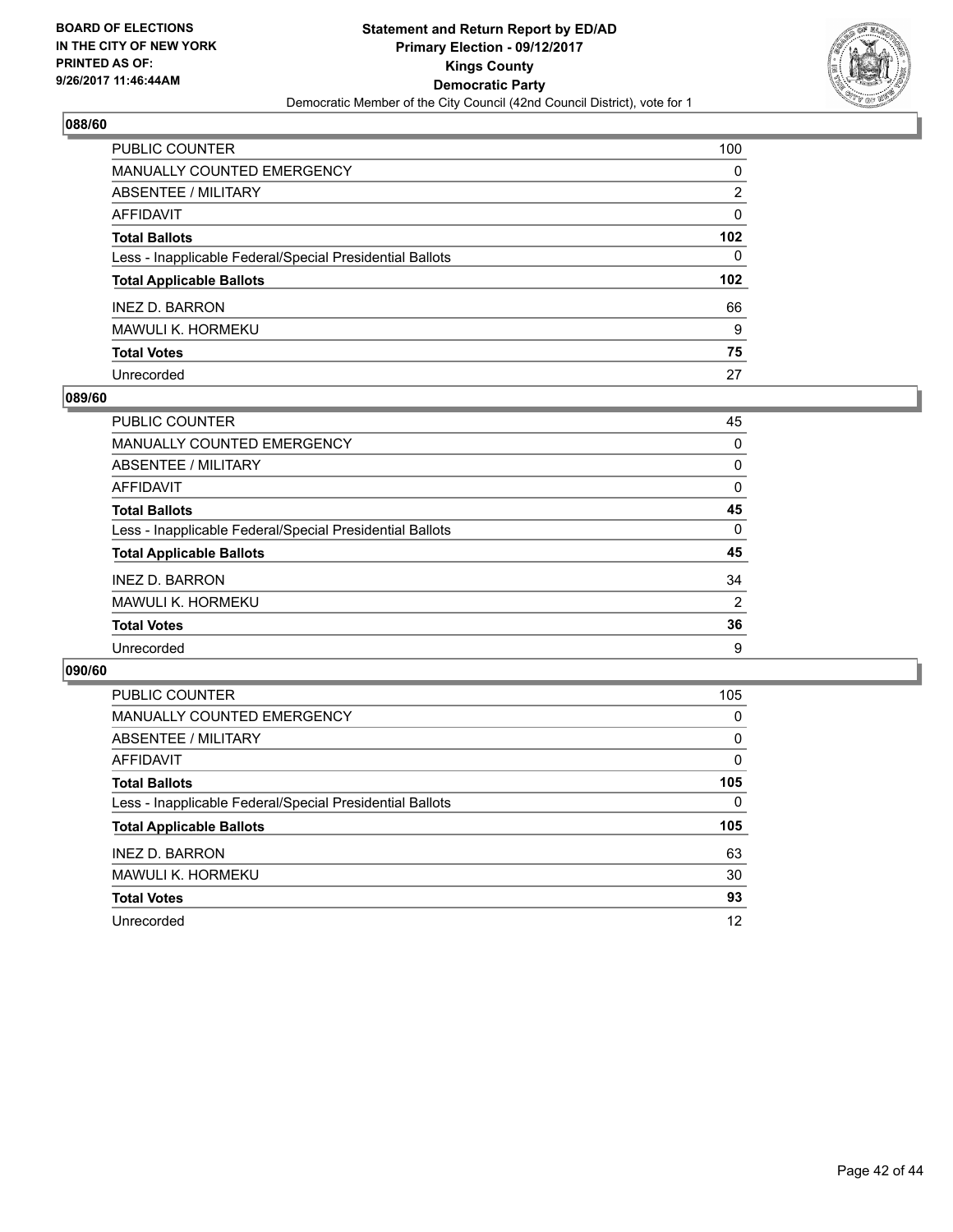

| <b>PUBLIC COUNTER</b>                                    | 52 |
|----------------------------------------------------------|----|
| <b>MANUALLY COUNTED EMERGENCY</b>                        | 0  |
| ABSENTEE / MILITARY                                      | 0  |
| <b>AFFIDAVIT</b>                                         | 0  |
| <b>Total Ballots</b>                                     | 52 |
| Less - Inapplicable Federal/Special Presidential Ballots | 0  |
| <b>Total Applicable Ballots</b>                          | 52 |
| <b>INEZ D. BARRON</b>                                    | 37 |
| <b>MAWULI K. HORMEKU</b>                                 | 6  |
| <b>Total Votes</b>                                       | 43 |
| Unrecorded                                               | 9  |